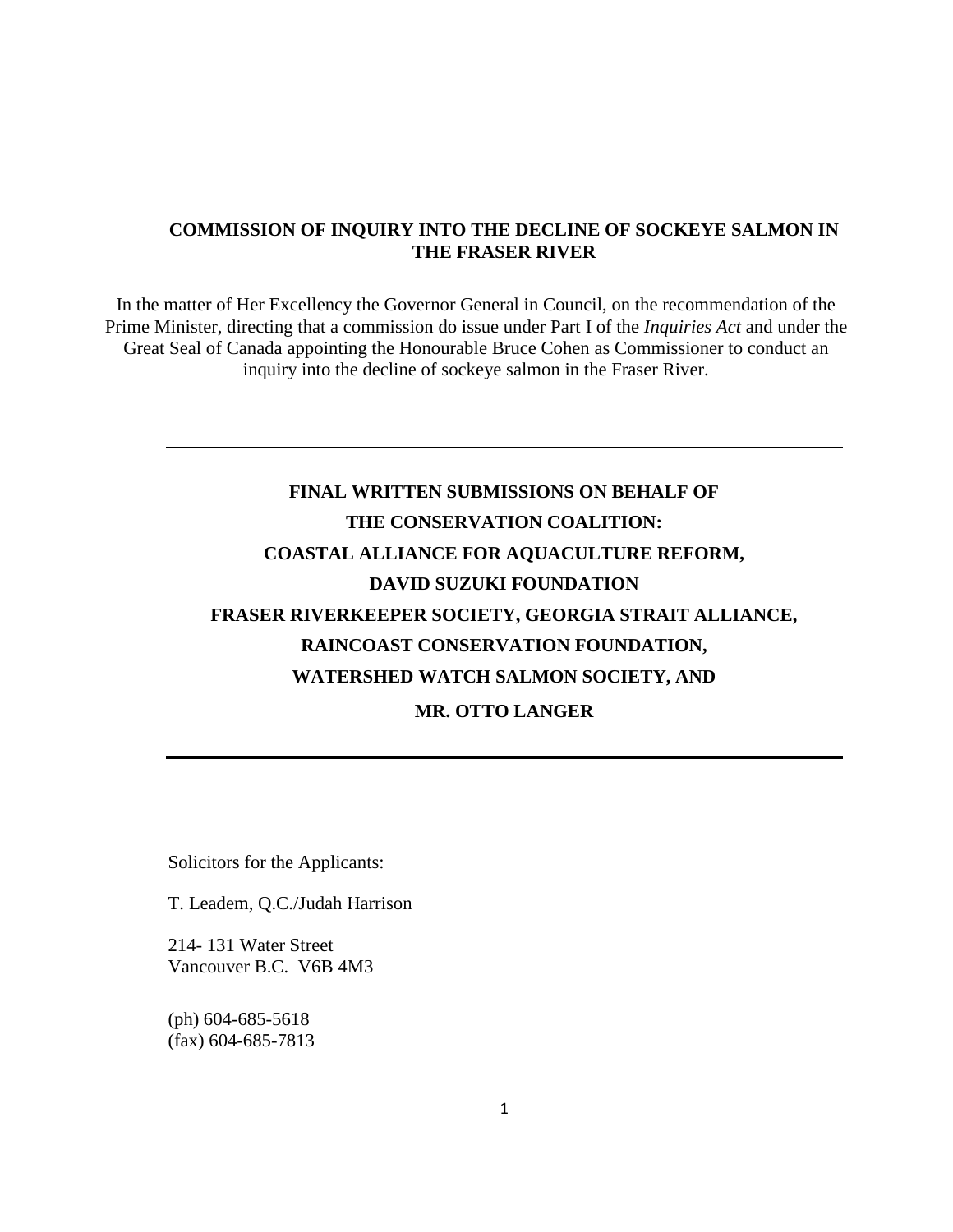| <b>Table of Contents</b> |  |  |  |  |
|--------------------------|--|--|--|--|
|--------------------------|--|--|--|--|

| The Future of the Fraser Sockeye and this Commission's work and recommendations37 |
|-----------------------------------------------------------------------------------|
|                                                                                   |
|                                                                                   |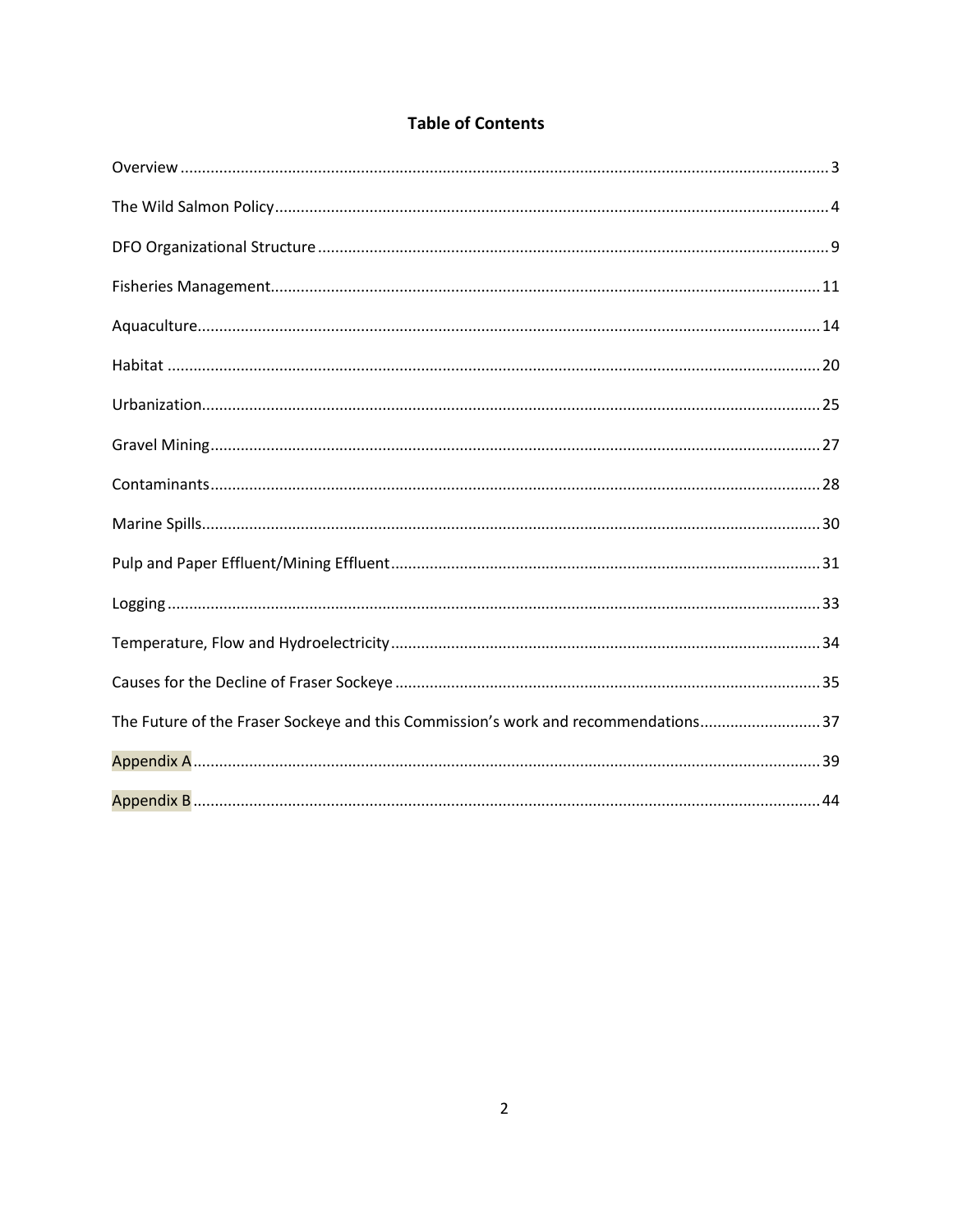# <span id="page-2-0"></span>**Overview**

- 1. The Conservation Coalition is formed of the following six groups and one individual: David Suzuki Foundation, Watershed Watch Salmon Society, Georgia Strait Alliance, Coastal Alliance for Aquaculture Reform, Fraser Riverkeeper Society, Raincoast Conservation Foundation, and Otto Langer. This Coalition was granted standing by the Commission for all topics. Although the Coastal Alliance for Aquaculture Reform (CAAR) is a member of the Conservation Coalition, CAAR's mandate is limited to issues related to salmon aquaculture. Therefore, CAAR, as a coalition, is endorsing only the sections of this submission and appendices directly related to salmon aquaculture.
- 2. This Coalition approached the technical hearings with the following main themes for development through the evidence:
	- a. The conservation of the Fraser River sockeye must come first. Conservation and preservation of the species and its genotypes as reflected in the Conservation Units (hereinafter "CUs") recognized under the Wild Salmon Policy (hereinafter "WSP") is the primary focus. Without the full suite of Fraser sockeye CU's, all groups, including First Nations, Commercial and Recreational fishers, would likewise lose a valuable resource in addition, the members of the public who value the presence of Fraser sockeye in their lives.
	- b. There should be open and transparent gathering and sharing of information by all parties and by all scientists who focus upon the Fraser sockeye. Knowledge of the sockeye is key to informed decision making that would potentially impact the survival of the species.
	- c. All decisions involving the future sustainability and survivability of the Fraser sockeye must involve all stakeholders and be conducted in a transparent and open setting. The days of decisions being made behind closed doors should be long gone. Thus the people charged with the protection and conservation of the sockeye resource must consult and make decisions that are informed by many interests. However the primacy of the decision making must remain focused upon the best interests of the fish.
	- d. This Coalition saw this Commission as an opportunity to inquire into the inner workings of the Canadian Department of Fisheries and Oceans (hereinafter "DFO") the government body charged with stewardship of the Fraser sockeye for all Canadians.
	- e. This Coalition recognizes the unique position of First Nations and their relationship to the Fraser sockeye. This Coalition also is of the opinion that the First Nations leaders,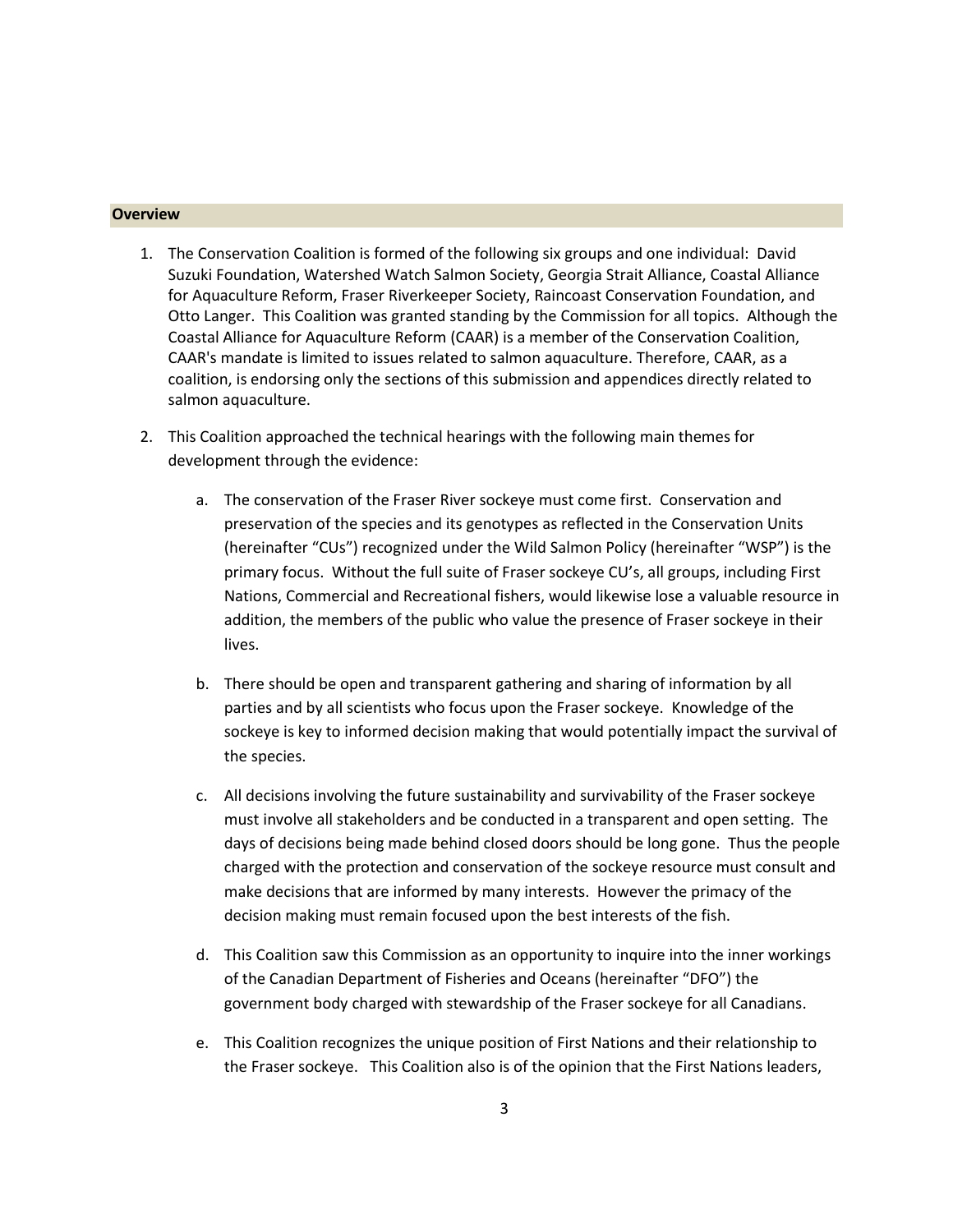communities and people can teach us much about their relationship to and knowledge about Fraser sockeye.

- f. As the hearing progressed it became increasingly clear that science would not be able to answer some fundamental questions about the reasons for the decline of Fraser sockeye. In such a situation, this Coalition questioned witnesses on the precautionary principle and precautionary approach as a methodology that should be applied to decision making. The Precautionary Principle has been expressly accepted into Canadian jurisprudence by the Supreme Court of Canada in *114957 Canada Ltée (Spraytech, Société d'arrosage) v. Hudson (Town)*, 2001 SCC 40, [2001] 2 S.C.R. 241, (at paragraphs 31-32).
- 3. This Coalition endeavoured to keep these themes foremost throughout the many days of evidentiary hearings. In canvassing the hours of testimony that the Commission has heard over the months of hearings, the Coalition submits that a full comprehensive review of the evidence is not possible due to the limited time and resources that it has. Instead, the focus of these submissions will be on some of the key pieces of evidence that reflect the terms of reference of this Commission. Additionally, this Coalition offers recommendations to the Commissioner for ways in which his mandate may be carried out.
- 4. We have appreciated the attention and commitment of the Commission and the Commissioner to leading evidence on many of the topics and hearing the issues. We have also appreciated the opportunity that we had to discuss issues of common concern with some of the other participants. We have not had the opportunity to review any suggested recommendations from other participants. We anticipate that once having had that chance, we will be replying to those recommendations and in some cases adopting them.
- 5. This Coalition submits that the evidence contained in the PPR's that were submitted on many topics should not be afforded much probative value. The authorship of these reports was never identified. Moreover the evidence contained in the reports themselves was not subjected to the same level of scrutiny through cross examination as, for example, were the technical reports. This Coalition found the PPR process to be troubling and has attached as a separate Appendix to this submission, written responses to two of the technical reports on Aquaculture and Gravel Mining. With respect to the latter, this Coalition adopts the critique that Dr. Rosenau made of the PPR on gravel mining in the Fraser River which was marked for identification as "EE" in the evidentiary hearings.

#### <span id="page-3-0"></span>**The Wild Salmon Policy**

*"Simply stated, maintaining salmon diversity provides the greatest opportunity for sustaining salmon production."* Dr. Brian Riddell (November 29, p. 6, ll. 38 – 40)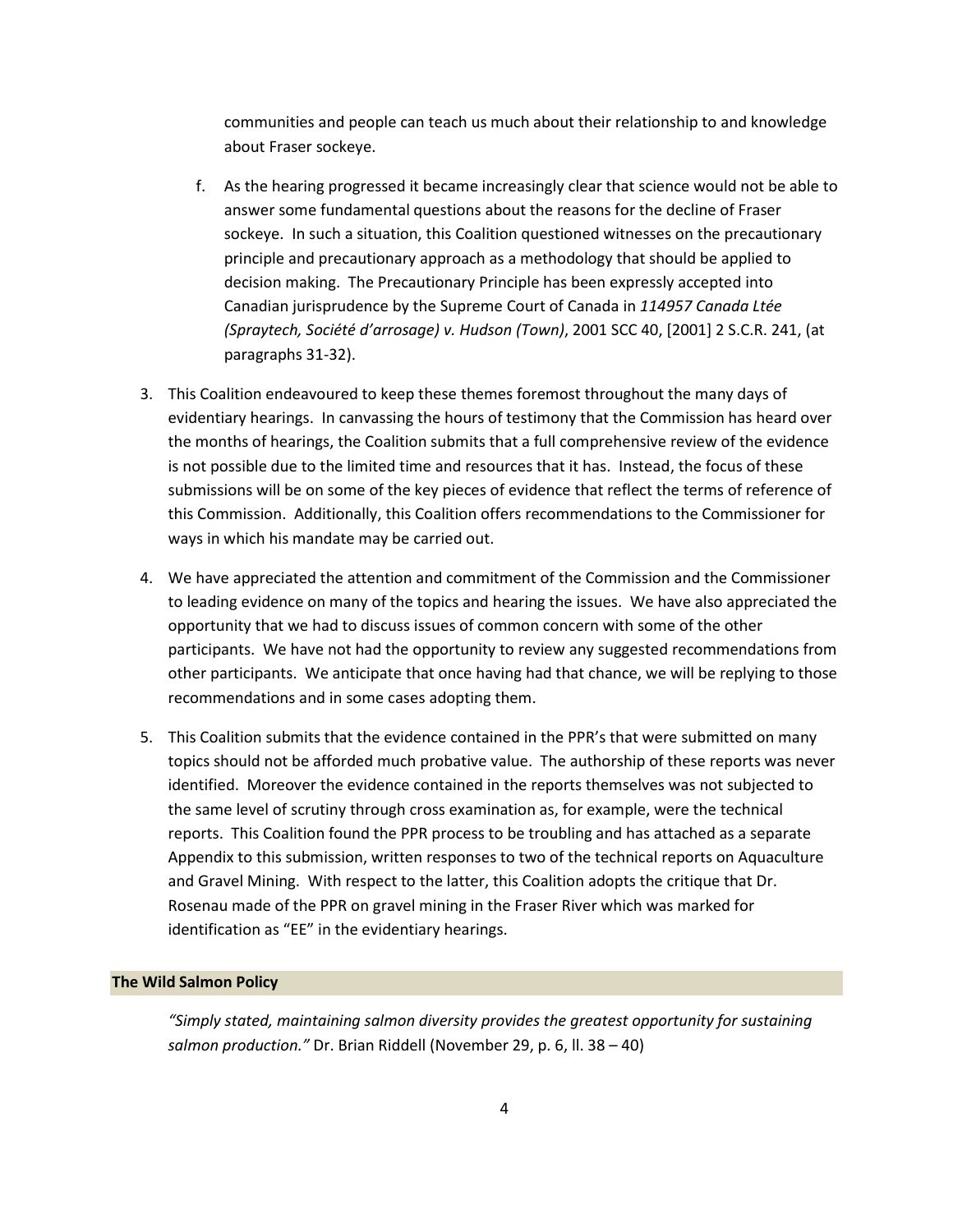- 6. Perhaps the document most thoroughly canvassed during the technical hearings was the Wild Salmon Policy (hereinafter the "WSP"). The WSP is central to any discussion of Fraser sockeye since it provides both the rationale and blueprint for the conservation of wild salmon. It took years of drafting and many discussions before the WSP was finally signed by the Minister in June, 2005. The wide-scale consultations undertaken on the WSP, and the fact that virtually all stakeholders have 'bought into' it, enhances the policy's strength and importance.
- 7. At the heart of the WSP is the recognition that protecting wild salmon requires protecting genetic diversity. To quote Dr. Brian Riddell: "The genetic lineages today are irreplaceable" (November 29, p. 9, II. 39 – 41) and "[s]imply stated, maintaining salmon diversity provides the greatest opportunity for sustaining salmon production." (November 29, p. 6, ll. 38 – 40) (Exhibit 8, *The Wild Salmon Policy,* p. 11).
- 8. Implementation of the WSP is not only critical to conserving wild salmon, it is critical to preserving sustainable fisheries. As Dr. Riddell put it: "maximizing production and diversity of salmon are actually consistent objectives...this trade-off that people debate is really about the rate of use, not about total production" (November 29, p. 10, ll.  $1-8$ ) (November 29, p. 41, ll. 6  $-8$ ).
- 9. The WSP's focus on maintaining genetic diversity, and thereby fostering maximum adaptability, is an embodiment of a precautionary approach (Bevan, September 26, p. 91, ll. 23 – 30). A precautionary approach is particularly important for Fraser sockeye as a result of: uncertainty in the data; varying significant environmental impacts with unpredictable interactions and outcomes; and the likely and increasing impact of climate change. (Riddell, November 29, p. 12, ll. 4 -12) (Irvine, November 29, p. 53, l. 40 – p. 54, l. 3).
- 10. Though the principles and objectives of the WSP are sound, in most cases DFO is falling well short of meeting them. For instance, the objectives of the WSP include both maintaining and *restoring* healthy and diverse salmon populations and their habitat (Exhibit 8, *The Wild Salmon Policy*, p. vi). The objective of restoring salmon and their habitat requires more than just preserving the status quo; it requires DFO management to implement proactive conservation measures. (Irvine, November 29, p. 53; lines 12 - 16) We are currently not meeting the goal of maintaining salmon habitat – let alone restoring it (see para. 66, below). Moreover, things are getting worse, not better; and additional government-wide austerity measures and budget cuts are expected (Dansereau, September 22, p. 2, l. 25 – p. 3, l. 11) (Dansereau and Bevan, September 27, p. 10, ll. 11 – 47)(Riddell, June 2; p. 36; ll. 9 – 26).
- 11. Initially, the WSP was to be implemented within five years, by 2010. (Exhibit 170, *WSP Implementation Strategy*, p. 4) However, to date the DFO has not fully implemented *any* of the individual WSP Strategies (Saunders, December 2, p. 53, ll. 10 – 21). Pat Chamut, former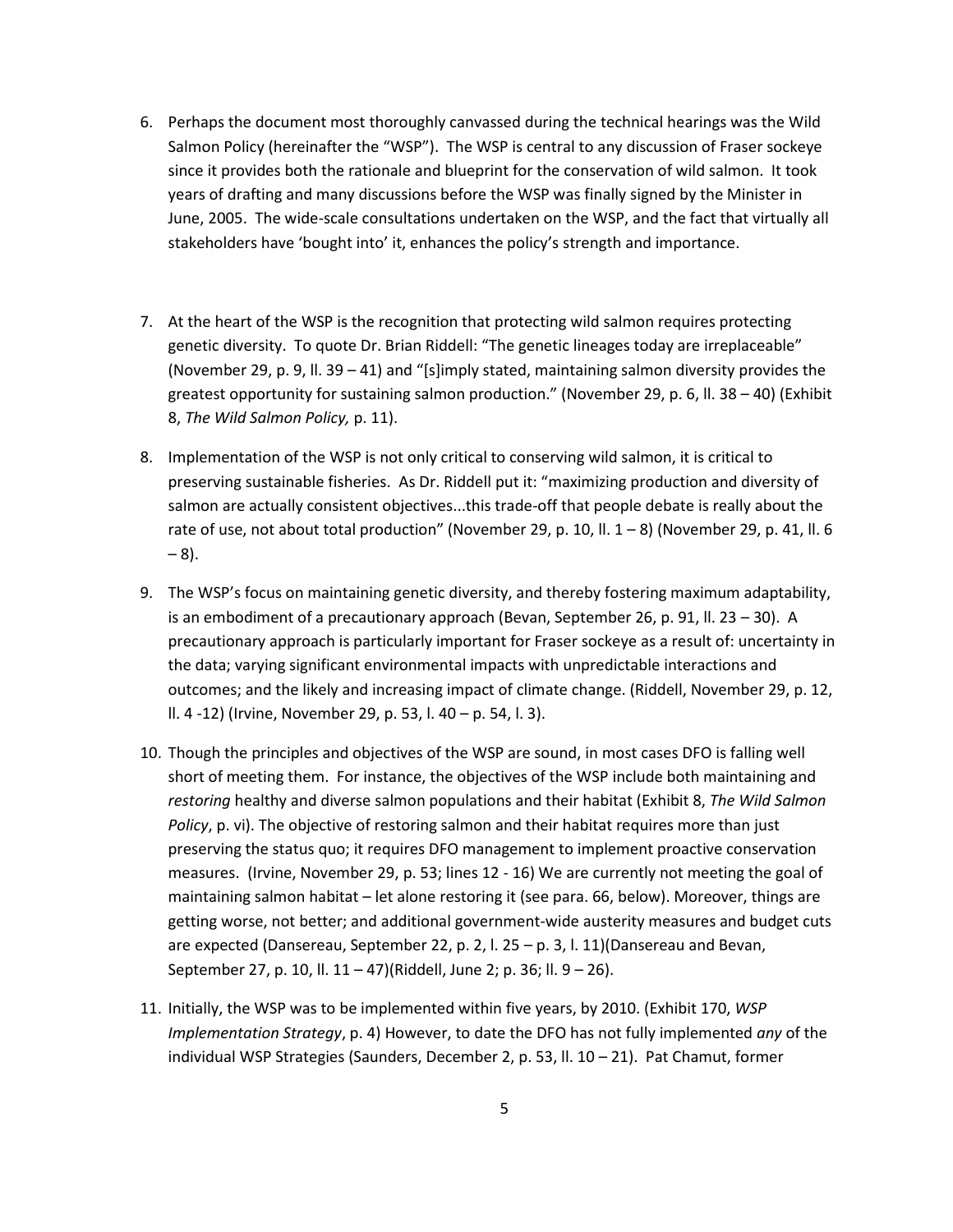Regional Director General (hereinafter "RDG") at the DFO and a prime motivator of the WSP's current derivation, is disappointed with the lack of progress of implementation (November 29, p. 72, ll. 11 – 18); he believes that full implementation of the WSP would "absolutely" improve the future sustainability of sockeye (November 29, p. 76, ll.  $1 - 4$ ).

- 12. The glacial pace of implementing the WSP has not served Fraser sockeye very well. Of the 36 Fraser sockeye Conservation Units, 10 have not been assessed due to a lack of data; and of the rest that were preliminarily assessed seven are in the Red Zone; 13 are in the Amber Zone; five are in the Green Zone; and one was not assessed. In other words, only five of the 36 total Fraser sockeye Conservation Units are currently known to be healthy. (Holt, December 2, p. 71, l. 24 – p. 72, l. 28)(Exhibit 1915, *Evaluation of Uncertainty in Fraser Sockeye WSP Status Using Abundance and Trends in Abundance Metrics*).
- 13. According to former RDG Pat Chamut, 'where a conservation unit is assessed in the Red Zone, the primary almost exclusive consideration in management actions will be biological' (November 29, p. 29, ll. 13 – 20). Despite this, and despite the multiple CUs assessed in the Red Zone, there is very little evidence of management decisions (particularly habitat decisions) being directly informed by the WSP (Young, June 1, p. 80, II. 29 – 41). As a result, current management is not occurring in a manner consistent with the objectives of the WSP (Young, June 1, pg. 82, ll. 13 – 28).

#### **Solutions**

- 14. In our submission, full implementation of the WSP is the best safeguard for conserving wild salmon generally, and for conserving Fraser River sockeye salmon in particular. Full implementation of the WSP is also the best protection of sustainable salmon fisheries. Despite its central importance, implementation of the WSP has failed to date.
- 15. Among the initial measures that must be implemented is improved monitoring of both conservation units and their habitat. Monitoring under Strategies 1, 2 and 3 is the primary means to obtain baseline information necessary to inform Strategies 4 and 5 (Young, June 1, p. 90, ll. 33 – 38). Improved monitoring is also a way to control for long-term uncertainty (Riddell, November 30, p. 47, II. 13 – 23). Indeed, monitoring and the assignment of status relative to benchmarks set out the primary objectives of Strategies 4 and 5, which would be recovery of red zone CUs. Such clear objectives are necessary to support integrated planning, and absent identifying priority CUs, including all Red Zone CUs, these processes would lack the focus and purpose necessary to function.
- 16. Part of the delay in implementing the WSP, particularly with respect to habitat matters, has been a lack of adequate funding. (Young, June 1, p. 80, ll. 23 – 28) According to former RDG Pat Chamut, "the first and easiest solution is probably about thirty or forty million dollars." (November 29, p. 72, ll. 42 – 44). Others suggest approximately \$2.5 million - \$3 million annual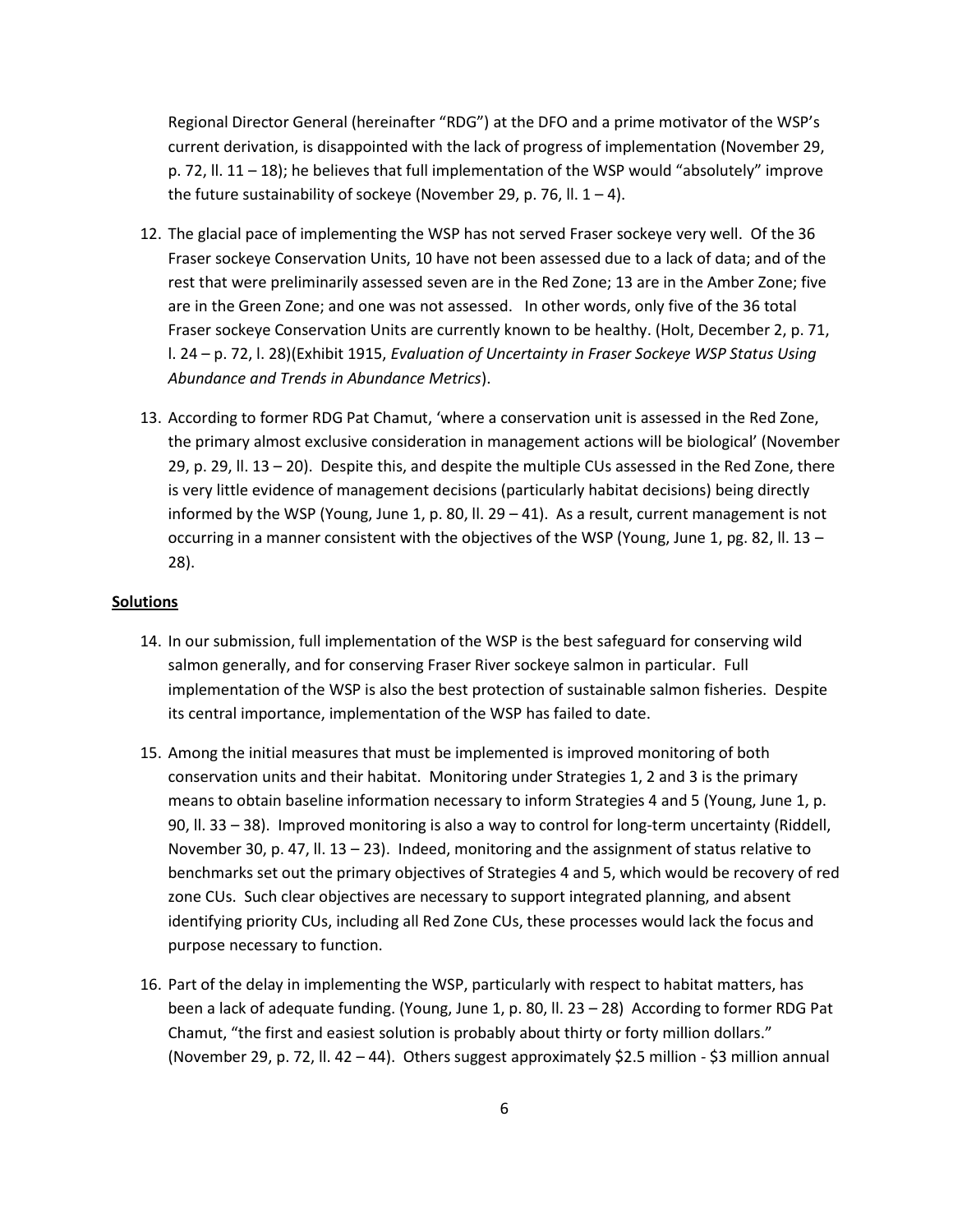funding is required to support implementation the WSP, and ensuring multi-year and additional funding for consistent long-term monitoring is seen as key (Young, June 1, p. 97, II. 33 – 47)(Riddell, June 1, p. 98, ll. 24 – 37). It may be that the optimal way to ensure longer-term funding for the WSP is to reclassify it from a Policy to a Program or, perhaps, to reclassify its funding as A-based. Regardless, WSP implementation requires an explicit commitment of multiyear funding.

- 17. Accountability will be fostered should a specific person, or team of persons, be directly tasked with implementation of the WSP. (Chamut, November 29, p. 73, II. 8 – 21) (Riddell and Young, June 2, p. 7, ll. 1 – 28) (Young, June 1, p. 99, l. 44 – p. 100, l. 24)(Exhibit 96, *The Successful Completion of Scientific Public Policy – Lessons Learned While Developing Canada's WSP*, p. 6). The person or team tasked with WSP implementation should be required to annually report to the public on the progress of implementation.
- 18. The WSP explicitly recognizes the need for an 'implementation plan' that stipulates what tasks are required for implementation; how they will be performed; and timelines for completing such tasks. (Exhibit 8, *The Wild Salmon Policy*, p. 35) (Exhibit 109, *WSP Implementation Workplan, Results-based Management and Accountability Framework*, p. 19 – 20). Though this is the clear intention in the Policy itself, there has been a shift away from a formal WSP implementation plan, to a more ad-hoc approach, with WSP implementation tasks placed in annual work plans, rather than a centralized 'implementation plan' (Saunders, December 2, p. 37, ll. 14 – 39).
- 19. One of the approaches taken by the DFO regarding implementation of the WSP is to await the full suite of information on CUs prior to taking action. Although Strategy 4 builds upon the knowledge gained through the 3 prior strategies, it is not necessary to have all of the science known before there could be use of existing knowledge in decision making that affects the Fraser sockeye, particularly in the case of protecting CUs that *may* be in the red zone. This would be consistent with the precautionary approach. In addition to taking a precautionary approach and ensuring protection from manageable risks, such as aquaculture or fishing impacts, restoring CUs in the red and yellow zones requires long-term strategic planning. Longterm strategic plans must identify: the biological target for an individual CU; the causes of decline for that CU; as well as prioritize management actions, and establish timelines for implementing management actions necessary to address impacts (Exhibit 8, *The Wild Salmon Policy*, p. 24). Moreover, DFO must set clear objectives for Strategy 4, focused on completion of long-term strategic plans for CUs assessed in the Red Zone.
- 20. Given the delay in implementation of the WSP to date, DFO must immediately identify priority CUs based on the work of Sue Grant (Exhibit 1915, *Evaluation of Uncertainty in Fraser Sockeye WSP Status Using Abundance and Trends in Abundance Metrics*). Where data is lacking, CUs should be preliminarily assessed as Red Zone and, accordingly, as a priority CU.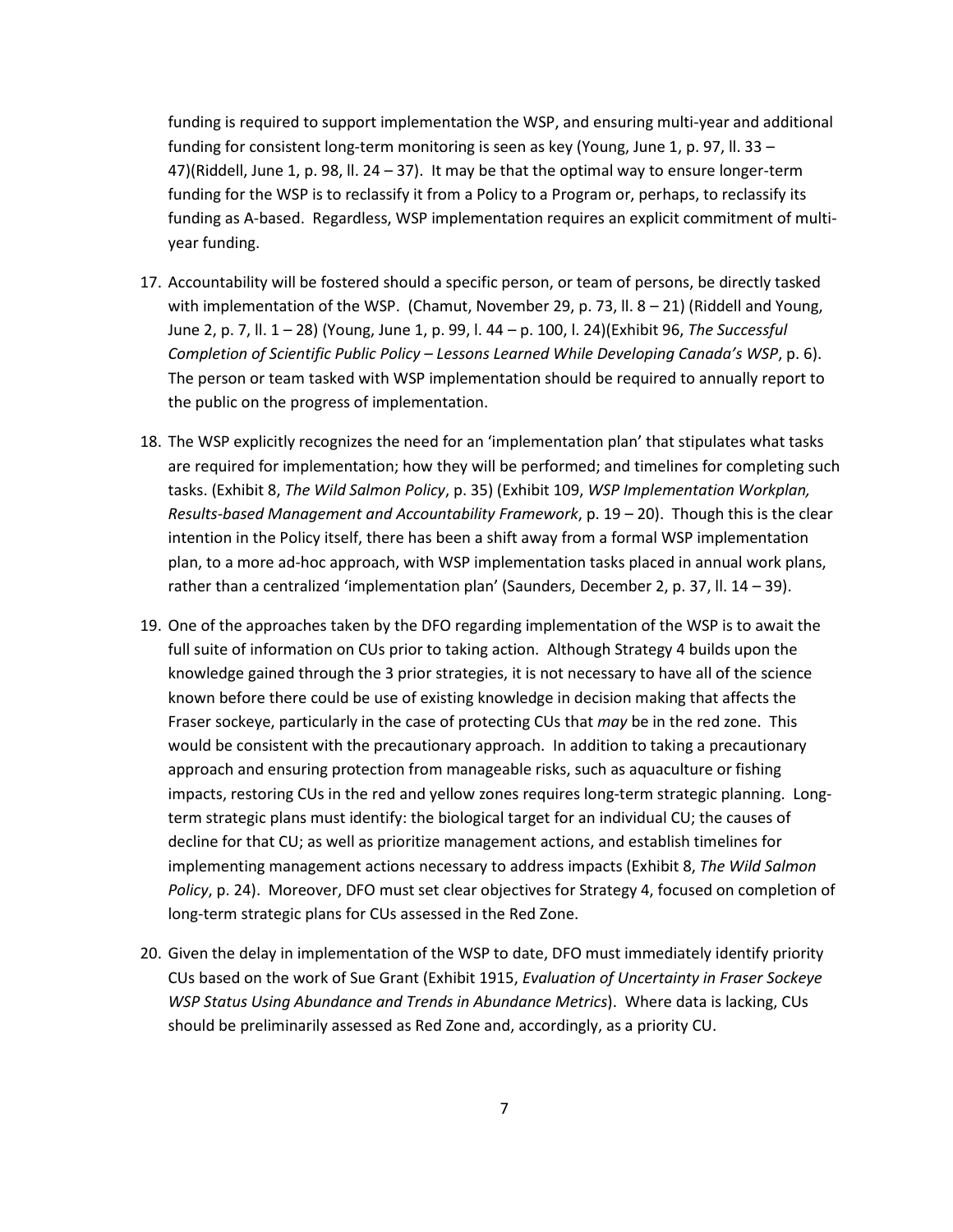21. There can be no more delay in ensuring management decisions protect Red Zone and priority CUs. DFO must determine how to ensure its management actions meet the objectives of the WSP, including but not limited to: aquaculture permitting, setting precautionary fishing rates, habitat authorizations and assessments under the *Canadian Environmental Assessment Act*  ("CEAA"). DFO should consult stakeholders on how to best achieve this.

#### **Recommendations Respecting the Wild Salmon Policy**

- i.1. Immediately assign a senior DFO manager (who directly reports to the RDG) with the exclusive responsibility of WSP implementation (WSP champion). Performance measures for the position must be integrated with WSP implementation targets. Make the WSP champion's initial task the completion and publication of a WSP implementation plan to be completed by December 2012.
- i.2. Assign DFO staff specific implementation tasks with timelines, to be overseen by the WSP champion.
- i.3. Assign a substantial portion, or all, of the performance-based pay structure of the Pacific Region RDG to WSP implementation targets and meeting recovery targets of conservation units identified to be in the Red Zone.
- i.4. Allocate at least \$2.5 million annually over the next three years to support the coordination and administration of WSP implementation.
- i.5. By December 2012, assess the amount of resources necessary to complete baseline CU, habitat and ecosystem assessments for Strategies 1, 2 and 3 (likely to be a minimum of \$30 million). Allocate the necessary funding to ensure completion of preliminary habitat and ecosystem assessments, with status relative to benchmarks, by December 2013.
- i.6. Require annual public reporting on the status of Pacific salmon relative to Strategies 1 3, along with progress on the WSP implementation plan.
- i.7. By December 2012, assign all CUs to Red, Amber or Green zones, consistent with the CU benchmark methodology. CUs lacking enough information to quantify status should be assigned Red Zone status, and thereby identified as a priority CU.
- i.8. By December 2013, a recovery planning process for all Red Zone CUs must be initiated. Regional grouping (e.g., watershed scale) of recovery planning efforts in areas where multiple Red Zone CUs should be undertaken to maximize efficiency and support implementation of integrated planning (Strategy 4).
- i.9. By December 2012, host workshops with stakeholders on the application of the WSP to DFO management decisions, including but not limited to: aquaculture permitting, habitat authorizations and CEAA assessments.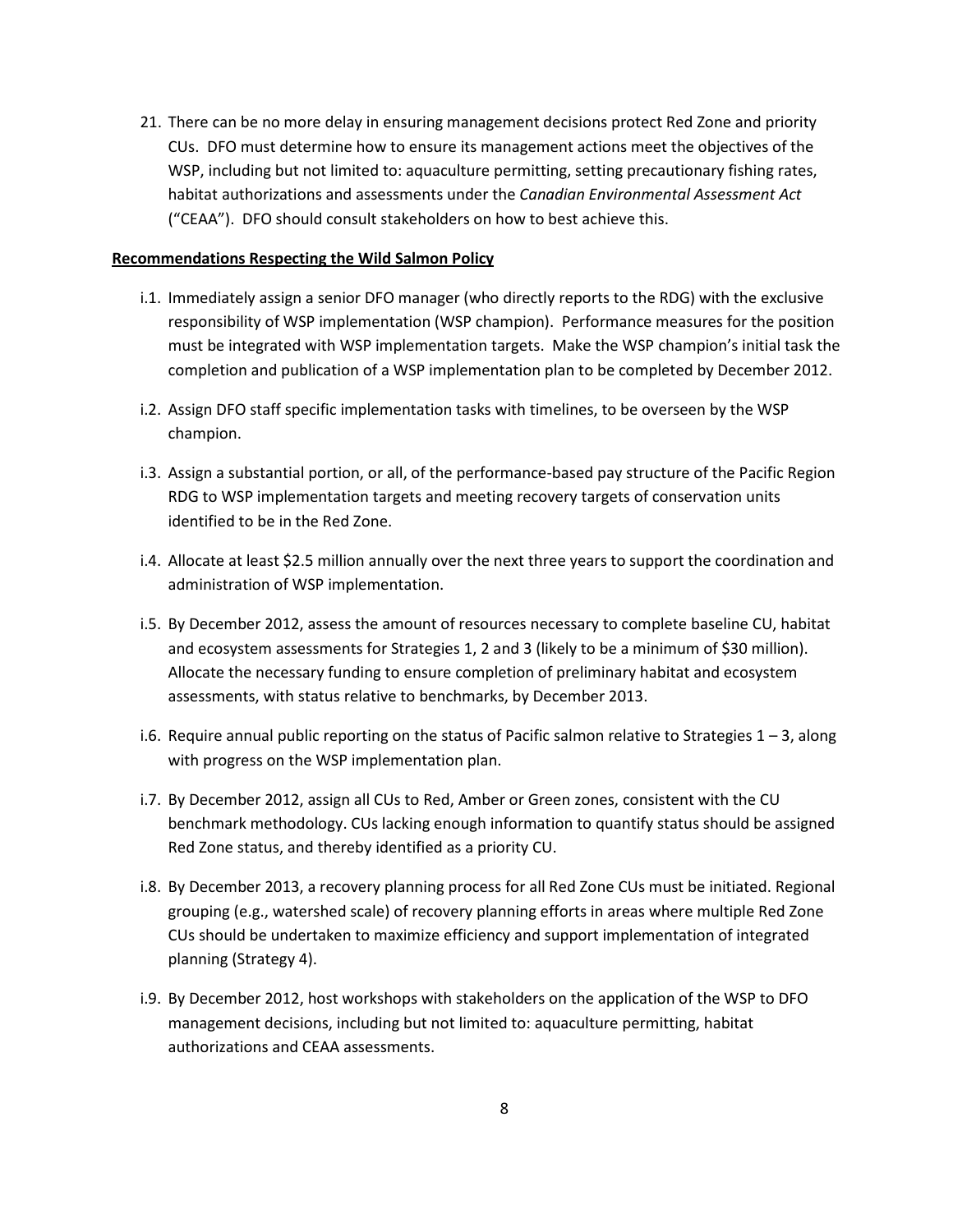- i.10. By December 2012 undertake a science-based and multi-stakeholder process to evaluate and apply the goals and intent of the WSP to the DFO Salmon Enhancement Program
- i.11. By December 2014, conduct an independent audit of WSP implementation.

# <span id="page-8-0"></span>**DFO Organizational Structure**

- 22. The ability of Fisheries and Oceans Canada to manage Fraser sockeye for the benefits of all Canadians is compromised by the existence of competing mandates, the lack of transparency and independence of science, and a lack of resources directed at core scientific and management functions.
- 23. Conservation is clearly identified as the primary mandate of DFO. The promotion of industrial activities regulated by DFO, including fish farming and fisheries, undermines the focus and ability of the department to meet this primary mandate. The critical role of scientific research and monitoring activities within DFO in meeting the conservation mandate are compromised by political influence in decisions about what scientific activities to undertake, including the availability of funding, and how their results are communicated to the public.
- 24. The commercial fishing sector recognizes that the problem often lies with management:

Morley Oct 28; p. 53; lines 25-40

"…we need to ensure that managers who are tasked with conserving and providing for sustainable fisheries must be forced to undertake the objective, based-in-science analysis of what the real management levers are, where they are, whether they're in habitat management or whether they're in harvest management, what the actual impacts are in the short and the long term across both the existence of the resource and potential benefit to users, and evaluate those in an open, transparent manner and quantify them so that decision-makers are given the appropriate information, rather than the system that we currently have, which is largely based on a consultative process that asks for opinions rather than evaluates real costs and benefits."

25. Too often decisions of DFO are not transparent:

Young Feb 11; p. 40; lines 3-7

"I think DFO has a responsibility to provide objective scientific information and, more than that, a responsibility to identify how it may affect their conservation objectives or their mandate as clearly as they can."

Young Feb 11; p. 66; lines 23-27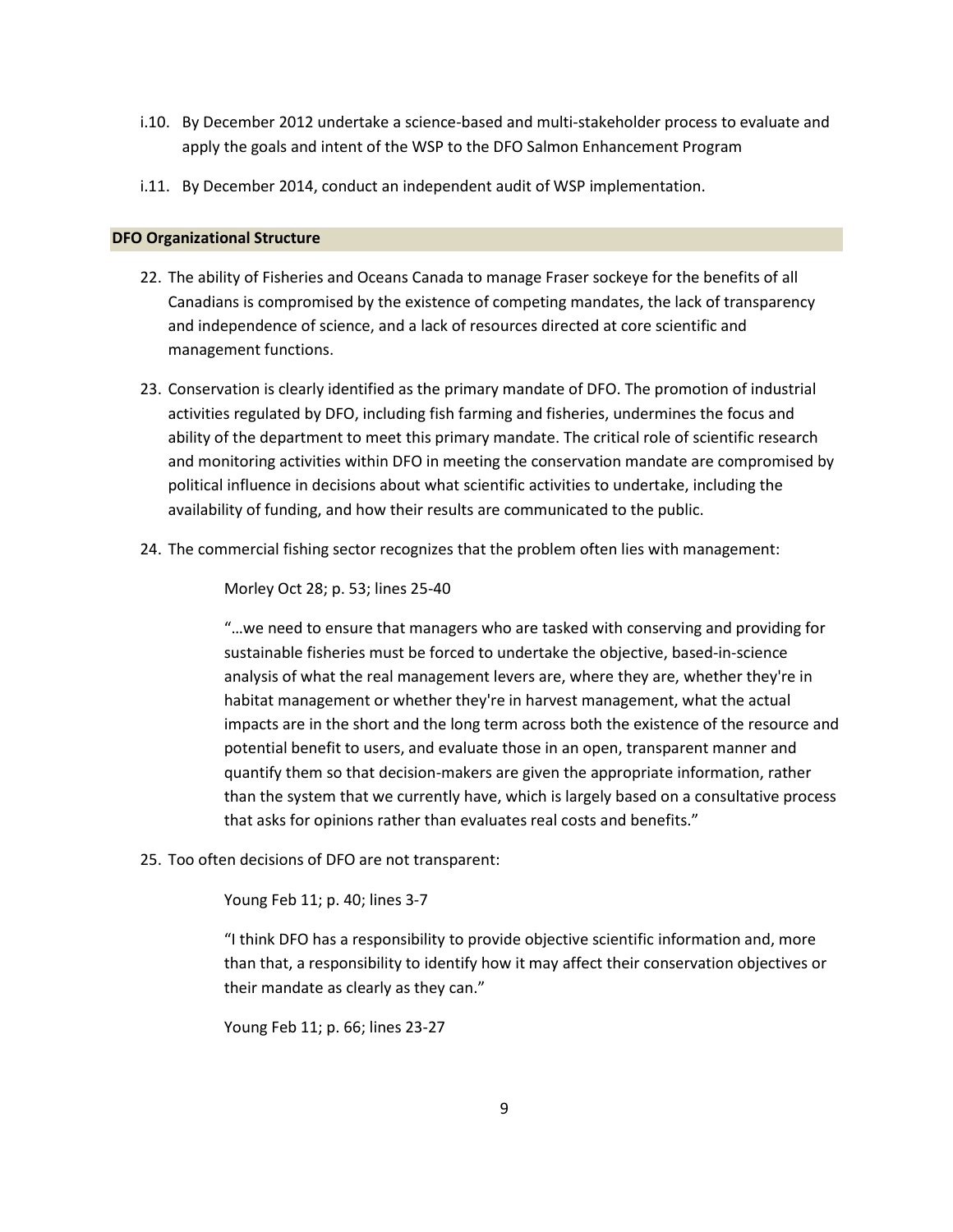"I don't think we've reached a point through the IHPC where the actual decision-making that occurs essentially by DFO and the Minister, at the end of the day ultimately is open and transparent."

26. Decision making at DFO ultimately resides at the Ministerial level. While such decisions enable government to be responsible through the elective process, Ministerial decisions are often enshrouded in secrecy and apt to be influenced by factors and lobbying interests that too often leave conservation out of the equation

Sprout Mar 4; p. 31; lines 9-12

"…the minister made the decision, ultimately, about what would be the exploitation rate on Cultus, which is regarded as a stock that's at risk."

Sprout Mar 4; p. 81; lines 44-46

"…decision-making rests with the Minister of Fisheries and Oceans. It's a very paternalistic decision-making process."

Schubert May 31; pp. 90-91; lines 38-47, 1-2

"My experience with Cultus is that it's probably inappropriate to have a recovery or response team reporting through the fisheries management structure in DFO sectors. There is always the potential for perception of conflict of interest when that occurs, whether the perception is real or not. And I know when the recovery team was disbanded in early 2005, some team members felt that this action was a direct result of a criticism of a socioeconomic analysis, and the team had become an irritant and needed to be gotten rid of."

Davis May 31; p. 24; lines 42-47

"…a situation where the Minister in the Department is the ultimate arbiter in every decision, that is going to lead to all kinds of problems, so we need to find mechanisms whereby informed bodies of wise people can assist and externalize some of those decisions."

Schubert June 1; p. 4; lines 14-19

LEADEM: "…in the interests of transparency it would have been preferable that that report (Gislason preliminary socioeconomic assessment for Cultus listing) had been shared with members of the Sockeye Recovery Team right from the inception when it was prepared. Do I have your agreement on that?"

MR. SCHUBERT: "Yeah, you do absolutely. Yes."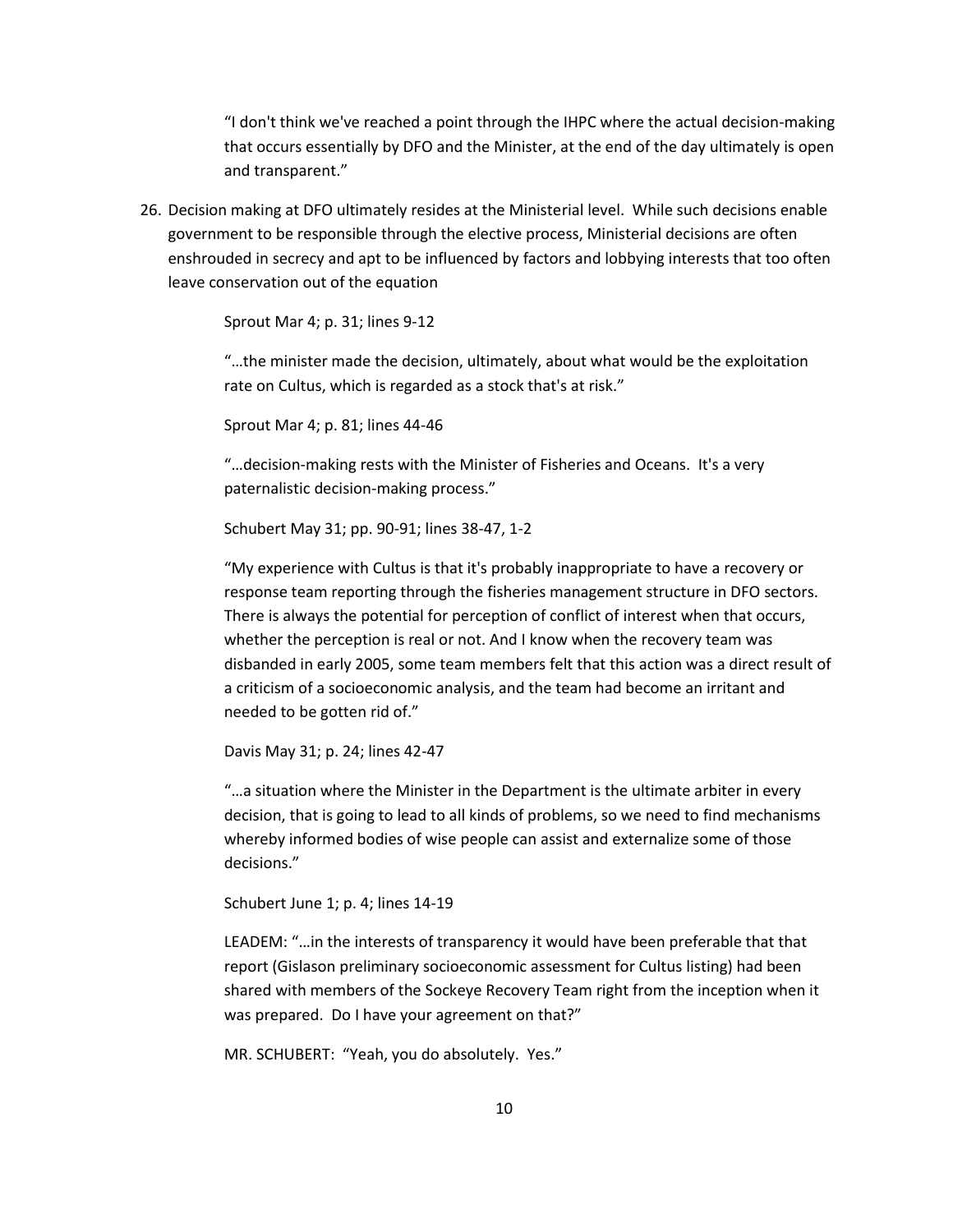Schubert June 1; p. 55; lines 28-33

"…there were certainly member of the Team that voiced that view, that we were being disbanded as a team because we had had the audacity to criticize the socioeconomic analysis that was favoured so much by fisheries management."

Schubert June 1; p. 66; lines 40-46

"I think our current status is pretty much an ad hoc team (*internal DFO Cultus recovery team*) that's related to, I guess, the ease with which our activities are ignored by regional headquarters. Formalizing the process as a recovery implementation team would address that, or as a WSP response team if the Department chooses to go that route."

(See also Exhibit 903: Hutchings, Walters and Haedrich, Is scientific inquiry incompatible with government information control?, Exhibit917: Email from Neil Schubert to John Davis re Socio-Economic Analysis for Cultus Sockeye and Exhibit 932: Email thread between Mike Bradford and N Schubert et al re Cultus Socio-Economic Analysis, ending Oct 7 2004)

# **Recommendations Respecting DFO Organizational Structure**

- ii.1. Examine the role of science in decision making and ensure its independence through the establishment of an independent body such as the now defunct National Fisheries Research Board of Canada
- ii.2. Ensure that decision making occurs in as transparent a fashion as possible by suggesting that Ministers must give full reasons for decisions such as the listing of CUs under SARA

# <span id="page-10-0"></span>**Fisheries Management**

- 27. Like all other management activities, DFO's Fisheries Management must be guided by the WSP. To some, the central purpose of the WSP is to move away from managing fisheries by aggregates, and instead create and manage smaller Conservation Units (Davis, May 31, p. 16, ll. 16 – 39)(Chamut, December 1, p. 97, ll. 7 – 29). Despite the requirements of the WSP, DFO continues to manage fisheries by aggregates, rather than CUs, leading to harvest rates of weak CUs that risk their extirpation.
- 28. DFO recognizes the problem of having a mixed-stock fishery, and clearly intends to move away from this practice (Farlinger, September 22, p. 64, ll. 2 – 7)(Farlinger, September 22, p. 70, ll. 12 – 19). Despite repeated claims that it has moved away from mixed stock fisheries, DFO continues to permit the vast majority of commercial fisheries to take place in mixed-stock areas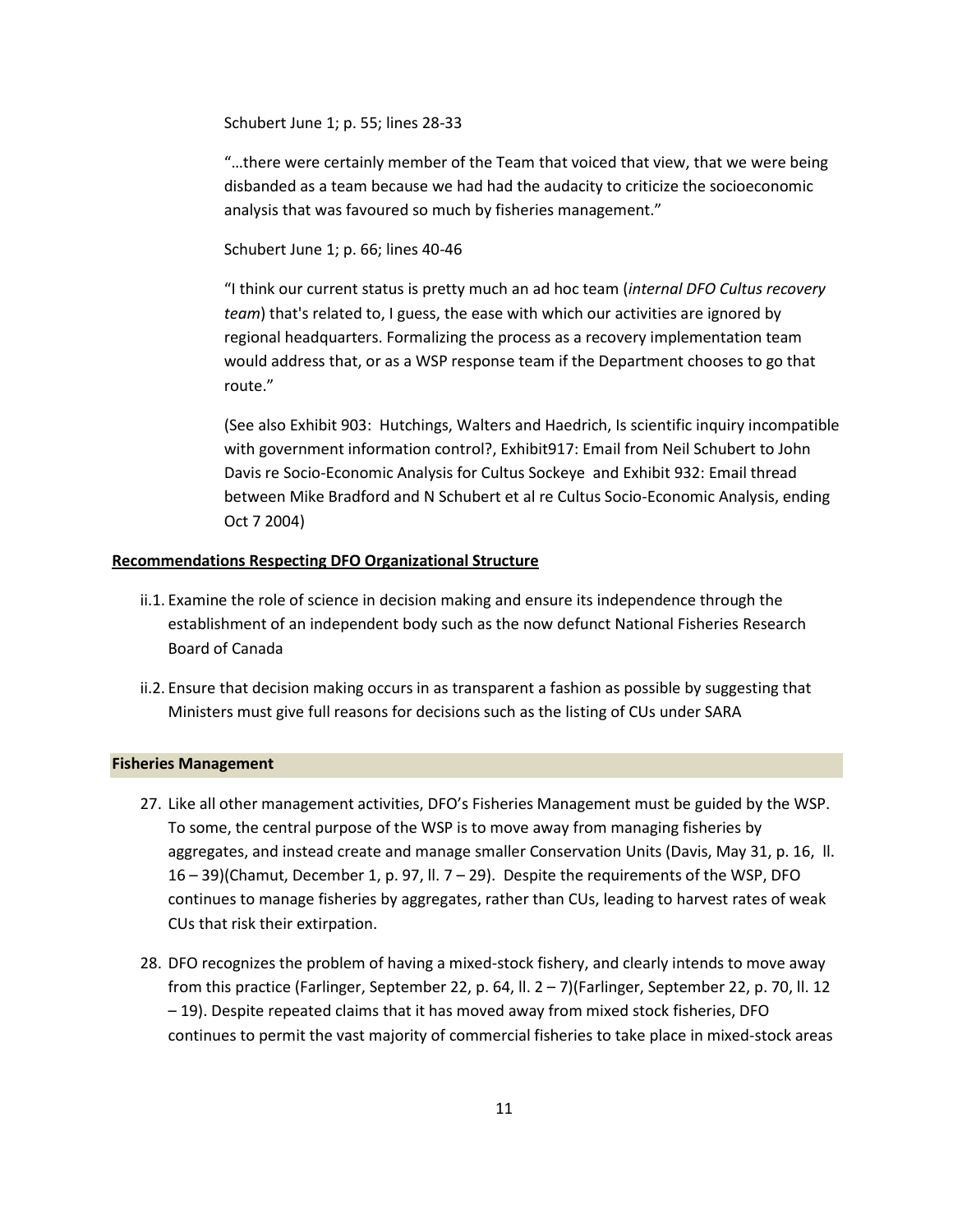(Exhibit 965, *Wild Salmon Policy Strategy 6 - Performance Review Operations Committee,* p. 23)(Bevan, September 22, p. 73; lines 2 – 5).

- 29. In order to protect small, unproductive but genetically irreplaceable CUs, exploitation rates must be limited to a maximum of 10% (Ex. 1333)(Davis: July 8; pg. 11; lines 6 – 25), at least until recovery planning is completed and science-based recovery exploitation rates, which may be less than 10%, are determined. In order to achieve reduced exploitation rates on struggling CUS while maintaining a robust fishery on stronger CUs, a large proportion of fishing effort must be shifted to more selective areas, particularly terminal, upriver locations (Ex. 1358; pg. 2)(Ex. 1947; pg. 26).
- 30. Terminal fisheries advance further implementation of the WSP as they avoid exploitation of weak stocks better than the existing situation with mixed stock fisheries (Stewart: Aug. 19; pg. 12; lines 7 – 14). Fisheries that are more selective, including terminal fisheries, also have enhanced marketability, including eco-certification (Farlinger: Sept. 22; Pg. 71; lines 4 – 23); (Ex. 1424; pg. 49).
- 31. DFO acknowledges that moving fisheries to terminal, upriver locations allows for greater separation of stocks and therefore can, to a large extent, deal with the "mixed stock fishery problem" (Bevan: Sept. 22; pgs. 66 - 67; lines 47 – 8). Many First Nations also see the shift to terminal fisheries as critical (Ex. 292; pg. 7)(Ex. 294; pg. 5)(Crey, Sheppert: July 5; pgs. 80 – 81; lines 20 – 35).
- 32. Nonetheless, DFO will not require fisheries to move upriver absent commercial fishermen 'buyin'; for which there is currently none (Bevan: Sept 22; pg. 68; lines 16 – 35). Furthermore, to date DFO has not been very supportive, let alone proactive, regarding terminal fisheries projects (Ex. 1333; pg. 2).
- 33. Moreover, funding for PICFI, DFO's primary program supporting a few "transformational" and terminal fisheries pilot projects, is almost expired and it is unlikely to be renewed (Farlinger: Sept 22; pg. 9 - 10; lines 46 – 10)(Danserau: Sept. 22; pgs. 4 -5; lines 41 – 30)(Ex. 966; pg. 5). This development is particularly problematic given that overcapacity in the commercial marine fleet and lack of capacity in the terminal areas are the biggest inhibitors in the shift to terminal fisheries (Rosenberger: Jan. 25; p. 36 - 37; lines 21 – 14).
- 34. The FRSSI process, which DFO claims sets harvest rates in accordance with the WSP, should be abandoned due to its fundamental flaw of setting exploitation rates at an aggregate level in its model rather than CUs; it therefore has neither First Nations' nor Conservation groups' support (Shepert: July 4; pg. 73; lines  $2 - 26$ )(Ex. 412)(Ex. 413; pgs  $6 - 8$ ).

# **Solutions**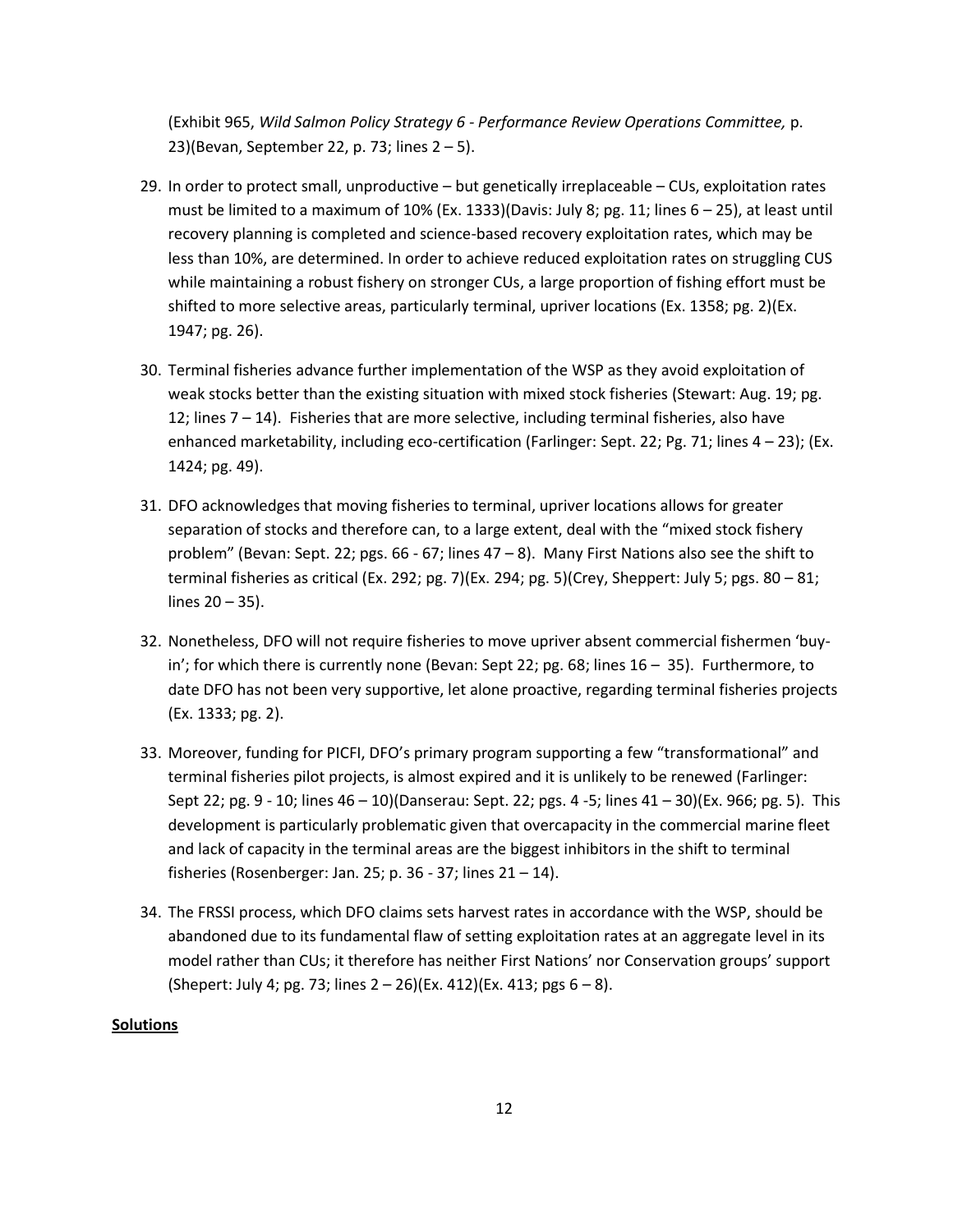- 35. Mixed-stock fisheries also must rely heavily on preseason forecasts, which are highly inaccurate (Exhibit 718, *Technical Report Project 7*, p. 1) A shift to more precautionary, in-season harvest decisions should be instituted which adequately protects stocks at the CU-level. This is supported by a move to more terminal fisheries, as more escapement information becomes available and escapement estimates become increasingly reliable the closer fish are to their spawning grounds.
- 36. Where fishing occurs in mixed-stock areas, catch mortality of non-target species can be significantly reduced through the use of selective fishing gear. Nonetheless, selective fishing is not a substitute for the necessary shift to more terminal fisheries (Hargreaves, February 21, p. 64, l. 44 – p. 65, l. 24).
- 37. Accurate catch reporting and monitoring is essential to sound fisheries management, especially where non-target species of concern are caught as by-catch. Whereas all B.C. groundfish fisheries require 100% observer coverage and set-by-set catch recording, requirements are much lower for commercial marine salmon fisheries (Grout, February 24, p. 22, l. 30 – p. 23, l. 11). Increasing observer coverage, dockside validation, and enforcement in commercial marine fisheries would increase compliance and the quality of catch data.
- 38. As part of the 2010 Marine Stewardship Council ("MSC") certification of B.C. sockeye salmon fisheries, DFO and the commercial fishing industry agreed to 36 conditions of improvement, many of which are tied to implementation of the WSP (Exhibit 343A, *The BC Commercial Sockeye Salmon Fisheries Public Certification Report Vol 2 - Stakeholder Submission Appendices*, p. 228 – 229). A recent audit found that DFO has not met the majority of conditions, and the audit team expressed concern respecting DFO's ability to meet several key conditions (Moody International: *Surveillance Report British Columbia Commercial Sockeye Salmon Fisheries*; pgs. 70, 79, 86, 91)
- 39. Hatchery production around the Pacific rim is at an all-time high, and competition for finite resources could be affecting growth and survival rates of wild salmon populations (Exhibit 1324, *Shifting Balance, 2011,* p. 36 – 38). Canada should engage salmon producing nations of the North Pacific in multi-lateral discussions aimed at managing production levels and minimizing impacts to wild salmon populations (Exhibit 773, *General Press Release re Ruggerone et al paper*).

# **Recommendations Respecting Fisheries Management**

iii.1. Protect all depleted, threatened or endangered (i.e. red) CUs from overfishing by mandating maximum total exploitation rates at of 10% or less for those CUs, until recovery plans are implemented and exploitation rates are scientifically demonstrated to be consistent with recovery.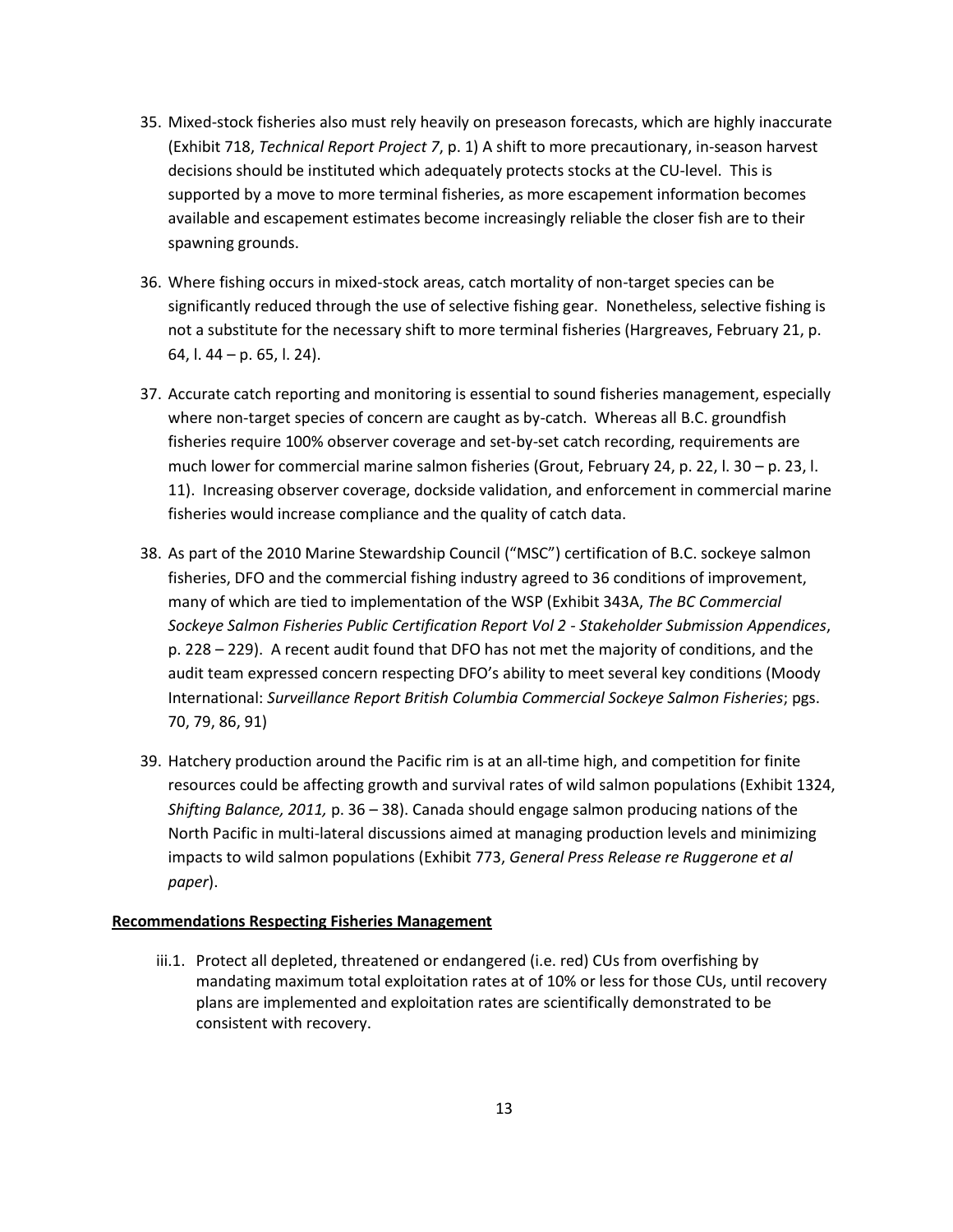- iii.2. Ensure that lowered exploitation rates for threatened or endangered (i.e. red) CUs do not unduly restrict fisheries on identifiable CUs with harvestable surpluses by transferring fishing effort to terminal areas and more selective gear types. This action will have the added benefit of reducing reliance on run size forecasts at the 'aggregate level' which has been chronically unreliable .
- iii.3. Facilitate the transfer of fishing effort to terminal areas and more selective gear types:
	- (i) Re-establish a selective fishing policy and program that provides support for the development and/or expansion and management of in-river fisheries using selective gear (e.g. beach seines, fish wheels, fish traps, dip nets), preferential provision of quota to highly selective marine gear types (e.g. tooth tangle nets), as well as management and marketing.
	- (ii) Recommit funding for a minimum of 5 years to the PICFI process with the explicit priorities of transferring licences from the least selective (e.g., marine) to the most selective (e.g., river tributaries) First Nations fisheries and providing processing capacity for terminal selective First Nations fisheries.
	- (iii) Ensure that the Fraser Sockeye Chapter of Pacific Salmon Treaty is renegotiated in the next two years to support CU level objectives, thereby ending the entrenchment of aggregate stock management and overfishing of weak CUs.
- iii.4. Meet all conditions for Marine Stewardship Council certification of B.C. sockeye and pink salmon fisheries within the required, agreed-upon timelines (Grout, January 24, p. 15, ll. 21  $-43$ ).
- iii.5. Mandate a minimum of 50% independent observer coverage (camera or onboard monitors) by 2013 in all salmon fisheries where non-target species are encountered.
- iii.6. Canada should commence multilateral discussions with salmon producing nations of the North Pacific aimed at identifying and minimizing hatchery production impacts to wild salmon populations.

#### <span id="page-13-0"></span>**Aquaculture**

*"…there's lots of examples where fish farms have, in fact, created problems because of their location or because of their -- the way in which they've been operated."* (Pat Chamut, November 29, p. 30, ll. 17 – 20).

40. This Commission has received substantial evidence regarding the serious risk posed by open netcage salmon farming to wild salmon. Instead of exercising precaution in the face of this risk, DFO has taken on the mandate to promote this unsustainable practice. The promotion by DFO of open net-cage salmon farming is in direct conflict with its primary mandate: the conservation of wild fish stocks.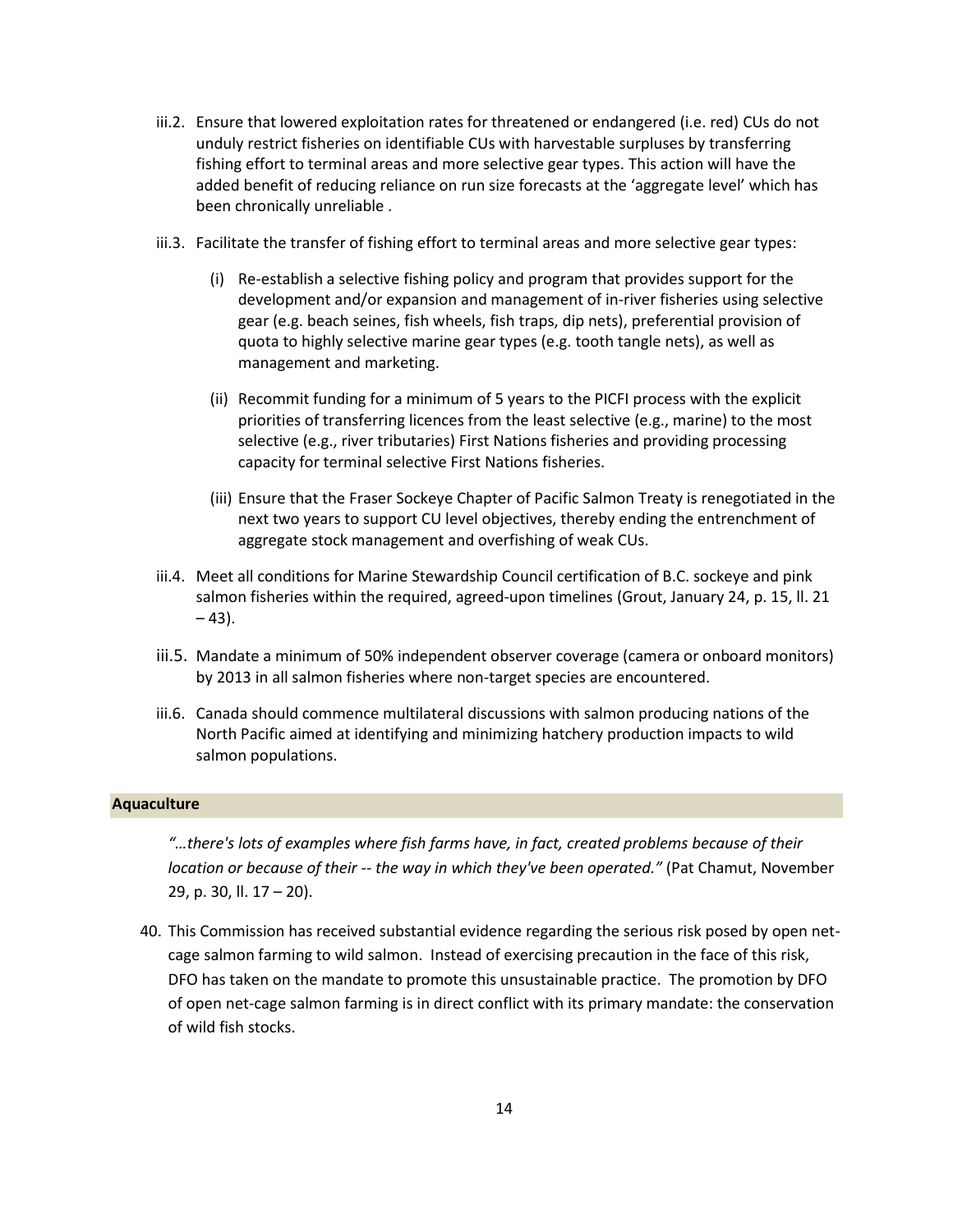- 41. There are myriad negative impacts resulting from open-net aquaculture that enhance risk to wild salmon populations, and thereby potentially cause or contribute to the decline of Fraser sockeye salmon. For example, open-net fish farms allow excess food and feces to flow directly into the marine environment, enhancing nitrogen and phosphorous levels, and contributing to the growth of harmful algal blooms (Rensel, August 17, p. 34, l. 23 – p. 35, l. 26)(Exhibit 1370, *Harmful Algal Blooms: Causes, Impacts and Detection*, p. 385 – 386). Such harmful algal blooms are known to harm wild fish, including synergistically with additional factors such as disease (Rensel, August 17, p. 35, l. 23 – p. 26, l. 12). Given the above, and given that harmful algal blooms in the Strait of Georgia were identified as among the most likely causes of the 2009 Fraser sockeye decline, DFO must address this issue as a priority (Exhibit 616A, *Memo for the Minister (Info Only) re Factors Affecting the 2009 Fraser Sockeye Return*)(Exhibit 1371, *Briefing Memo for the Minister re Update on Factors Affecting the 2009 FRS Return (For Info), p. 4). And* yet, DFO continues to do little research on harmful algal blooms, and it is not comprehensively assessing the contribution of open-net farming practices to such harmful algal blooms.
- 42. Open-net fish farms also enhance the risk of disease for wild fish. In this regard, there are approximately 30 fish health events reported annually on fish farms, which indicate the presence of high risk diseases to sockeye salmon (Exhibit 1543, *Technical Report 5A: Summary of Information for Evaluating Impacts on Salmon Farms on Survival of Fraser River Sockeye Salmon*, p. ii, 19 - 20). Moreover, open-net intensive farming can create "close to ideal environments for the spread of infectious disease" by, *inter alia*, its high-density monoculture host populations; creating spatially-concentrated reservoirs of fish host populations; and having numerous possible transmission routes (Exhibit 1482, *Examples of emerging virus diseases in salmonid aquaculture*, p. 86)(Exhibit 1481, *Evidence of Farm-Induced Parasite Infestations on Wild Juvenile Salmon of Coastal BC*, p. 1925)(Exhibit 1484, *Evolutionary Information for Parasites and Pathogens*, p. 59).
- 43. Viral diseases are a major and continuing problem in salmon aquaculture, and management decisions must comprehensively address the potential for horizontal and vertical transfer of such viral diseases (Exhibit 1483, *Can We Get the Upper Hand on Viral Diseases*, p. 125, p. 130)(Exhibit 1495, *Epidemiological Investigation of Infectious Hematopoietic Necrosis* Virus, p. 49 – 50). This is particularly important in the context of Fraser River sockeye, given that viral disease is among the primary likely causes for their decline (Exhibit 616A, *Memo for the Minister (Info Only) re Factors Affecting the 2009 Fraser Sockeye Return*) (Exhibit 1371, *Briefing Memo for the Minister re Update on Factors Affecting the 2009 FRS Return (For Info*), p. 4).
- 44. In general, the unnatural density of farmed fish amplifies disease in the natural environment (Richards, September 26, p. 71, ll. 9 – 22). Open-net aquaculture, as opposed to closedcontainment, is particularly well-suited to fostering the spread of disease. In this regard, disease particles migrate off farms, and are dispersed widely via water currents (Exhibit 1530, *Discovery Islands Modelling Progress Report*, p. 17 – 18)(Garver, August 25, p. 5, ll. 10 – 19)(Garver, August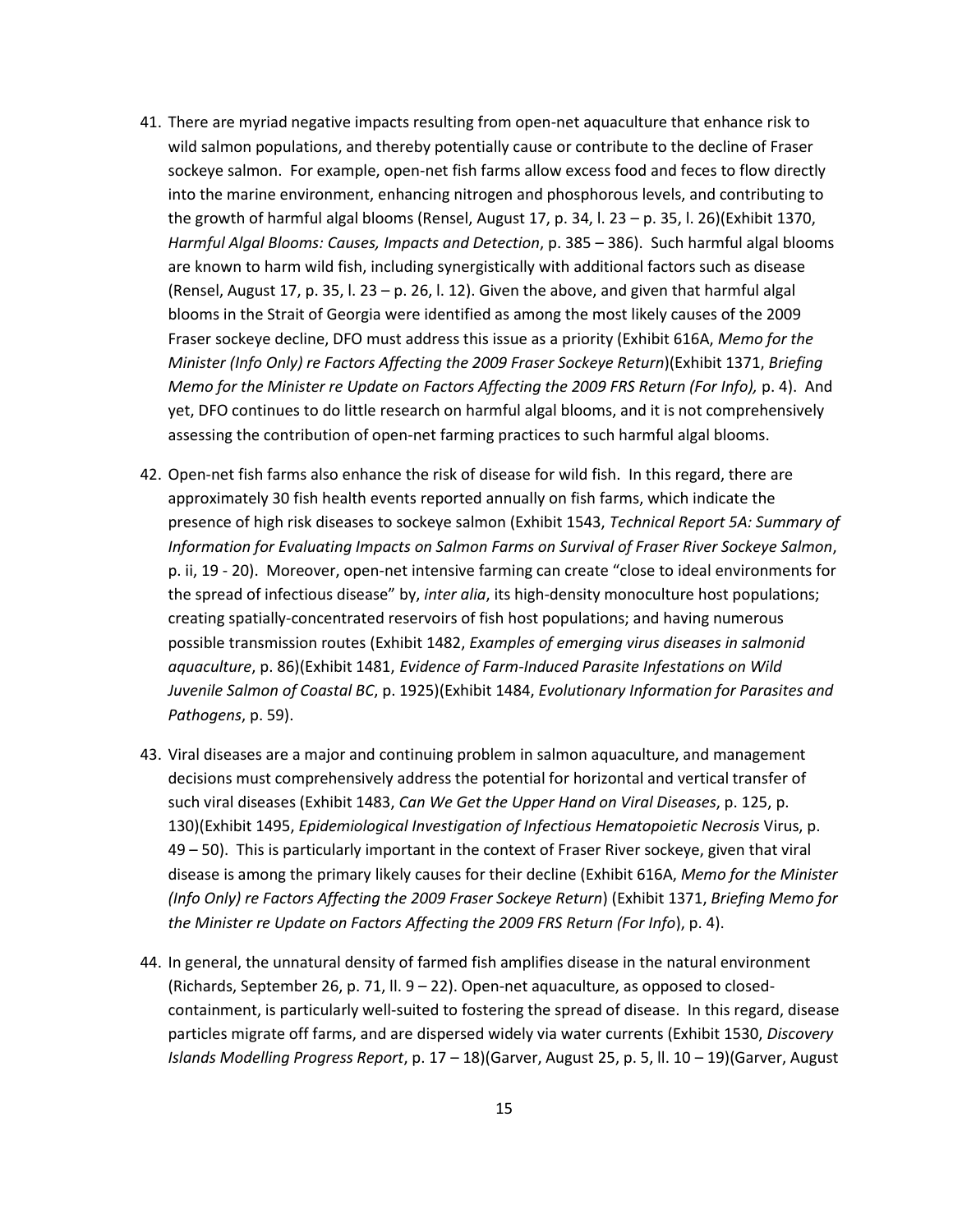25, p. 8, ll. 41 – 47). In contrast, closed-containment aquaculture establishes a barrier between farmed and wild stocks, and limits the dispersion of disease particles and the transference of disease (Exhibit 1540, *Technical Report 5D - Impacts of Salmon Farms on FRSS: Results of the Dill Investigation*, pg. 37).

- 45. Additionally, there is increasing evidence that lice from farms can be a significant cause of mortality on nearby wild fish populations (Exhibit 1571, *How Sea Lice from Salmon Farms May Cause Wild Salmonid Declines in Europe and NA and Be a Threat to Fishes Elsewhere*, p. 1). Along with direct mortality, sea lice are also known to cause behavioural or sub-lethal effects on wild fish. (Exhibit 1785, *Morbidity-Mortality Effects of Sea Lice on Juvenile Salmon Workshop*, p. 24 – 28)(Exhibit 1476, *Sea Louse Infection of Juvenile Sockeye Salmon in Relation to Marine Salmon Farms on Canada's West Coast*, p. 29). Sea lice are also thought to act as disease vectors, and may be responsible for the transference of diseases between farmed and wild fish (Exhibit 1540, *Technical Report 5D - Impacts of Salmon Farms on FRSS: Results of the Dill Investigation,* p. 29) (Orr, September 6, p. 24, ll. 28 – 35) Suffice to say, sea lice pose a significantly high risk to wild salmon stocks (Price, September 6, p. 24, l. 37 – p. 25, l. 4).
- 46. As recognized by former RDG Pat Chamut, the siting of fish farms can be problematic (November 29, p. 30, ll. 17 – 20). Most problematic are open-net cages that are sited along key migratory pathways. Largely as a result of its thriving wild fish stocks, B.C. is therefore uniquely ill-suited to the practice of open-net aquaculture.
- 47. With respect to Fraser River sockeye, numerous farms are situated along their key migratory pathways (Exhibit 1563, *Map of Salmon Farms and Migration Routes*). Moreover, the siting of these farms occurred at a time when migratory routes were less well-known, and siting did not adequately account for various potential interactions with wild salmon (Dansereau and Farlinger, September 26, p. 77, l. 23 – p. 79, l. 8). Even the non-mandatory siting criteria guidelines adopted by DFO are over a decade old. At the very least, these siting criteria must be reassessed using current scientific knowledge, as well as made mandatory rather than mere guidelines.
- 48. The new *Pacific Aquaculture Regulations* (hereinafter "PARs") do not alter DFO's abject failure to adequately pre-assess impacts from aquaculture projects (Last, Swerdfager, August 30, p. 70, l. 44, p. 71, l. 18). It is also clear that the PARs fail to meet the objectives, or even the requirements, of the WSP. For instance, the WSP states that aquaculture sites undergo environmental assessment pursuant to section 35 of the *Fisheries Act* as well as the *Canadian Environmental Assessment Act* (hereinafter "CEAA") (Exhibit 8, *The Wild Salmon Policy*, p. 31). The CEAA is also a primary tool in ensuring that First Nations impacted by decisions are consulted (Exhibit 966, *Wild Salmon Policy - Draft Implementation Gap Analysis*, p. 3). However,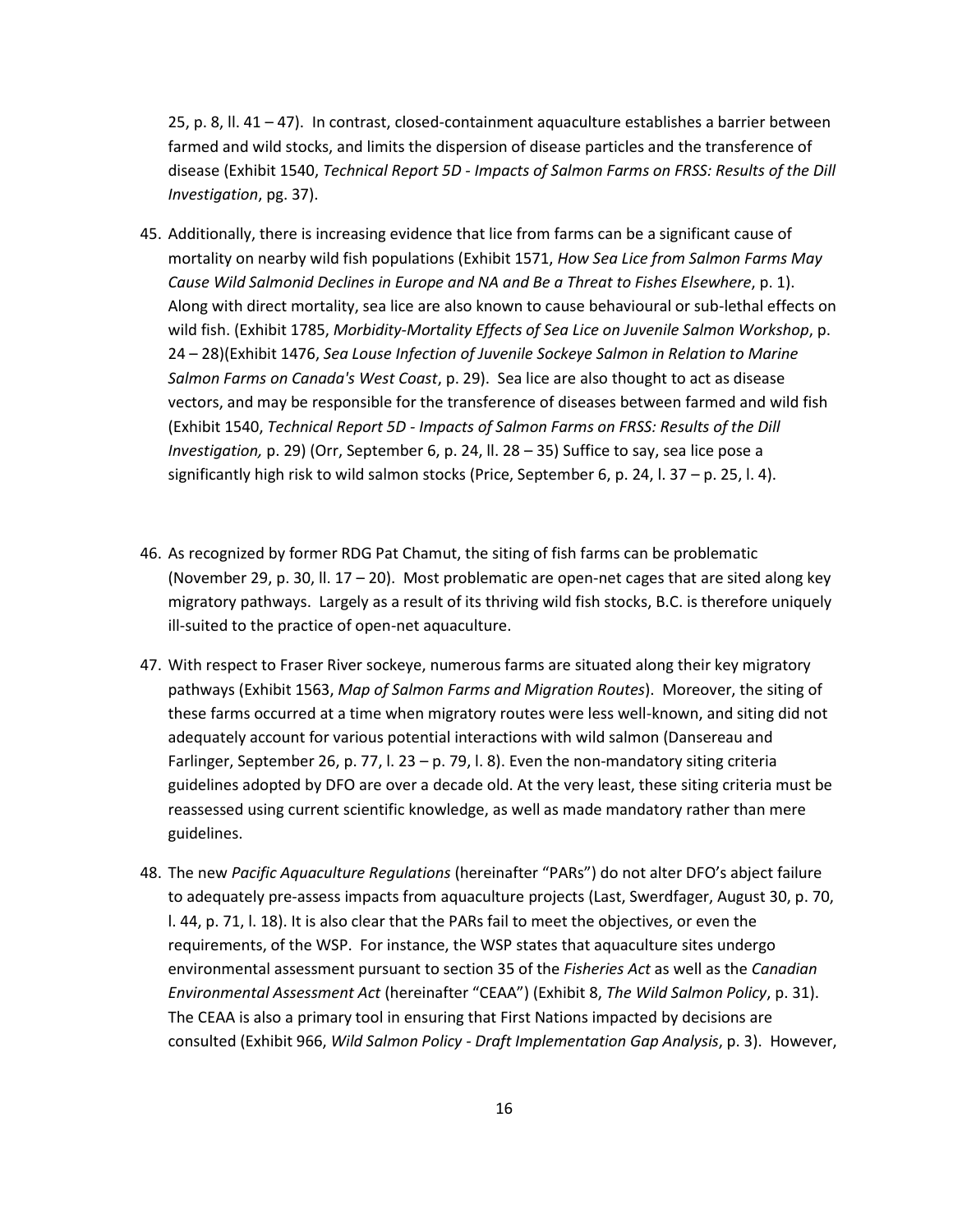DFO intends to abandon this practice going forward, and did not envisage a PARs licence triggering *CEAA* (Reid, April 5, p. 89, ll. 6 – 40).

- 49. Also problematic, models that assess the impacts of fish farms do not consider the potential risk of increased disease (Exhibit 1494, *The Impact of Diseases of Pen-Reared Salmonids on Coastal Marine Environments*, p. 2). In other words, and contrary to a precautionary approach, fish farms are currently licensed absent any comprehensive assessment of their true potential risk of transferring disease to wild fish stocks.
- 50. The problems associated with aquaculture are substantially exacerbated by DFO's stated mandate to promote the aquaculture industry, and its movement away from simply conserving wild fish. For example, notwithstanding the substantial and often long-standing evidence of risk from aquaculture to wild stocks, DFO has failed to adequately and scientifically assess this risk. Specifically, DFO did not commence extensive fish health field studies in the context of outmigrating Fraser sockeye until 2010 (Johnson, August 22, p. 52, ll. 32 – 47).
- 51. DFO's promotion of the industry can take various forms, all of which are inappropriate activities for an effective regulator to engage in. For instance, DFO spends ample resources on communications which promotes the aquaculture industry, and masks the true impacts of open net-cages in an attempt to "improve public confidence in aquaculture" (Exhibit 1697, *DFO Aquaculture Communications Overview*, p. 10, p. 16)(Exhibit 661, *Briefing Note for DG of Habitat Management*, p. 1)(Exhibit 60, *Letter from Mr. Paul Sprout to Editor - Globe and Mail*)(Exhibit 1637, *DFO National Aquaculture Communications and Outreach Approach*)(Exhibit 1635, *RE: US Senators and BC Fish Farms*). It is far more appropriate for a regulator to communicate accurately on the serious risks posed by open-net fish farms, rather than 'selling it' and its supposed ecological sustainability to the public, internationally or to the marketplace.
- 52. DFO also gives preferential treatment to the aquaculture industry over other stakeholders. Often behind closed doors, industry is consulted and its interests' are promoted over conservation (Miller, August 25, p. 15, l. 23 – p. 17, l. 12)(Ex. 1500)(Ex. 1501)(Miller, August 25, p. 12, ll. 22 – 32)(Miller, August 25, p. 13, l. 36 – p. 15, l. 9)(Dansereau, Bevan and Farlinger, September 27, p. 3, l. 42 – p. 5, l. 37)(Exhibit 1836, *CAIA-DFO California trip report*)(Ex. 1734). DFO has gone as far as promoting organic certification of open net-cage salmon products (Stewart, September 8, p. 31, l. 14 – p. 32, l. 32).
- 53. DFO's promotion mandate and ineffective enforcement results in widespread non-compliance within the aquaculture industry, despite public communications by both DFO and industry to the contrary (Exhibit 1723, *FW: Aquaculture incidents: note Gold River MM comments protected B*). Even with clear harmful impacts from unauthorized aquaculture sites, DFO will meet with industry and only potentially consider regulatory action (Ex. 1718) Additionally, government does not have adequate resources to ensure effective enforcement (Exhibit 1726, *RE: Letter to Mainstream,* p. 3, p.5).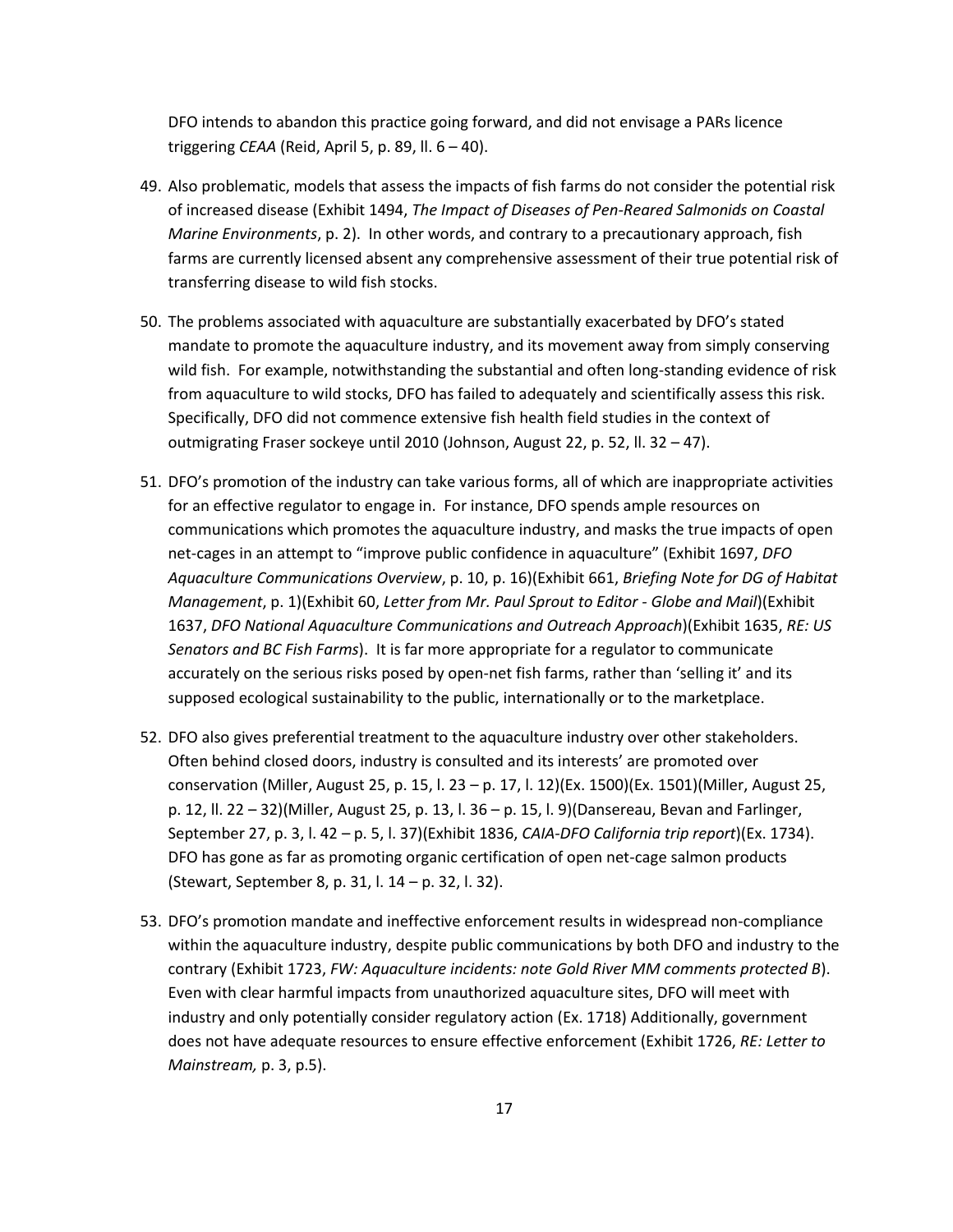- 54. Moreover, DFO provides direct and indirect financial subsidies to the aquaculture industry; and continues to do so in the midst of budget cuts to core conservation initiatives, such as monitoring. In this regard, DFO provided the Canadian Aquaculture Industry Alliance with nearly \$400,000 in direct funding in 2010, a sum that is expected to be received again this year (Exhibit 1835, *Office of the Commissioner of Lobbying of Canada, lobbying statement for CAIA filed by Ruth Salmon*). DFO also spends much of its limited resources promoting the marketability of aquaculture abroad (Exhibit 1634, *Canadian Fish and Seafood Sustainability Briefings-Proposal*, p. 3, p. 5).
- 55. Perhaps most egregious, the federal *Aquaculture Innovation and Market Access Program* (or AIMAP) provides nearly \$70 million in public money to support the aquaculture industry, often in the form of direct grants to fund studies that have absolutely nothing to do with wild fish health or conservation; but instead address industry marketability such as 'soft-flesh suppression technology' (Stewart and Backman, September 8, p. 21, l. 21 – p. 23, l. 5)(Exhibit 1833, *Aquaculture Innovation and Market Access Program 2009-10*). In times of increasing budget cuts and constraints, and increasing threats to wild salmon, limited public funds must go to ensure conservation of wild fish and their habitat, and not to enhance the profitability of industry (Stewart, September 8, p. 23, ll. 22 – 41).
- 56. In the face of the substantial risk to wild stocks posed by aquaculture, DFO has the express intention of expanding the aquaculture industry (Exhibit 1640, *Federal BC Aquaculture Regulation and Strategic Action Plan Initiative*, p. 25). Expansion of this industry in the face of such risk is contrary to the goals and objectives of the WSP, DFO's own conservation mandate, as well as the precautionary principle; accordingly, it can only be defined as reckless.

#### **Solutions**

- 57. Given all of the negative risks that open-net aquaculture poses to wild stocks, the only viable long-term solution is to remove salmon net-cage farms from B.C.'s coastal waters. Removal must prioritize farms sited along key sockeye migration routes, and particularly those that are in narrow and confined channels (such as Nodales, Okisollo, Hoskyn and Cardero Channels in the Discovery Islands region).
- 58. Expansion of the open-net aquaculture industry, both its terms of farm sites and increased production levels, must cease immediately. DFO should not even consider expansion applications until an assessment of the cumulative impacts of current open-net aquaculture, as well as the carrying capacity of the receiving environment, is conducted.
- 59. The proper role of a regulatory agency managing the risks posed by open-net aquaculture is to adequately protect wild stocks and their habitat from potential impacts. Most certainly, it is not the role of a regulator to promote such risky practices, particularly a regulator which purports to strive for a precautionary and ecosystem-based approach. As a result, DFO must refocus its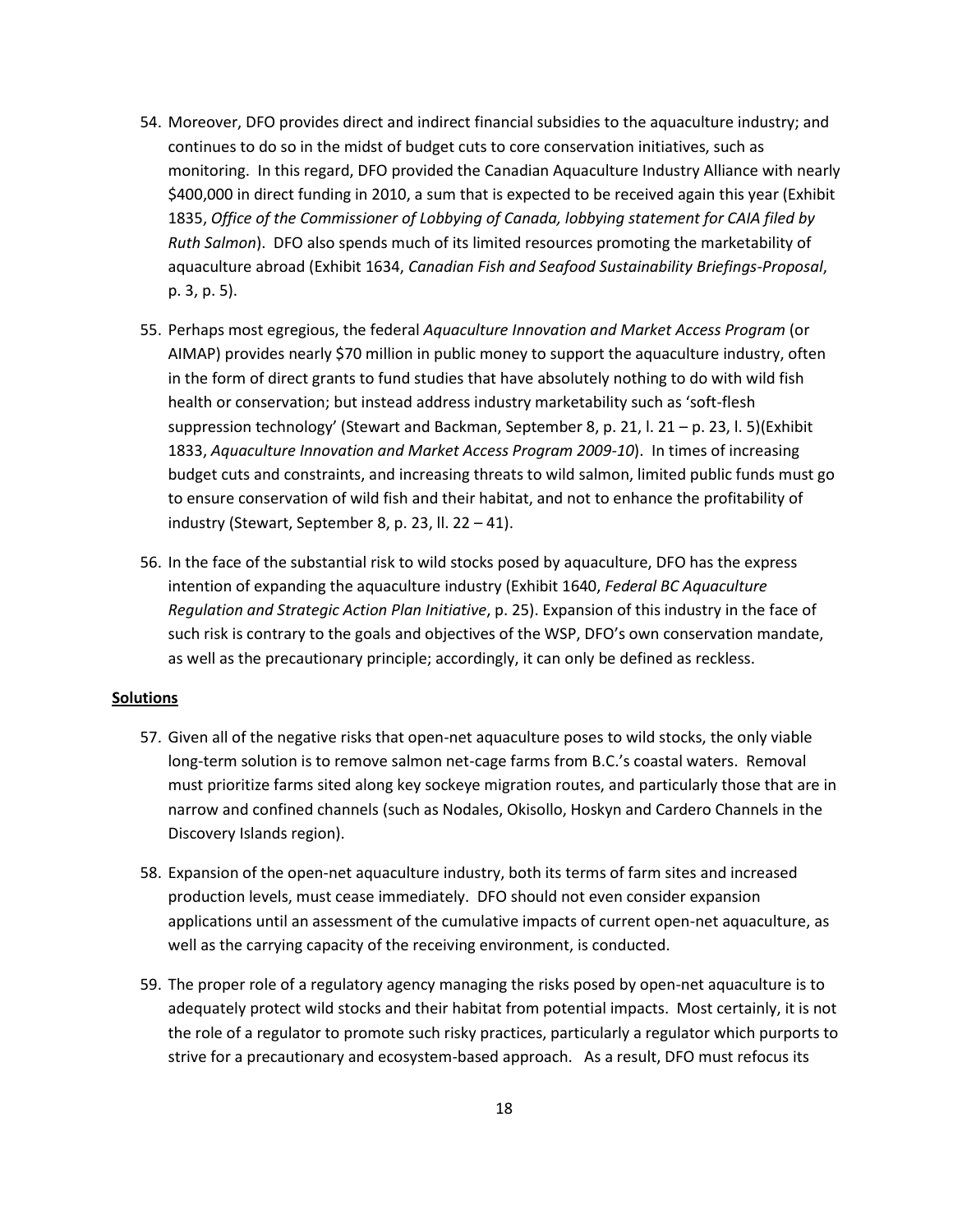mandate to conservation and sustainability, and the mandate to promote the aquaculture industry must be removed.

- 60. All public funding to the net-cage aquaculture industry must cease until DFO meets its key conservation objectives. AIMAP funds should be redirected to support the development and implementation of closed containment fin-fish farming. Any future public funding for industry must be used for enhancing conservation or sustainability.
- 61. Oversight and independent audits are critical to ensure best practices in the industry. In this regard, there is strong evidence that farming practices significantly contribute to the spread of disease (Exhibit 1496, *Infectious Haematopoietic Necrosis Epidemic in Farmed Atlantic Salmon,* p. 213). DFO's mandate to promote the aquaculture industry generally, and DFO's focus on 'compliance promotion' over enforcement in particular, must be abandoned to ensure this industry is effectively regulated.
- 62. Dr. Kristi Miller's critical research must be supported. Moreover, there must be independent oversight, including oversight by this Commission, ensuring the aquaculture industry allows comprehensive testing for the signature virus, which has not yet occurred but has been promised (Miller, August 25, p. 13, l. 30 – p. 15, l. 1)(Miller, August 25, p. 17, l. 36 – p. 18, l. 20).
- 63. Finally, there is strong evidence that *Infectious Salmon Anemia* (or ISA) can be transmitted vertically, and that the recent outbreak of ISA in Chile was transmitted via imported salmon embryos (Exhibit 1502, *ISA Virus in Chile: Evidence of Vertical Transmission*, p. 1). In accordance with the precautionary principle, importation of salmon eggs into Canada must be banned outright.

# **Recommendations Respecting Aquaculture**

- iv.1. Remove all open net-cages from B.C. waters. Begin with removal of open net-cage farms on the Fraser sockeye migration routes presently located in narrow and confined channels, including Nodales, Okisollo, Hoskyn and Cardero Channels in the Discovery Islands region. Prioritize removal of all open net-cage farms on the key sockeye migration routes by not permitting re-stocking after the current grow out is completed.
- iv.2. Restore the regulatory primacy of DFO and remove its mandate to promote the aquaculture industry. Shift any promotion or marketing of the industry to another government department.
- iv.3. Mandate an immediate halt to any new farm sites, expansion of existing farm sites and/or increased production of the net-cage salmon farming industry in B.C. Halt approvals of replacement sites and direct poorly located farms seeking replacement sites to move to closed containment systems.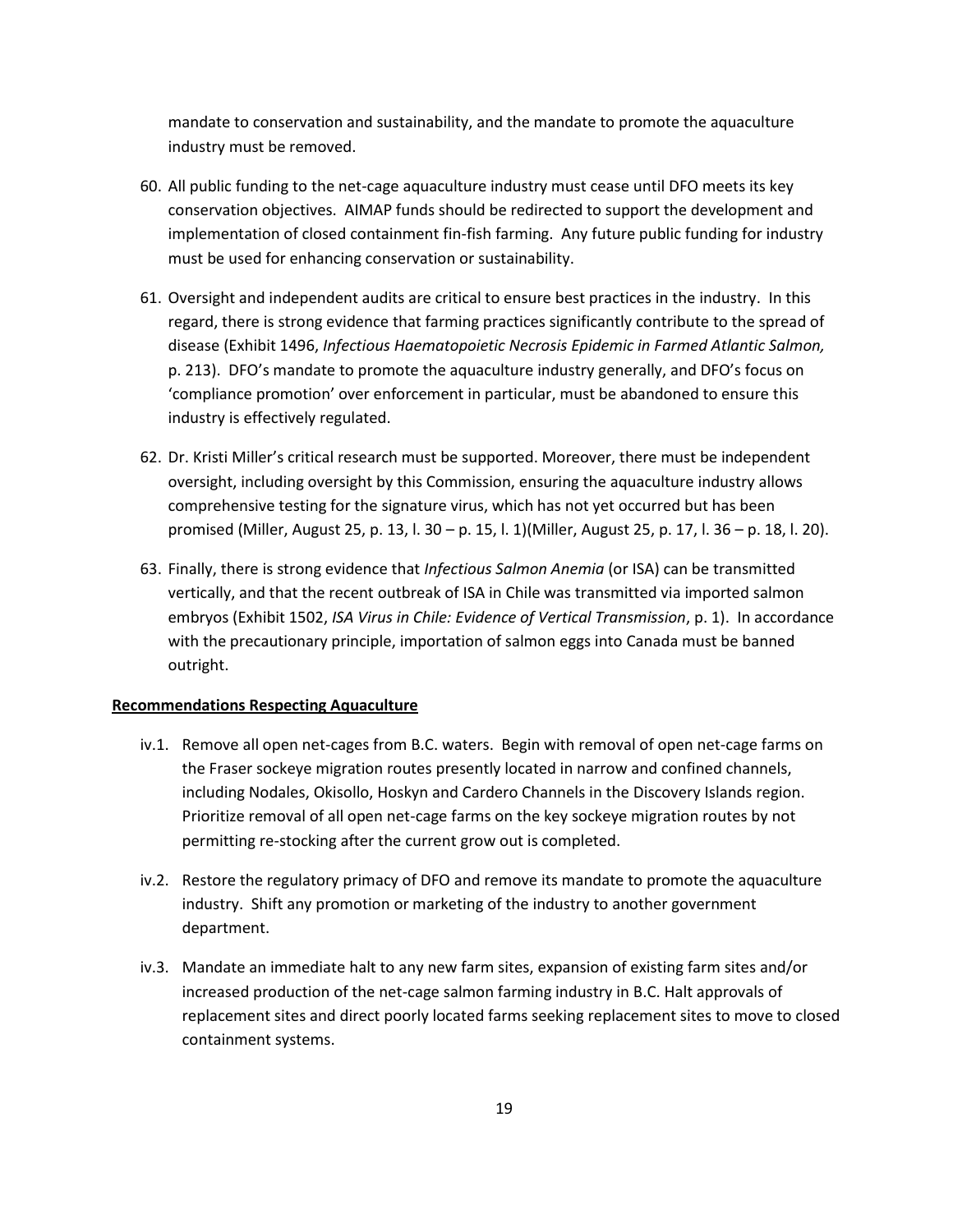- iv.4. Eliminate all public funding of the open net-cage aquaculture until the primary conservation measures, including the WSP, are fully implemented and funded. Mandate all future public funding of the aquaculture industry to be solely for conservation purposes. Support the development of a closed containment aquaculture industry through government investment, tax incentives and permitting while transitioning the industry out of net-cages and into closed systems. Re-direct public funds supporting net-cage aquaculture to the development and implementation of closed containment technology. Ensure all aquaculture activities that have the potential to negatively impact Fraser sockeye are immediately removed and transitioned to closed systems.
- iv.5. Adopt the precautionary approach to all permitted industrial activities taking place in Fraser Sockeye habitat. Increase compliance monitoring and enforcement activity, and undertake comprehensive peer-reviewed research into the impacts of open-net cage salmon aquaculture on wild fish stocks, focusing primarily on fish health.
- iv.6. Immediately halt DFO's and the Canadian General Standard Board's efforts to certify net-cage reared farmed salmon as organic.
- iv.7. Extinguish all licences, and recommend the province extinguish all tenures, without compensation, of farm sites that have not been in active use for over 12 months.
- iv.8. Ban the importation of salmon eggs into Canada.

#### <span id="page-19-0"></span>**Habitat**

*"\*I+t's vitally important that the government demonstrate and continue with the leadership…of setting a very high bar for maintaining habitat and habitat protection, for maintaining the 'no net loss' policy for fish and fish habitat…"* Jason Hwang (April 4, p. 53, ll. 14 – 24)

- 64. Habitat degradation is a significant threat to the long-term health of fish populations generally, and for Fraser River sockeye salmon in particular (Hwang, Reid and LeBlanc, April 5, p. 1, l. 32 – p. 2, l. 14) Increasing uncertainty from factors such as climate change will only exacerbate this situation, and there is an enhanced need for precaution in management decisions respecting habitat (Bevan, September 23, p. 77, ll. 2 – 44).
- 65. The two overarching policies guiding fish habitat management and protection in Canada the Wild Salmon Policy and the Policy for the Management of Fish Habitat (or 'no net-loss') - both seek more than simply preserving the status quo. The Wild Salmon Policy seeks to maintain and *restore* salmon and their habitats, (Exhibit 8, *The Wild Salmon Policy*, p. vi.) and 'no net-loss' has the "ambitious but realistic" intention of achieving a 'Net Gain' of fish habitat (Exhibit 260, *Policy for the Management of Fish Habitat*, p. 5)(Irvine, November 29, p. 53; lines 12 - 16).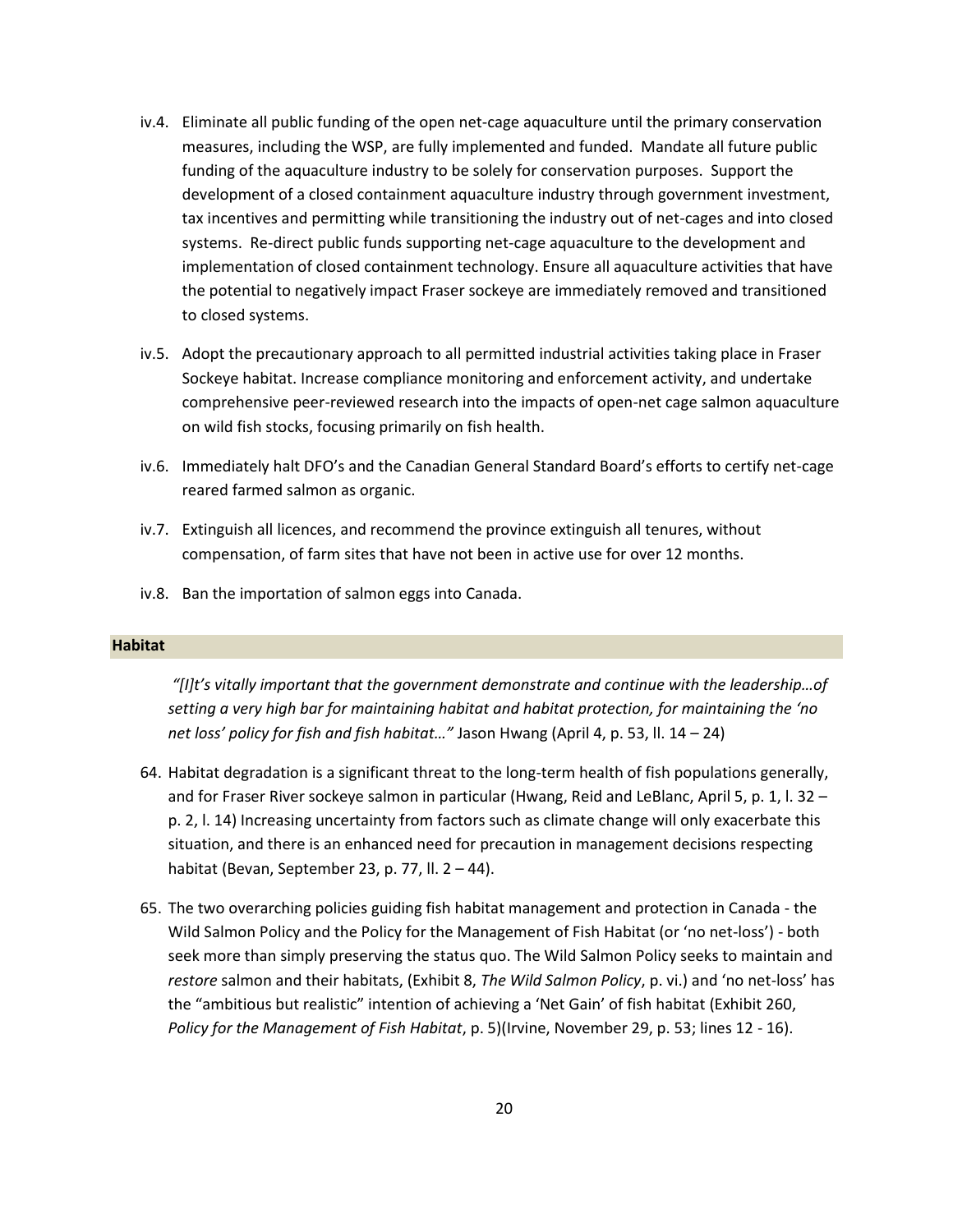- 66. Despite DFO policies having the objective of restoring and obtaining a 'net gain' of fish habitat, all evidence indicates that we are instead accruing a 'slow net loss' of fish habitat (LeBlanc, April 4, p. 13, ll. 42 - 46);(Hwang, April 4, p. 14, ll. 23 – 33);(Hwang, April 4, p. 28, ll. 10 – 17);(Exhibit 715, *The Will to Protect - Preserving B.C.'s Wild Salmon Habitat,* p. 5);(Exhibit 662, *OHEB Key Issues – Draft Memo*);(Exhibit 667, *No Net Loss of Fish Habitat - A Review and Analysis of Habitat Compensation in Canada*);(Hwang, April 5, p. 3; ll. 20 – 37).
- 67. Just as worrisome, it is impossible to measure the extent to which habitat is being destroyed because DFO is not adequately monitoring habitat loss (LeBlanc, April 4, p. 30, ll. 3 – 20);(LeBlanc, April 5, p. 4, ll. 10 – 16); nor has DFO undertaken recent assessments of the extent to which 'no net loss' is being achieved by permitted projects – i.e. compliance monitoring (LeBlanc, April 4, p. 17, l. 44 – p. 19, l. 29).
- 68. Furthermore, despite acknowledging that reduced oversight of projects impacting habitat is not sustainable, and that enhanced monitoring is required(Bevan, September 22, p. 33, II.  $2 - 31$ ), in 2004 DFO implemented the *Environmental Protection Modernization Program* (hereinafter "EPMP"), which has resulted in substantially fewer projects being monitored or assessed by DFO staff for their impact on fish habitat (Bevan, September 22, p. 33, II.  $2 - 9$ ) and greatly reduced 'boots on the ground' surveillance by fisheries officers (Nelson, April 7, p. 72, ll. 1 - 24).
- 69. There is a stark disconnect between EPMP and the goals and objectives of the 'no net-loss' policy and the WSP (Reid, April 4, p. 42, ll. 27 – 34)(Exhibit 101, *Witness summary of Mark Saunders (WSP),* p. 13). In fact, the reductions in habitat monitoring staff and project compliance oversight resulting from EPMP are, in fact, antithetical to the intentions of the WSP (Young, June 2, p. 55, II.  $5 - 28$ ). In this regard, there is wide recognition that the size of a project is not directly correlated with its impact; smaller projects – such as culverts – potentially cause serious harm to fish habitat (Exhibit 260, *Policy for the Management of Fish Habitat,* p. 8)(Exhibit 715, *The Will to Protect - Preserving B.C.'s Wild Salmon Habitat,* p. 6). And yet, the implementation of EPMP has resulted in substantially fewer small projects having any oversight at all. This situation, in turn, has resulted in a widespread re-emergence of unsustainable practices, such as unregulated road-building in remote areas and foreshore development (Dansereau, September 22, p. 31, ll. 27 – 44);(Hwang, April 5, p. 53, ll. 3 – 17).
- 70. Rather than an effective tool to protect habitat, EPMP and the principles of risk-based management that drive this policy are attempts to be more efficient with limited resources (Hwang, April 4, p. 32, ll. 3 – 10);(Exhibit 662, *OHEB Key Issues – Draft Memo*). In essence, EPMP is an attempt by DFO to do less habitat protection with fewer resources. Since implementing EPMP 7 years ago, DFO has not conducted any assessments of the policy's effectiveness in protecting habitat. Nor has DFO done any recent assessment of the extent to which 'no net loss' of habitat is being achieved. Absent such an assessment, it is impossible for DFO to deliver on its intention to report the status of fish habitats to Canadians (LeBlanc, April 4, p. 39, ll. 25 – 30). DFO has assessed habitat staffs' perception of the effectiveness of EPMP who rate 'habitat'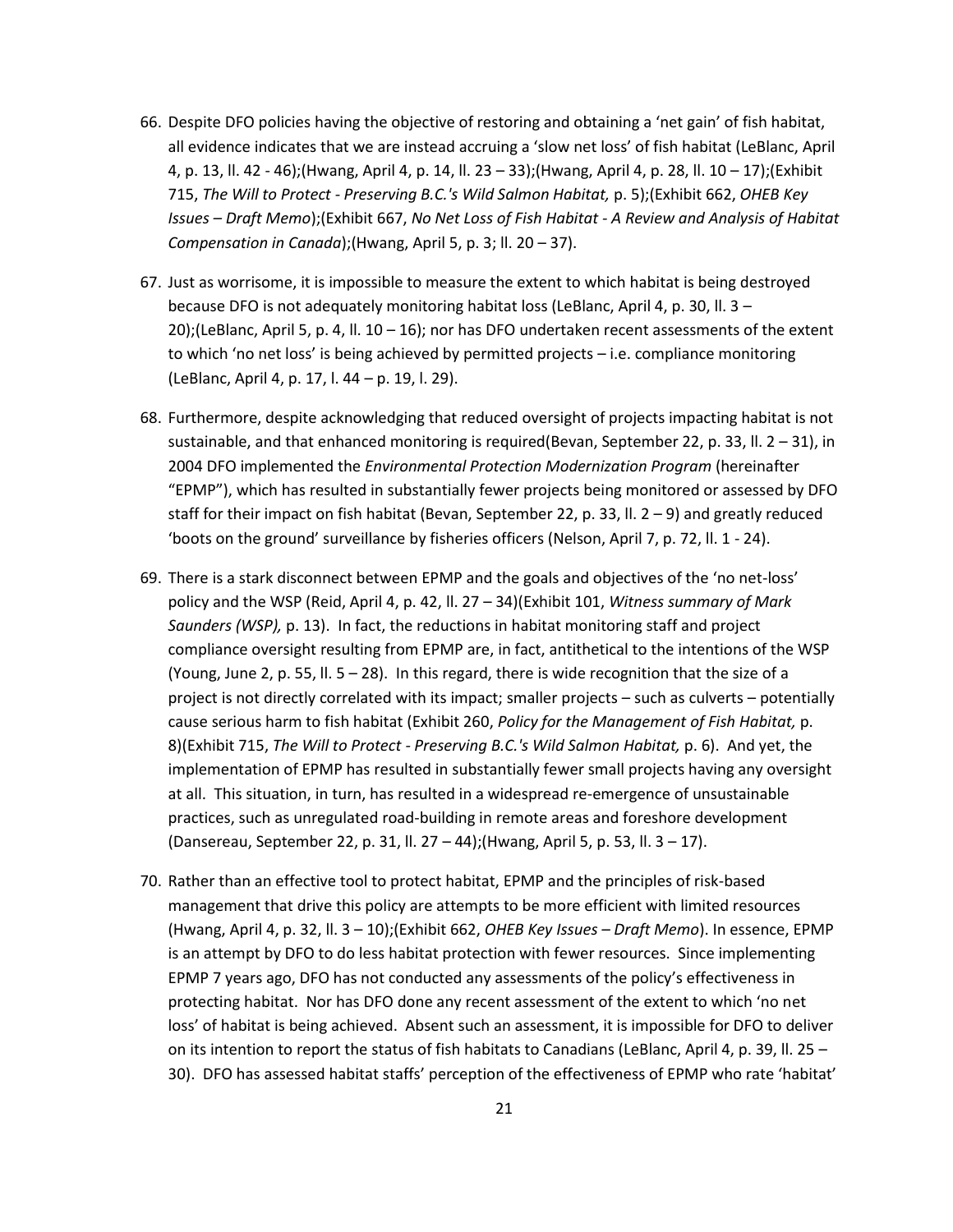as the number one loss resulting from EPMP implementation (Exhibit 651, *EPMP Implementation Project Phase 1 Diagnostic*, p. 8)(Reid, April 5, p. 10, ll. 20 – 29).

- 71. There are many additional DFO management decisions that undermine both the WSP and 'no net-loss' policy. For example, the WSP is intended, at least partly, to implement ecosystembased management (through Strategy 4). In order to successfully implement an ecosystembased approach, it is critical for management decisions and proposed projects potentially impacting salmon or their habitat to formally assess those potential impacts, as well as provide mitigation against them. And yet, individual habitat management decisions are most often made in a manner that does not consider or meet the goals and strategies of the WSP. Far too often, management decisions are conducted in silos so that, for instance, aquaculture licensing decisions and permits do not formally account for proximity to key sockeye migration routes (Morton, Parker and Backman, September 8, p. 6, l. 24 – p. 9, l. 14). Similarly, there is consistent failure to assess cumulative impacts when approving projects (Bevan, September 22, p. 33, l. 44  $-$  p. 34, l. 23)(LeBlanc, April 4, p. 29, ll.  $1 - 7$ ).
- 72. An ecosystem-based approach requires management decisions to pre-assess likely impacts to ecosystem values, both directly and cumulatively. It also necessitates multi-stakeholder participation in planning processes. In this vein, the permitting by DFO of activities that are known to potentially impact salmon or their habitat should not be made in a vacuum, but must be formally assessed through the lens of the WSP and the 'no net-loss' policy.
- 73. Further, the ecosystem-based approach requires greater scrutiny of ecosystem carrying capacities, as well as assessing the cumulative impacts of prospective development. For their part, DFO sees an ecosystem-based approach as a movement away from individual project review, more limited settings or standards and risk-based assessment (LeBlanc, April 4, p. 32 – 44). Less regulatory oversight of potentially harmful projects does not accord with an ecosystem-based approach.

# **Solutions**

- 74. There are many things that can be done by DFO that will improve the protection of fish habitat. For instance, a crucial building block in the protection of fish habitat is a determination of the current state of habitat. (See, for instance: LeBlanc, April 4, p. 14, ll. 5 – 9);(Hwang, April 4, p. 15, ll. 1 – 14). In order to obtain 'no net-loss' or a 'net gain' of fish habitat, you must first establish a baseline from which net habitat is either lost or gained (Hwang, April 4, p. 75, ll. 30 – 40);(LeBlanc, April 4, p. 14, ll. 5 – 9);(Hwang, April 5, p. 5, ll. 1 – 36).
- 75. The need to undertake a baseline assessment of fish habitat is recognized in Action Step 2.1 of the WSP, though six years after implementation, DFO has failed to undertake adequate assessments of current fish habitat. Despite the Department making progress respecting the methodology to assess habitat, very little field work is being undertaken to establish indicators,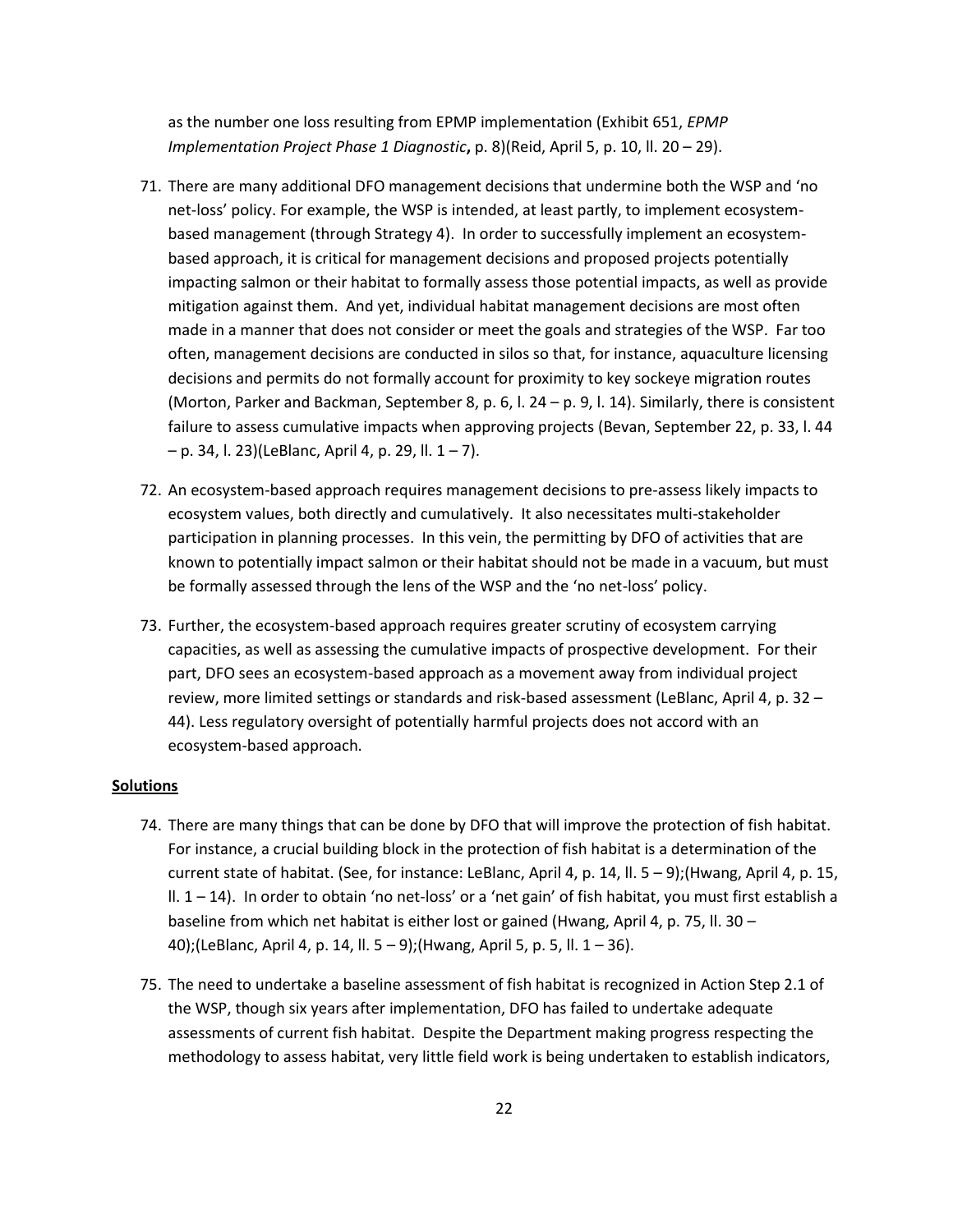and only a small number of assessments have been completed (Hwang, April 4, p. 44, ll.  $6 -$ 9);(Young, June 1, p. 90, ll. 33 – 44). According to Rebecca Reid, a lack of resources is severely limiting the implementation of Strategy 2 (April 5, p. 7, ll.  $1 - 12$ ).

- 76. Given that habitat is currently being degraded, any delay in conducting this baseline assessment could result in less habitat being ultimately protected (Hwang, April 5, p. 7, l. 37 – p. 8, l. 8). Further, the failure to complete such habitat assessments has frustrated implementation of additional aspects of the WSP, largely because subsequent action steps in the Policy must be informed by this information.
- 77. Also crucial, administration over section 36 of the *Fisheries Act* should be returned to DFO. In this regard, Mr. David Bevan notes that having a single regulatory agency managing an ecosystem reduces complexity (September 26, p. 54, l. 6 – p. 55, l. 18). A single regulatory agency also reduces confusion (Steele, April 7, p. 9, ll.  $2 - 9$ ); thus, for instance, DFO has the regulatory tools to set standards for major industries, but does not have regulatory tools to set standards for smaller industries that deposit deleterious substances into fish-frequented waters (LeBlanc, April 4, p. 7, ll. 32 – 38).
- 78. A single regulatory agency also enhances accountability, and limits the ability of 'buck-passing' or claiming that a matter is not within one Department's responsibility or jurisdiction. A single regulator can also be held accountable for reducing regulatory or research gaps, such as the current gaps in marine matters including: the lack of water quality monitoring in marine areas, including with respect to contaminants (Dansereau, September 22, p. 39, ll. 33 – 38)(Richards, September 22, p. 43, ll. 28 – 39)(Ross, June 14, p. 6, ll. 27 – 36) or researching toxic algal blooms, which is not currently being researched by DFO even though it was specifically identified as one of three major potential causes of the decline of Fraser River sockeye salmon (Richards, September 23, p. 26, l. 7 – p. 28, l. 46);(Exhibit 616A, *Memo for the Minister (Info Only) re Factors Affecting the 2009 Fraser Sockeye Return*).
- 79. Further, a single agency regulating an area is often more efficient and provides cost-savings. (Nelson, April 7, p. 31, ll. 2 – 7)
- 80. The Minister of Fisheries and Oceans must direct his staff to refocus on the enforcement of habitat violations (Nelson, April 7, p. 65, ll. 7 – 14);(Steele, April 7, p. 67, ll. 7 – 14). Fishery Officers should solely focus on enforcement, and any 'compliance promotion,' as opposed to enforcement actions, should be conducted by non-enforcement officers, similar to how Environment Canada conducts itself (Bombardier, April 7, p. 42, ll. 10 – 14);(Bombardier, April 7, p. 26, ll. 13 – 20).
- 81. The presence of enforcement officers in the field is crucial to habitat protection, and the simple presence of uniformed fishery officers is among the best enforcement tools available (Nelson, April 7, p. 65, ll. 3 – 14);(Exhibit 715, *The Will to Protect - Preserving B.C.'s Wild Salmon Habitat,*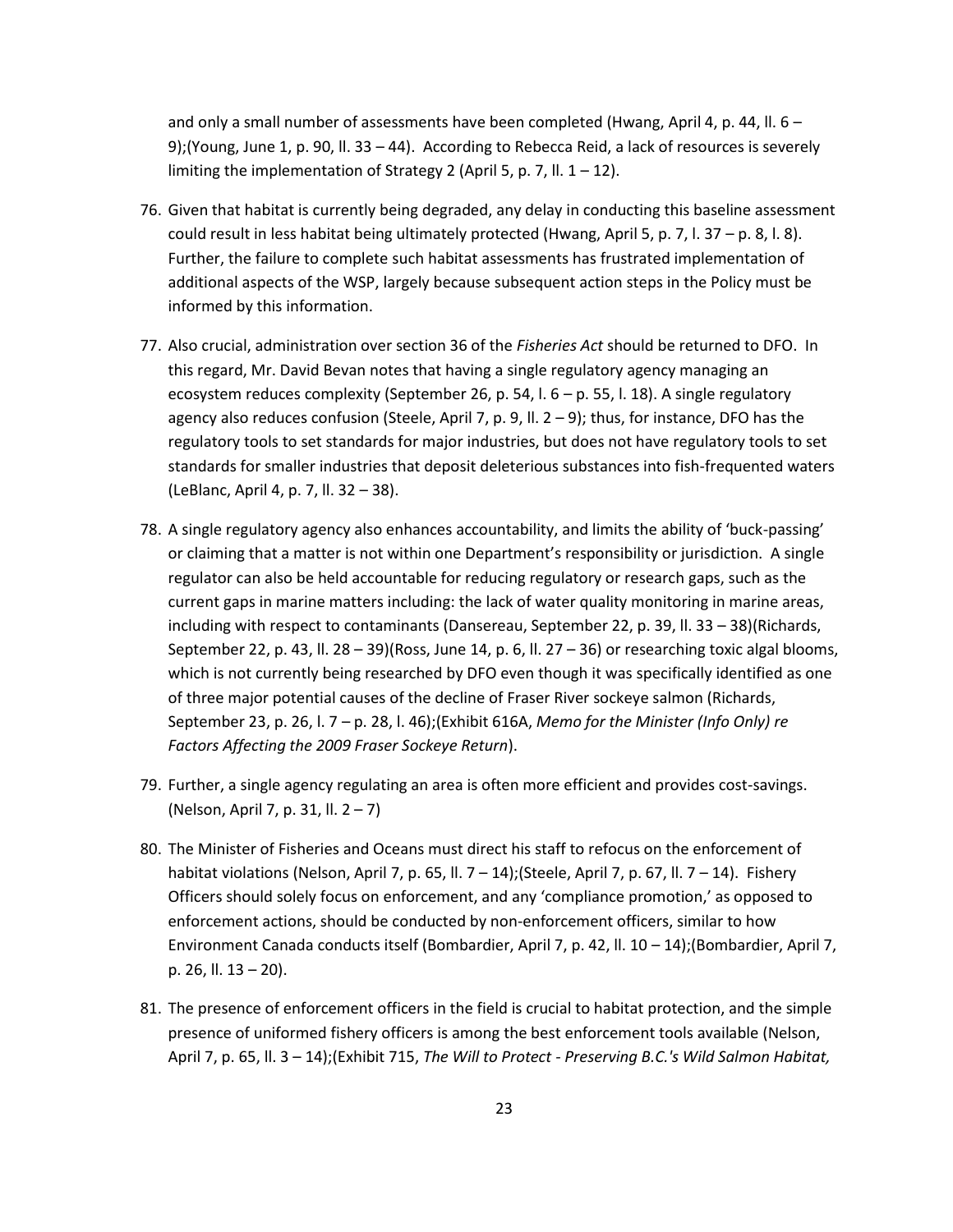p. vii) Among other things, an enhanced presence of enforcement officers can do compliance monitoring, something which DFO is currently failing to adequately perform (Dansereau, September 22, p. 27, ll. 5 – 26).

- 82. Monitoring habitat is absolutely critical to implementing the WSP. This includes compliance monitoring, effectiveness monitoring as well as fish habitat health monitoring – all of which are important and interdependent (Carter, April 6, p. 20, II.  $9 - 20$ ). Currently, there are insufficient resources for DFO to monitor as robustly as the WSP necessitates (Young, June 1, p. 98, II.  $9 -$ 13). Accordingly, a short, intense period of catch-up may be required (Riddell, June 1, p. 98, ll. 15 – 20). Moreover, DFO is not currently conducting any monitoring or assessments of CU habitat status under Action Step 2.3, despite both its ability, and its explicit commitment, to do so (Exhibit 181, *Witness Summary of Heather Stalberg (WSP),* p. 3 -4);(Exhibit 141, *Letter from Loyola Hearn to Bill Wareham,* p. 5). DFO should immediately commence monitoring and assessing habitat status of Conservation Units for which partial habitat indicators have been developed. DFO would also benefit from concurrently developing a framework to guide monitoring efforts (Exhibit 181, *Witness Summary of Heather Stalberg (WSP),* p. 4).
- 83. Similar to the WSP generally, it is essential to have specific persons identified as responsible or 'champions' of implementation of the habitat elements of the WSP. This is particularly important given the evidence that national headquarters does not provide support for Strategy 2 (Exhibit 101, *Witness Summary of Mark Saunders (WSP),* p. 13). Despite the need of a champion, it seems that DFO management is moving away from having explicit personnel tasked with implementation of habitat elements of the WSP (Ex. 181, *Summary of Heather Stalberg (WSP),* p. 1).
- 84. DFO does not currently have adequate resources dedicated to habitat issues to achieve a credible level of enforcement (Steele, April 8, p. 34, II.  $16 - 19$ ), and this is expected to be exacerbated in the near future (Reid, April 5, p. 58, ll. 22 – 41); (Nelson, April 7, p. 62, ll. 22 – 25). For example, work on Strategy 2 of the WSP is not currently receiving adequate funding, and so funding should be procured or redirected to this immediately and as a priority (Reid, April 5, p. 7, II.  $1 - 15$ ); (Stalberg, December 7, p. 33, II. 28 – 47). And though there is clearly a need for additional resources for habitat protection, all indications are that there will be further budget cuts which will, in turn, hinder the ability of DFO staff (including enforcement officers) from doing their job effectively (Nelson, April 7, p. 13, ll. 20 – 23).
- 85. In addition, DFO and Environment must, at an absolute minimum, be required to implement the recommendations of the 2009 Auditor General report (Ex. 35).

#### **Recommendations Respecting Habitat**

v.1. For enhanced effectiveness and accountability, the administration of the habitat protection and water quality provisions of the *Fisheries Act* (i.e. sections 35 and 36) must be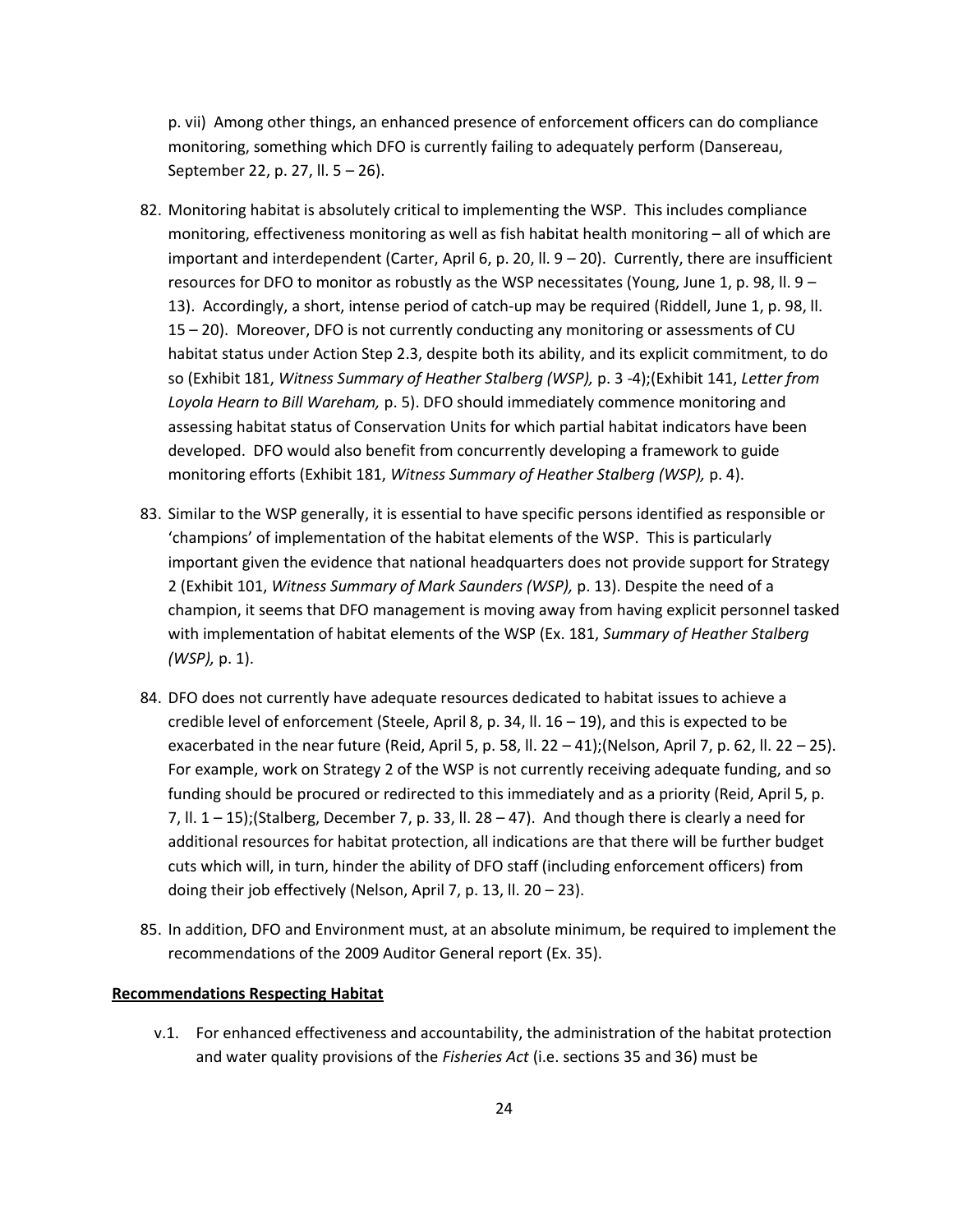administered by a single agency. Return responsibility of administering section 36 of the *Fisheries Act* back to DFO.

- v.2. DFO must be adequately funded to effectively protect habitat. This means sufficient funding to allow for the presence of fisheries officers, as well as sufficient resources to conduct the necessary research and audits. DFO should abandon any public funding of industry until it meets its core conservation protection mandate.
- v.3. EPMP should be abandoned and the Minister of Fisheries and Oceans should direct staff to recommit to habitat compliance monitoring and enforcement. Further, an independent audit of the effectiveness of EPMP in meeting the goals of the WSP and 'no net loss' should be immediately undertaken.
- v.4. DFO management should commit to an honest and objective assessment of the resources required to implement the habitat components of the WSP, as well as to actually achieve 'no net loss'.
- v.5. DFO must, as a priority, implement Strategy 2 of the *Wild Salmon Policy*, and it should receive adequate and immediate funding accordingly. In addition, a high-level 'champion' should be tasked with ensuring implementation of Strategy 2.
- v.6. Local field staff, in association with a prosecutor, must have independent authority to determine when a *Fisheries Act* violation occurs, as well as when charges should be laid. Proper training and guidelines should be developed in this regard.

#### <span id="page-24-0"></span>**Urbanization**

- 86. Healthy riparian areas are critical stream components and necessary for ensuring fish health (Crowe, June 7, p. 89, II. 36 – 40)(See also: Crowe, June 8, p. 70, II.  $1 - 22$ ). In most cases, fish declines have been linked to cumulative impacts rather than a single cause (Salomi, Jun. 8; p. 70, II.  $44 - 47$ )(See also: Crowe, p. 73, II.  $1 - 6$ ). To protect salmon under the WSP, healthy riparian habitat is essential (Crowe, June 8, p. 71, ll. 30 - 33).
- 87. Two of the most pressing threats to riparian habitat are urbanization and development near waterways (Crowe, June 7, p. 92, II.  $14 - 42$ ); (Wilkerson, June 8, p. 66, II. 38 – 44). "The intensity of impacts ... is perhaps greater in the Lower Fraser, just due to the density of people, the value of the land and the intensity of development of that land for things like urban residential development, agriculture, et cetera." (Salomi, June 7, p. 93, ll. 24 – 29) Additional threats include loss of floodplains, infilling and expansion of agricultural land (Crowe, June 7, p. 94, ll. 38 – 47, p. 95)(See also: Crowe, June 8, p. 93, ll. 28 – 30).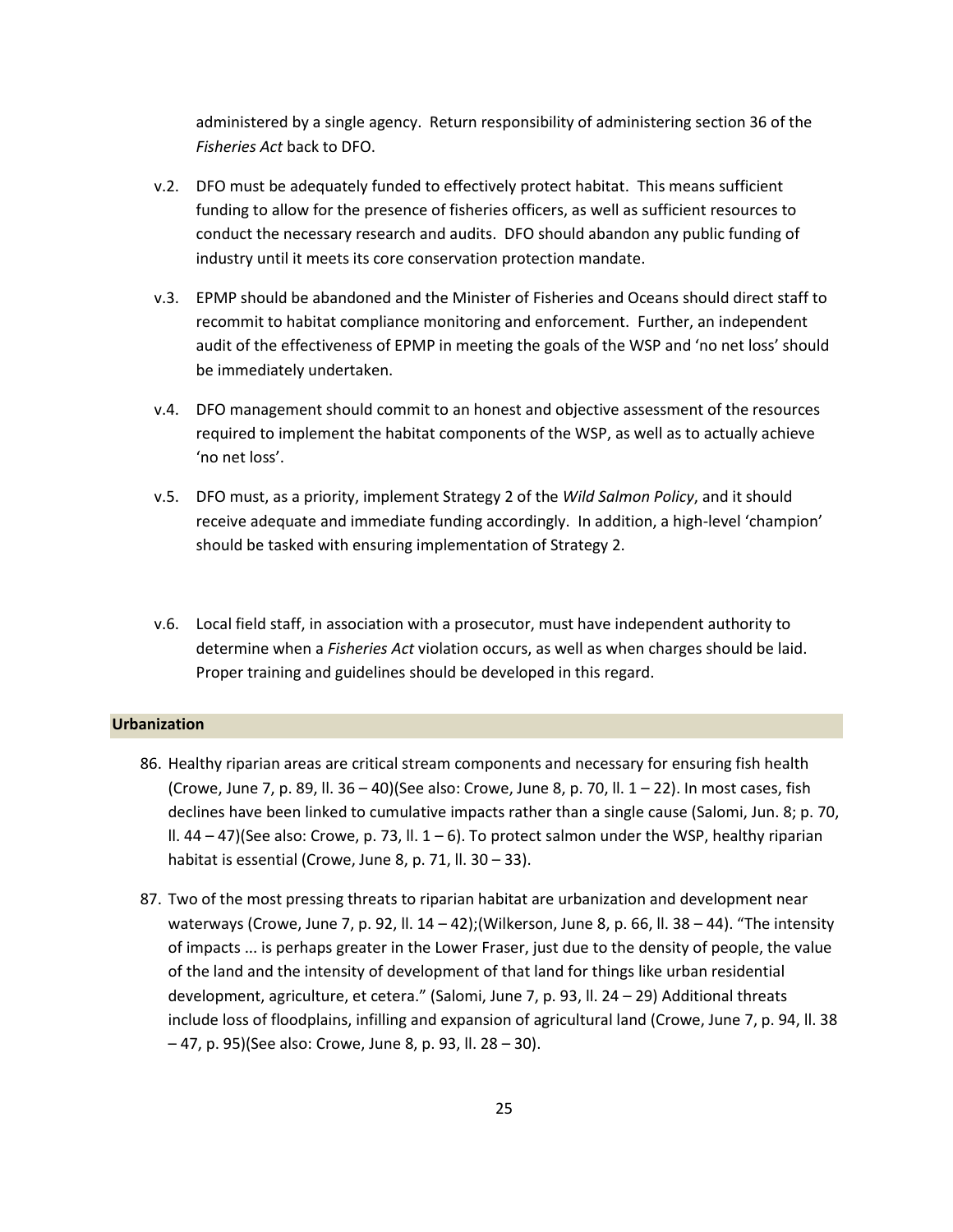- 88. In the 2000s, the Province moved towards a "results-based approach, one of providing standards and guidance documents but not one of being actively engaged…", leaving a "vacuum" for the DFO (Salomi, June 7, p. 98, ll. 1 - 47, p. 99, ll. 11 - 30). Unfortunately, this vacuum has contributed to continued confusion between the Province and the DFO as to who has jurisdiction when dealing with areas not covered by the *Water Act* (Crowe, June 8, p. 8, ll. 5 – 47). Protection of riparian zones is one of these areas.
- 89. Two major gaps in legislation exist. The first is that there is a portion of riparian areas that is not regulated by either The *Water Act* or the *Riparian Areas Regulation* (the "RAR"). The *Water Act* as presently applied by the province is below the mean annual water mark, while the RAR applies above the one-in-five-year flood elevation. As noted in the evidence, there's vertical distance between those two elevations that is not regulated. (Crowe, June 8, p. 9, ll. 9 – 19) The second gap is that the RAR does not apply or is not applied consistently throughout BC (Crowe, June 8, p. 9, ll. 20 – 24).
- 90. On an operational basis, there is no way to assess environmental impacts on a cumulative basis, taking into account future developments (Baker, June 8, p. 13, l. 42 – p. 14, l. 1). These operating statements contribute to a "tendency to underestimate the potential impact…" of development (Salomi, June 8, p. 16, II.  $16 - 18$ ). Some operating statements, notably the 'Bridge Operating Statement,' make "dangerous interpretations or assumptions" about the amount of riparian habitat disruption necessary for a HADD (Salomi, June 8, p. 15, ll. 46 – 47). Consequently, the use of operation statements is "…continuing to contribute to the ongoing cumulative incremental harm to habitat" (Crowe, June 8, p. 18, II.  $1 - 2$ ).
- 91. New streamlining tools that remove government employees out of direct engagement and field work have contributed to an increase in reported occurrences of "harm or potential violations of the Fisheries Act." (Crowe, June 8, p. 28, ll. 20 – 24)(See also: Crowe, June 8, p. 22, ll. 13 – 21).
- 92. There is an inherent conflict of interest between bodies implementing the RAR; local governments concerned with economic development and DFO or Environment Canada who should be focused primarily upon conservation (Crowe, June 8, p. 23, l.  $10 - p$ . 24, l. 15)(See also: Salomi, June 8, p. 56, ll.  $4 - 7$ ) Indeed, a number of local governments still feel it's outside their responsibility to deliver RAR (Crowe, June 8, p. 60, ll. 10 – 16)(See also: Wilkerson, p. 44, ll. 13 – 47). This creates a problem whereby authority is being given to local governments who don't want the duty, and highlights the difficulty in ensuring local governments are fulfilling their obligations (Crowe, June 8, p. 84, II.  $3 - 7$ ). Within the RAR, local governments are encouraged to create 'Streamside Protection and Enhancement Areas;' unfortunately, the RAR provides a mere suggestion that local governments use their powers under the *Local Government Act* (Wilkerson, June 8, p. 40, ll. 18 - 29). With a move towards greater reliance upon professionals, a danger exists whereby professionals may simply advocate for their clients and development projects rather than addressing cumulative incremental harms (Crowe, June 8, p. 47, ll. 15 – 20)(See also: Crowe, p. 80, l. 41 – p. 81, l. 15).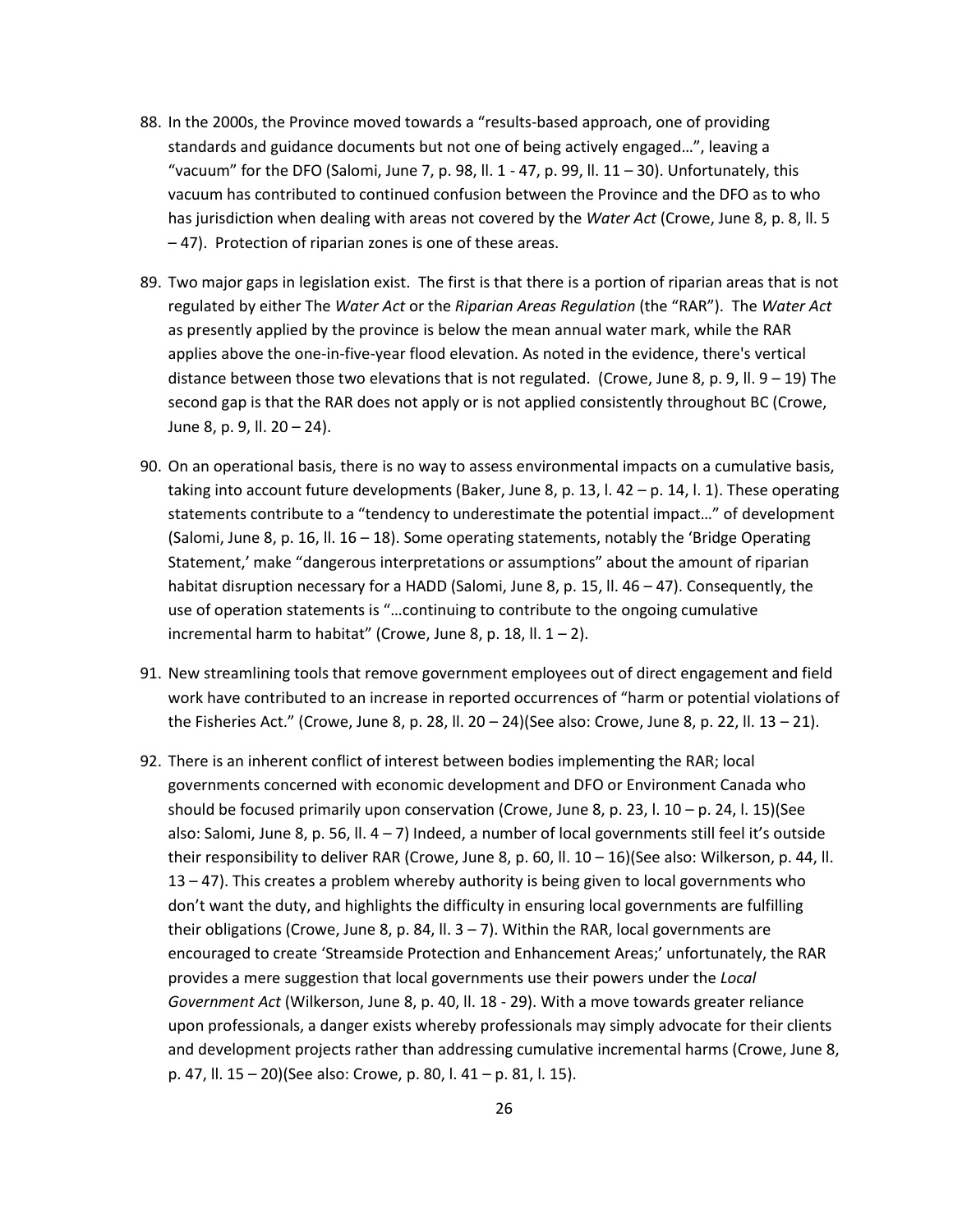- 93. The Shuswap Lake Integrated Planning Process is an example of a multi-agency participatory process in RAR implementation. It involved cooperation amongst various levels of government and other stakeholders, working in the general spirit and towards the goals of the WSP (Crowe, June 8, p. 92, ll. 38 – 46)(See also: Crowe, June 8, p. 64, ll. 12 – 47)(Crowe, June 8, p. 76, lines 27- 38).
- 94. Within the RAR, it is not always clear in which situation to apply which tool (the Land Development Guidelines, the Streamside Protection Regulation and the RAR's own detailed assessment approach) (Salomi, June 8, p. 55, l. 46 – p. 56, l. 3). Furthermore, the "RAR, itself, isn't enforceable. It was not designed to be…" It depends on the ability and will of local governments to enforce their own bylaws (Wilkerson, June 8, p. 57, ll. 22 – 25). (See also: Crowe, June 8, p. 58, l. 32 – p. 59, l 20). The RAR provides neither a standardized nor a compelling system of ensuring compliance; it also makes sustainable planning difficult by not providing consideration for future developments (Crowe, June 8, p. 59, II.  $17 - 20$ ) (See also: Salomi, June 8, p. 60, ll.  $21 - 27$ ). While the RAR recommends follow-up monitoring, property owners are not compelled to ensure this follow-up is completed (Crowe, June 8, p. 81, ll. 29 – 34).

#### <span id="page-26-0"></span>**Gravel Mining**

- 95. Gravel reaches are very likely key habitat for genetically important and distinct sockeye salmon (Rosenau: June 16; pgs. 26 – 28; lines 38 – 2). Despite this, and despite multiple reasons for concern, DFO currently permits gravel removal in the Fraser River (Ex. 1094) (Rosenau: June 16; pg. 56; lines 11 -18);(Rosenau: June 16; pg. 14; lines 8 – 15).
- 96. Potential impacts of gravel mining include: increased turbidity, impact upon or loss of riparian habitat, erosion from gravel pit degrading upstream environment, disturbance of in-stream environment by construction, and blockage of water or fish movements. There is also the potential for impact upon fish habitat through modification of the environment, thus making it less favourable for sockeye (Rosenau: June 16; p. 12 – 13; lines 23 - 33).
- 97. DFO's permitting of gravel removal highlights the fact that political considerations often trump conservation and science. In this regard, gravel removal in the Fraser is conducted on the dubious basis of flood prevention, even though substantial international experience shows that removals short of a million cubic metres will not substantially affect local water levels; and DFO does not permit extractions of this level, likely because it would "significantly disrupt the aquatic ecosystem" (ex. 1085);(Hwang, Berardinucci: June 16; pg. 102 - 103; lines 27 – 28). Notwithstanding these inconsistencies, DFO permits gravel removal absent sound scientific basis for doing so.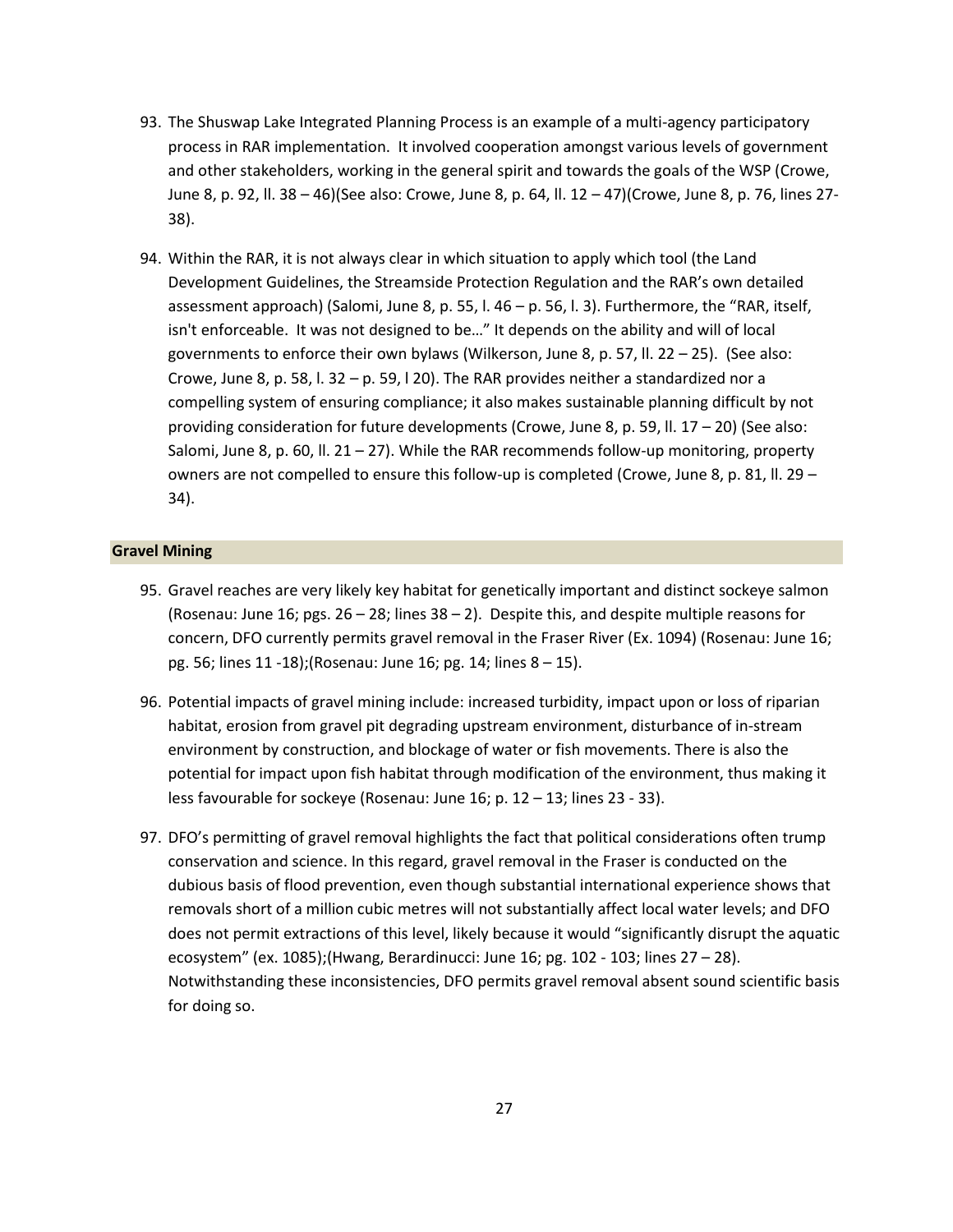- 98. Currently, there are gaps in monitoring and DFO cannot ensure effective protection of fish habitat while allowing gravel mining to proceed (Hwang: June 16; pg. 82; lines 32 -47);(Rosenau: June 16; pg. 36; lines 34 – 41)(Ex. 1085);(Rosenau: June 16; p. 21; lines 20 – 41).
- 99. Gravel removal also highlights DFO's systemic failure to adequately assess cumulative impacts as mandated by the CEAA. Despite the clear need for an effective cumulative impact assessment, DFO is not ensuring such an assessment occurs (Rosenau: June 16; p. 16-17; lines 39 – 10);(Rosenau, Rosenau: June 16; pg. 17; lines 24 – 33).

#### **Recommendations Respecting Gravel**

vi.1. Gravel mining, and the large scale harmful alteration of fish habitat, must cease in the Fraser River system until a sound scientific assessment is produced showing such removals are necessary for flood-management, and part of a comprehensive environmental management plan for that section of the Fraser River.

#### <span id="page-27-0"></span>**Contaminants**

*"...often sublethal effects of contaminants may not be evident, but when a secondary insult comes along like a virus, like climate change, like a food supply problem or other stress with regard to habitat destruction, that's where the contaminant influence may become a very significant contributing factor...the contaminants would predispose salmon to a secondary insult."* Dr. Peter Ross (June 14, p. 41, ll. 33 – 40)

- 100. Though the amount and complexity of toxins entering the environment has increased, scientific research at DFO on the ecological impacts of such toxins has declined. DFO Pacific Region does not currently have a dedicated fish toxicologist, who has expertise on fish and contaminant interactions (Ross, June 14, p. 6, ll.  $16 - 20$ ). This deficiency has continued despite the fact that sockeye are exposed to large amount of contaminants throughout their lifetime including endocrine disrupting contaminants. According to Dr. Peter Ross and others, "there is a *strong possibility* that contaminants have contributed to the decline in Fraser sockeye over the last 20 years." (Exhibit 1381, *Salmon are sensitive: Life history, habitat, and contaminants,* p. 20). Contaminants are also known to have contributed to reduced populations in other *salmonid* species in Canada (Exhibit 1381, p. 6 - 8).
- 101. The decision by DFO to move away from this research has left large data gaps, and enhanced the uncertainty in which DFO operates (Exhibit 1381, *Salmon are sensitive: Life history, habitat, and contaminants,* p. 20). As a result of its abandonment, DFO is no longer monitoring contaminants such as wastewater, and it is failing to research the connection between ecosystem health and contaminants (Ross, June 14, p. 6, l. 37 – p. 7, l. 10);(Ross, June 14, p. 14, ll. 2 – 13).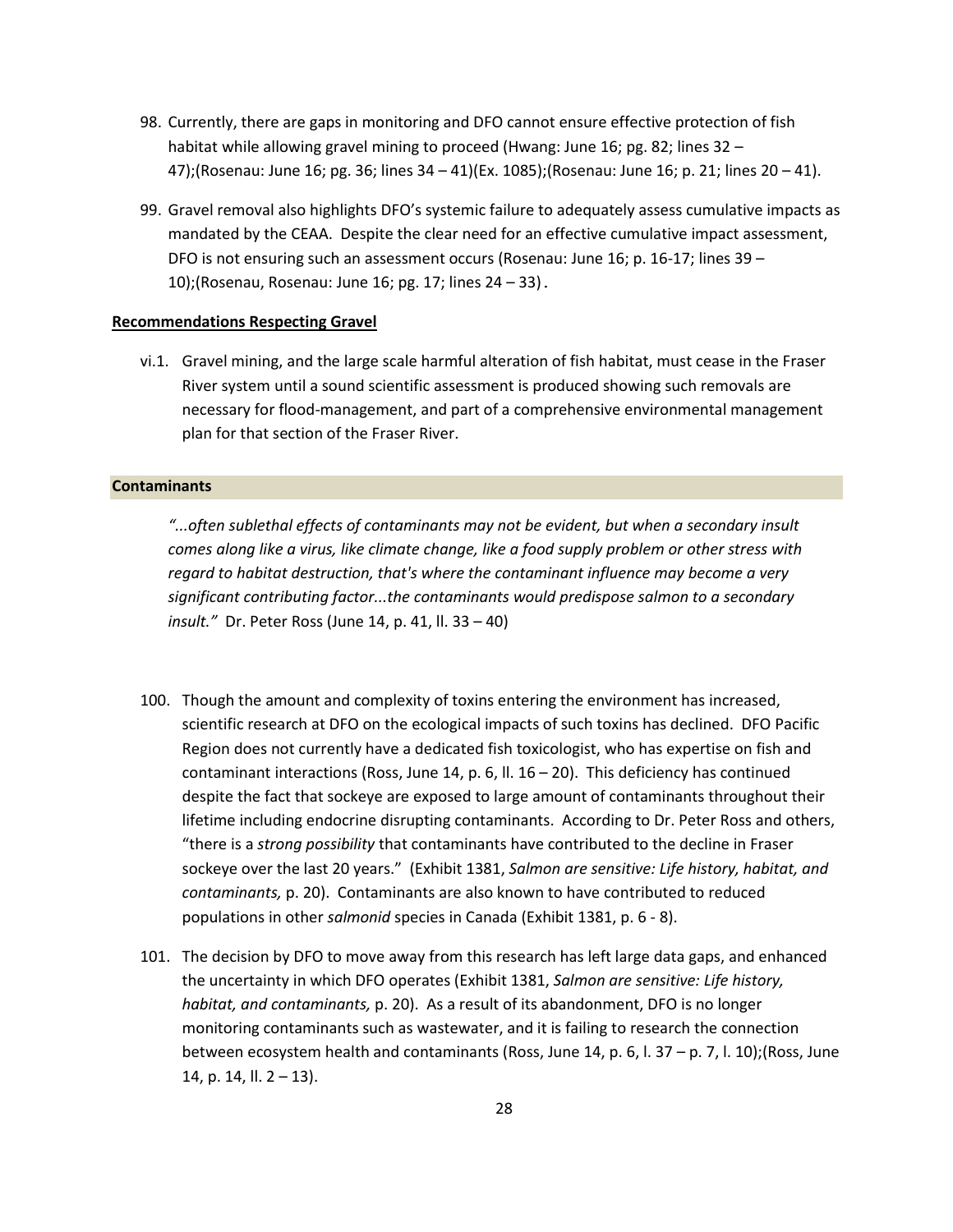- 102. Like other environmental issues, the danger posed by toxic contaminants cannot be examined in isolation. Contaminants have the potential to work synergistically with each other and with other stressors, and therefore the sub-lethal impacts of toxins may not become evident until fish are already compromised by other stressors, particularly disease (Ross, June 14, p. 41, ll. 33 – 40);(Exhibit 1381, *Salmon are sensitive: Life history, habitat, and contaminants,* p. 9 - 11).
- 103. Monitoring of contaminants is essential, and DFO currently focuses its monitoring on parameters that are cheapest, rather than those that are most important (Ross, June 14, p. 87, l. 15 – p. 88, l. 13). Current monitoring methods are inadequate and more funding is needed (van Aggelen, June 14, p. 51, ll. 6 - 33).
- 104. In addition, guidelines respecting contaminants are 'always' determined by examining a single chemical, instead of the 'toxic soup' of the real world (Ross and van Aggelen, June 14, p. 85, ll. 11 - 34);(Ross, August 18, p. 41, ll. 24 – 43). This failure is extremely problematic and should be recognized by DFO as such (Ross, August 18, p. 41, l. 44 – p. 42, l. 14). This chronic failing also supports the need for DFO to obtain expertise in fish toxicology, as well as undertake additional research on the subject.
- 105. Given that there are currently approximately 90 waste water treatment plants operating in the Fraser River valley, municipal wastewater is of particular concern as a source of contaminants for Fraser River sockeye (Ross, June 14, p. 15, l. 37 – p. 16, l. 9). Plants have varying degrees of treatment, though all contribute contaminants into the Fraser system. The cumulative effect is a cocktail of toxic chemicals which includes pharmaceutical products, PCBs, PBDEs, household cleaners and many others. Toxins in wastewater are likely contributing the long-term declining productivity of Fraser sockeye (Ashley, June 14, p. 62, l.  $41 - p. 63, l. 9$ ).
- 106. According to Dr. Peter Ross, the experience of several other jurisdictions, including Canadian jurisdictions, underscore the potentially important threat that wastewater treatment streams present to the health of fish (Ross, June 14, p. 14, ll. 14 – 23).

#### **Solutions**

- 107. Recommendations from this Commission should focus on limiting contaminants from entering the natural environment, particularly persistent and bioaccumulative contaminants, as well as ensuring adequate monitoring of the worst contaminants.
- 108. Similar to other subject-matters that go unstudied by DFO, Canada's decision to avoid contaminants research is related to the split jurisdiction of the *Fisheries Act*. In this regard, DFO decided to cease toxic contaminants research on the basis that such matters are governed by section 36 of the *Fisheries Act*, and therefore come within the purview of Environment Canada (Ross, June 14, p. 78, l. 44 – p. 79, l. 11). This situation has hampered the ability of DFO scientists to research topics related to contaminants, including whether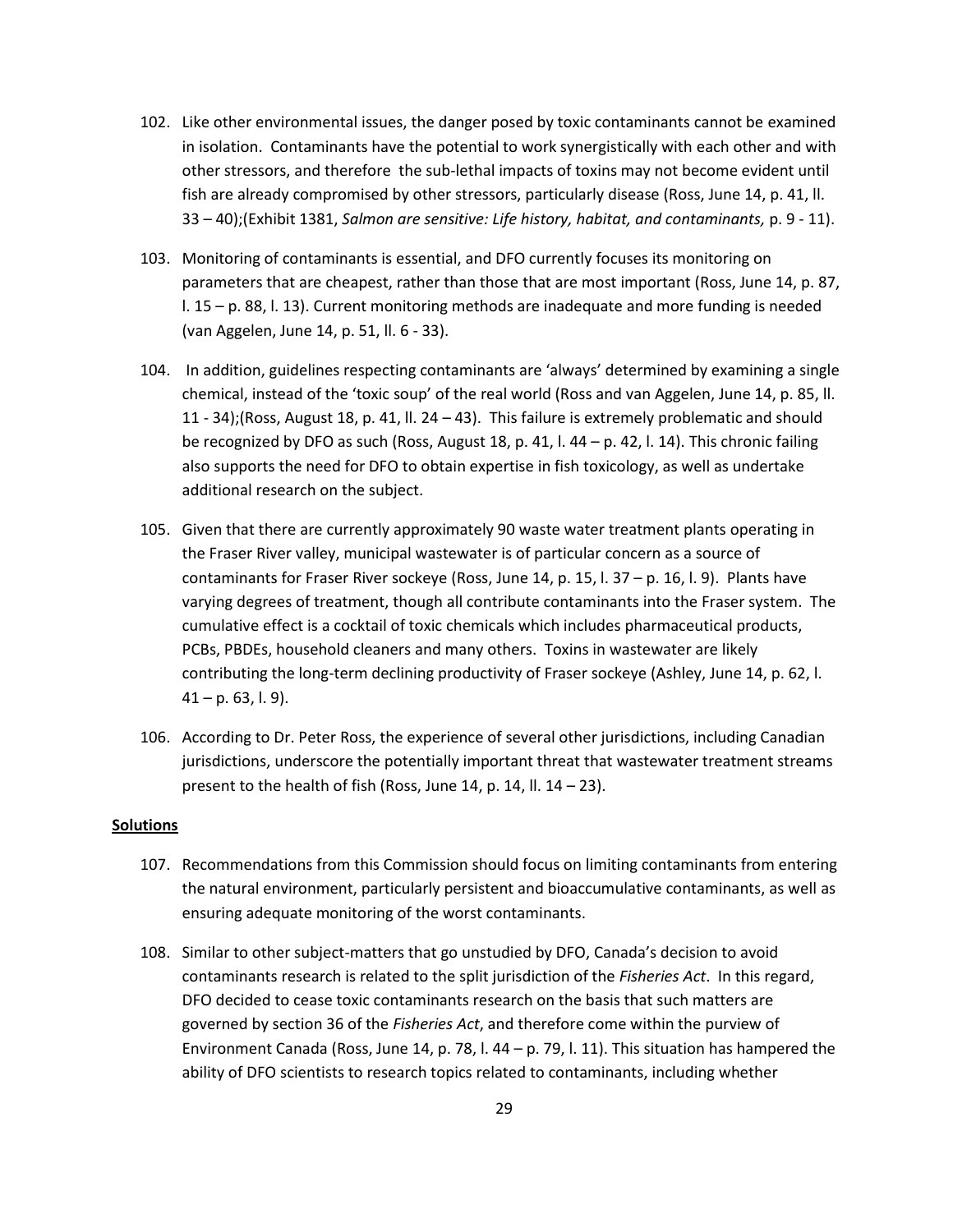contaminants have contributed to the decline of Fraser sockeye (Ross, June 14, p. 80, ll. 8 – 21);(Ross, June 14, p. 6, II. 27 – 36). For their part, Environment Canada has not 'picked up the slack' and developed its own contaminants research program (Ross, June 14, p. 82, II. 40 – 46). Administration of section 36 should therefore be returned to DFO, so as to ensure this gap is addressed, and to limit future confusion.

- 109. DFO must re-establish expertise in contaminants and fish toxicology. Investment in research is both precautionary, and cost-effective in the long term (Ross and van Aggelen, June 14, p. 51, l. 34 – p. 53, l. 16).
- 110. Wastewater regulations should be developed or upgraded to include an examination of the vulnerability of the receiving environment (Ross, June 14, p. 15, l.  $38 - p$ , 16, l. 4). These regulations should also address the cumulative impacts of toxic contaminants. Future upgrades to wastewater treatment plants must, at a minimum, be to an advanced level using trickling filter technology or the equivalent, as activated sludge technology does not manage the discharge of emerging chemicals, including endocrine disruptors (Ashley, June 14, p. 70, ll. 18 - 31). In particular, the Iona wastewater treatment plant should be upgraded with better than secondary treatment since by the time it is built (before 2030) technology will have improved (Ashley, June 14, p. 29, ll. 18 - 23).

#### **Recommendations Requesting Contaminants**

- vii.1.Reinstate the Toxic Chemical Research Program at DFO. Ensure that DFO Pacific Region employ a fish toxicologist, and conducts research respecting the impacts of toxics on fish generally and sockeye salmon in particular.
- vii.2.Return responsibility of administering section 36 of the *Fisheries Act* back to DFO.
- vii.3.Enhance monitoring for contaminants, including looking at cumulative impacts of multiple contaminants from multiple sources in the natural environment. Ensure wastewater effluent is monitored for presence of contaminants, and not limited to biological measures.
- vii.4.Expand risk assessments respecting contaminants to address the multiple chemicals currently present in the natural environment, rather than assessing a single contaminant in isolation. Acknowledge the shortcoming of guidelines that assess individual contaminants in isolation.

#### <span id="page-29-0"></span>**Marine Spills**

111. For the majority of marine spills environmental impacts are not assessed and clean-up is not undertaken. This failure to assess environmental impacts of spills can result in long term harm to salmon and its habitat.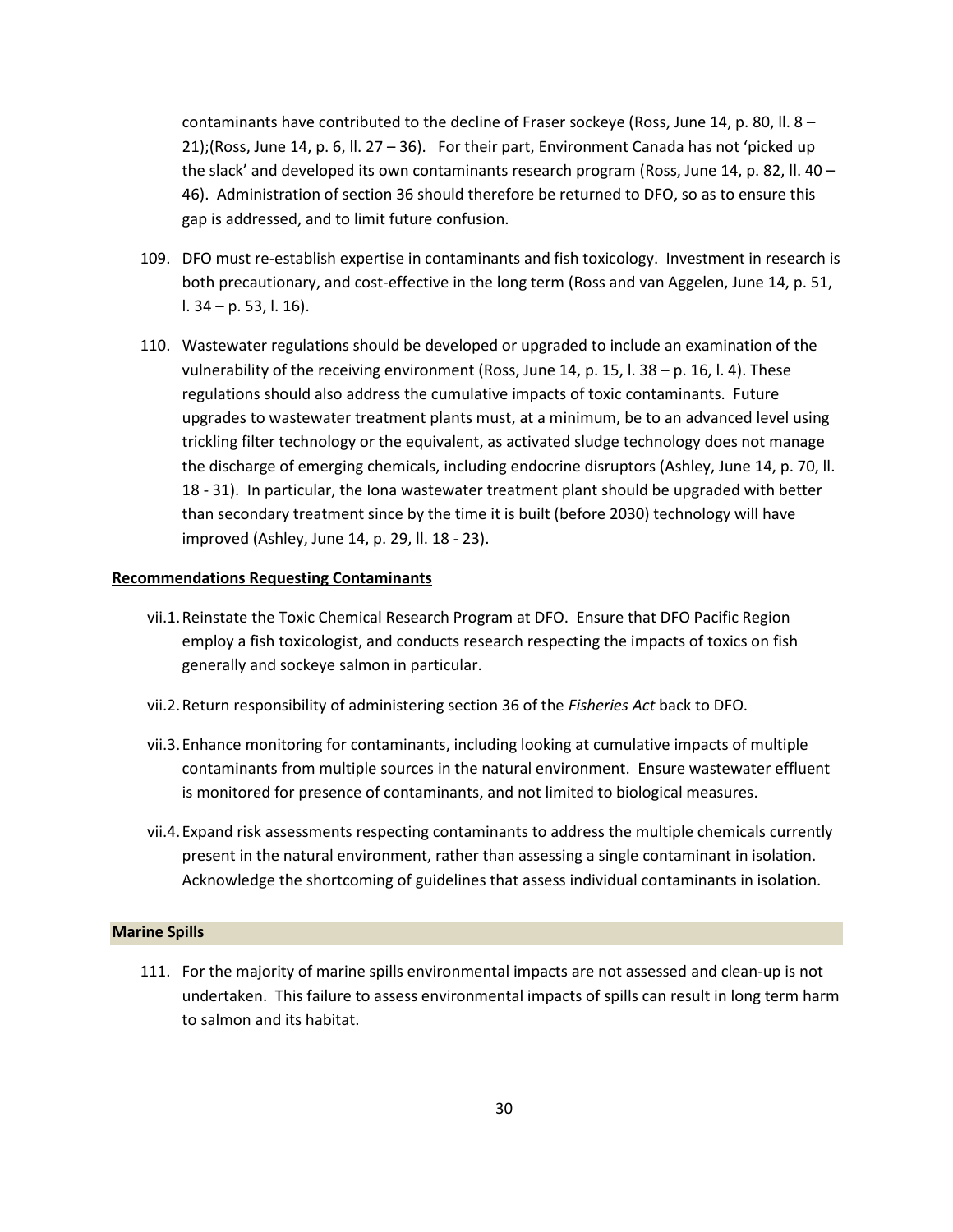- 112. A complex jurisdictional matrix results in potential delays in response time due to confusion over who is the lead responder and jurisdictional squabbling (Di Franco: Aug 17 p. 55 - 56; lines 30 – 19). The current capacity of the various agencies to respond to marine spills - both large and small - is in question.
- 113. Moreover, the lack of coordination between agencies is problematic. Notwithstanding the fact that DFO has the greatest expertise in marine contaminants, it is not a member of the Regional Environmental Emergencies Team or REET, which is consulted on larger marine spills (Di Franco: Aug. 17; pgs. 58 – 59; lines 43 – 3);(Dr. Ross: Aug 17; p 69 - 70; lines 10 – 15). DFO is consulted less now by REET regarding marine spills (Ross, Di Franco: Aug. 17; pgs. 60 – 61; lines  $31 - 9$ ).
- 114. Most worrying, when REET does provide important advice on ecosystem health to the Coast Guard, that advice is often ignored (Dr. Ross; Aug 17; pg. 61; lines  $21 - 33$ ); (Di Franco: Aug 17; pg. 63; lines 42 – 44).

#### **Solutions**

- 115. Canada's response to marine spills can be improved in a number of ways. Firstly, there is a need to increase the capacity of agencies to monitor and address marine impacts from spills (Ross : Aug 18; p 88; lines 37 – 47), as well as ensure cost recovery from polluters (Aug 18; p 23; lines 39 – 47). Also important is to fill large data gaps respecting the impacts of oil spills on salmon (Aug 17; p 92, lines 42 – 46; p. 94, lines  $17 - 42$ ; p 95 – lines  $9 - 17$ ).
- 116. Further, changes must be made so that the Coast Guard, which is the primary responder to most spills but which does not have expertise in ecosystem health, is not be permitted to simply ignore advice respecting environmental health (Aug 17; p 70; lines 26 – 42; August 18; p. 33, lines 18 – 43). Moreover, ecosystem health and not cost of clean-up must be the primary determinant respecting remediation (Aug 17; p 64; lines 15 – 20; 34 – 44; p 78; lines  $30 - 44$ ).

#### **Recommendations Respecting Marine Spills**

viii.1. Establish a formalized structure which ensures environmental impacts of marine spills are adequately considered.

#### <span id="page-30-0"></span>**Pulp and Paper Effluent/Mining Effluent**

117. The potential ill effects from effluent from pulp and paper mills and metal mines on salmon and salmon habitat are numerous. Occurring in the freshwater and marine environments, these effects include nutrient enrichment and/or endocrine disruption in fish, water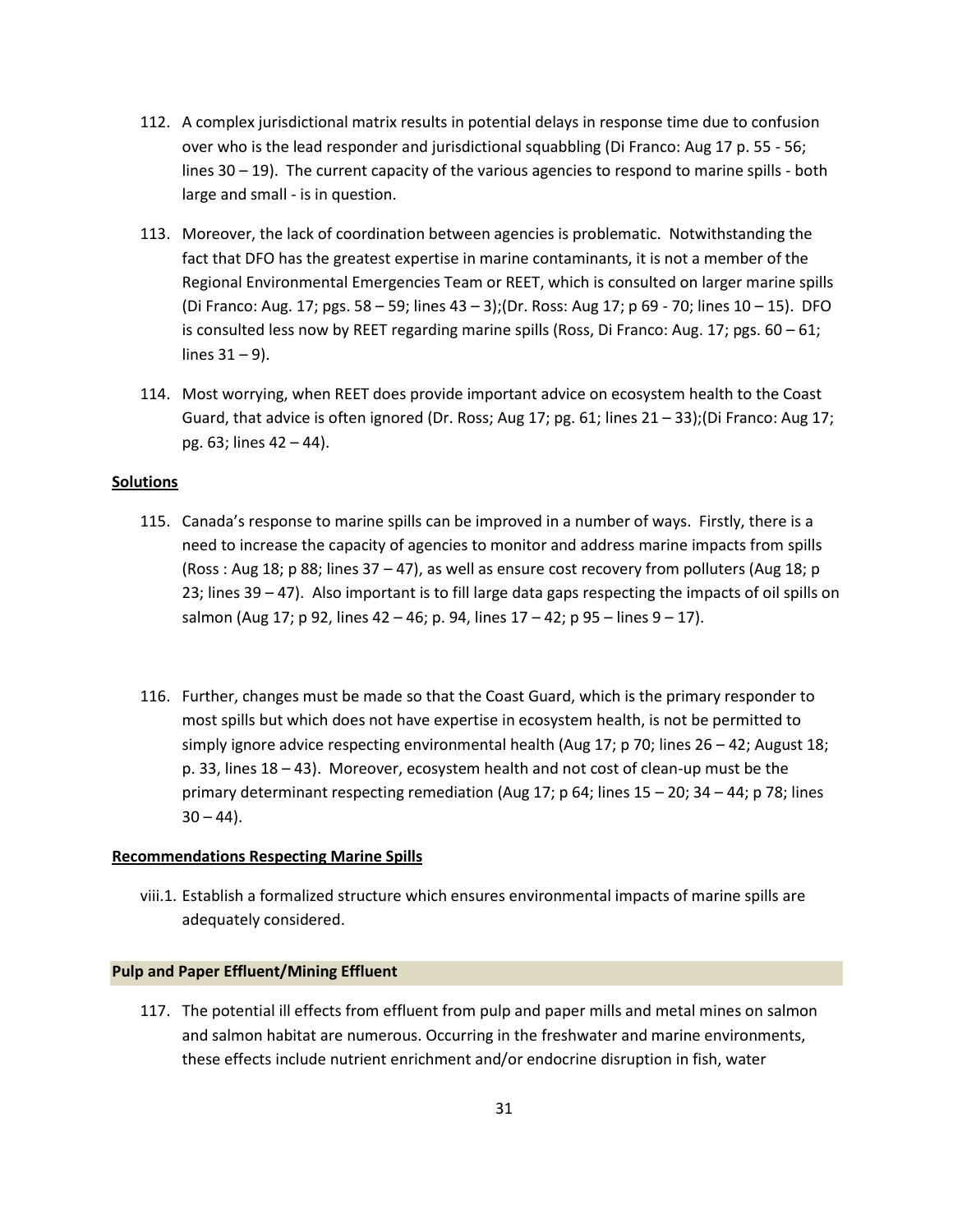eutrophication, and disturbance of benthic communities (Exhibit 1026, *National Assessment of Pulp and Paper Environmental Effects Monitoring Data: Findings from Cycles 1 through 3*, p. 32 – 34)(See also: Boyd, June 13, p. 20, ll. 21 – 22) (Hagen, June 13, p. 43, ll. 14 – 22).

- 118. The main federal regulations that deal with effluent being released into fish habitat are the Metal Mining Effluent Regulations (MMER) and the Pulp and Paper Effluent Regulations (PPER), both promulgated under the *Fisheries Act*. In order to assess the adequacy of the PPER in protecting fish and fish habitat, the federal Environmental Effects Monitoring Program (the "EEM Program") was developed. Unfortunately, there are serious shortcomings in the EEM Program, including its failure to take into account cumulative effects of effluent discharge into the freshwater system (Boyd, June 13, p. 61, ll. 1-25) and the marine system, where "it's hard to do effective fish surveys," (Boyd, June 13, p. 22, l. 40) Currently, "[t]he short is that EEM per se doesn't evaluate the sockeye. It's designed to look at resident fish species." (Boyd, June 13, p. 32, ll. 39 – 41)( See also: Boyd and Grace, June 13, p. 62, ll. 17 - 29).
- 119. Under current effluent monitoring standards, there are serious deficiencies that can harm fish habitat or ultimately, create net habitat loss. Studies have shown that some discharge engenders chronic sublethal effects on fish (Boyd, June 13, p. 84, II. 2 – 5)(See also: Hagen and Boyd, June 13, p. 86, l.  $5 - p$ . 87, l. 26). For example, bleached pulp mill effluents "have been found to be mutagenic using standard tests." (Exhibit 1041, Health Canada, Environmental and Workplace Health, Effluents from Pulp Mills using Bleaching - PSL1, p.  $2 - 3$ ). Current levels of testing do not target endocrine disrupting compounds, nor are these addressed during the environmental assessment (EA) process (Grace, June 13, p. 53, ll. 26 – 47). Furthermore, "As the status quo is considered unacceptable, Environment Canada should consider changes to sublethal toxicity testing within the EEM program." (Exhibit 1033, Metal Mining Environmental Effects Monitoring Review Team Report)
- 120. In addition, gaps in the PPER, MMER and the EEM Program fail to address effluent from placer mines, which may still have "a very significant impact on the environment" (Hagen, June 13, p. 70, II. 38 – 42); orphaned mines (Grace, June 13, p. 51, II.  $16 - 28$ ); and mines that were closed before the MMER was promulgated in 2002 (Hagen, June 13, p. 65, ll. 21-26).
- 121. Now more than ever, with development encroaching on fish habitat, greater numbers of mines and mills in operation, and as there are significant new mine projects planned for the Fraser basin (Hagen, June 13, p. 70, ll. 1-19), research into cumulative impacts, emerging compounds of concern (Hill, June 13, p. 56, ll. 25-28) and sublethal effects on fish are necessary.
- 122. Ultimately "what's needed is an inventory of the actual discharges of the different contaminants of concern from the different sources and what proportion of the concentration of those substances, those discharges represent in the river." (Hill, June 13, p. 65, l. 45 – p. 66, l. 3).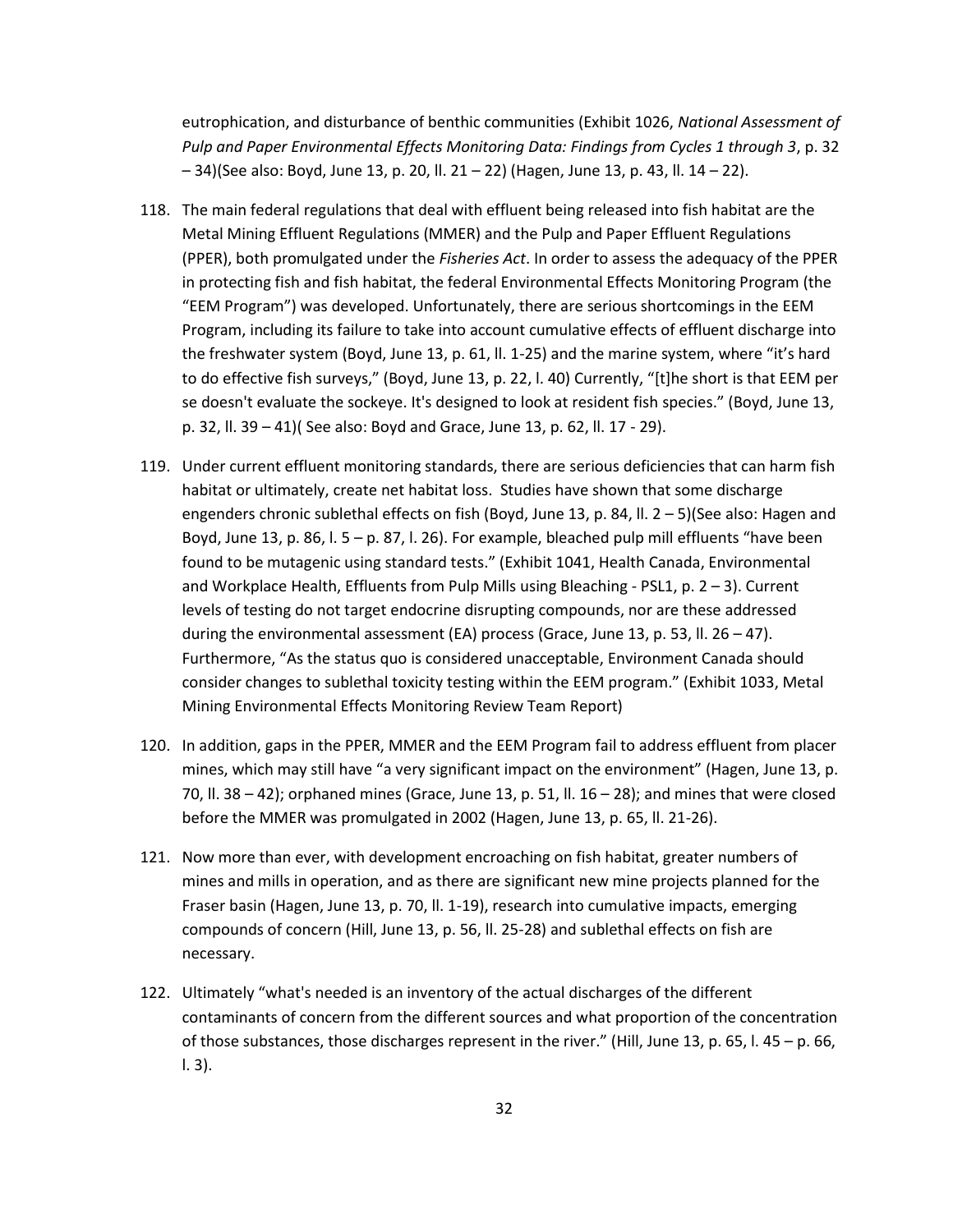#### <span id="page-32-0"></span>**Logging**

- 123. When it comes to fish and forestry, there are two overarching concerns: riparian standards and fish stream crossing (Delaney, June 17, p. 30, ll. 22 – 24). Referring to the BC Ministry of the Environment's The Strategic Approach: Protocol for Planning and Prioritizing Culverted Sites for Fish Passage Assessment and Remediation, Delaney voices concerns that the fisheries value of some watersheds are being underestimated in the absence or deficiency of stock assessment data (June 17, p. 37, ll. 22 – 30).
- 124. Under the *Forestry Range and Practices Act* (*FRPA*) and notably in the last three or four years, DFO staff have been "less…engaged in reviewing forestry activities…" and not as proactively involved in research and monitoring (Delaney, June 17, p. 19, ll. 6 – 16). The *FRPA* has necessitated a greater reliance on industry to report and monitor and has resulted in less review or referral tasks for the DFO (Delaney, June 17, p. 19, ll. 31 – 36)(See also: Delaney, June 17, p. 72, ll. 36 – 39). With a diminished role comes less field time and "unless we're actually out there seeing what's going on, good, bad, ugly, that we really don't know." (Delaney, June 17, p. 54, ll. 7 – 10) Severe funding cuts have ended multi-agency proactive research and monitoring programs and have limited the capacity of agencies to examine fishforestry issues (Tschaplinski, June 17, p. 59, ll. 10 – 13)(See also: Tschaplinski, June 17, p. 67, ll. 32 – 47) (Tschaplinski, June 17, p. 76).
- 125. Within the Coastal Watershed Assessment Procedure Guidebook (the "CWAP Guidebook") and the Interior Watershed Assessment Procedure Guidebook (the "IWAP Guidebook")(Exhibit 1112) under the Forest Practices Code, earlier versions contained "quantifiable targets" (Tschaplinski, June 17, p. 23, l. 14). Despite later versions having the luxury of being informed by a wider scientific base, they nonetheless contained more ambiguous indicators that were developed "…over broad spatial scales"(Tschaplinski, June 17, p. 23, ll. 13 – 35). The evolution of these guidebooks was indicative of a greater trend in forestry management from a "…more prescriptive basis to a more open one, where professional alliance played a bigger role." (Tschaplinski, June 17, p. 23, ll. 39 – 46) (See also: Delaney, June 17, p. 55, ll. 23 – 32)
- 126. Mountain pine beetle and salvage harvesting impact salmon-bearing streams and those streams' ability to recover (Tschaplinski, June 17, p. 45, ll. 2 – 21) (See also: Tschaplinski, June 17, p. 15, ll. 1-35). For small fish-bearing streams, buffers of five metres or less generate measurable negative impacts; the Forest Range and Evaluation Program recommends a minimum buffer of 10 meters in order to minimize these ill-effects (Tschaplinski, June 17, p. 45, ll. 24 – 40). Leaving beetle-killed trees standing has been shown to have no adverse effect on riparian habitat (Tschaplinski, June 17, p. 46, II.  $5 - 20$ ), and "even though the trees themselves may be dead, they do carry a number of wildlife habitat and hydrologic function capabilities in the forest." (Miller, June 17, p. 47, II. 23 – 26) To date, government is "not exactly sure" what effects the geomorphology, topography and the hydrology of those cut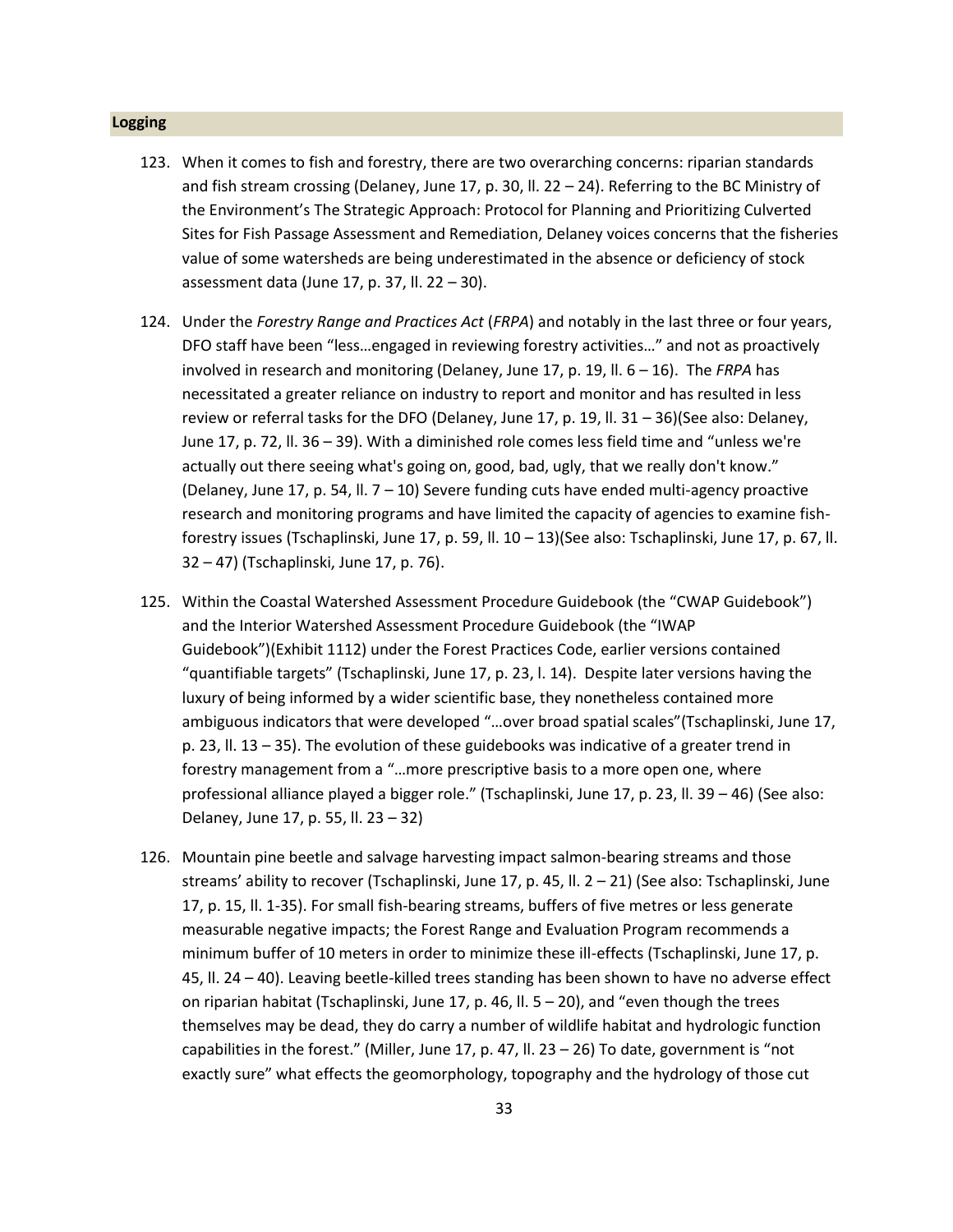blocks are going have on streams (Tschaplinski, June 17, p. 74, ll.  $1 - 14$ ). Despite the unknowns associated with forestry and fish habitat, according to Delaney, "there's very little being done associated with the forest harvesting file." (June 17, p. 81, ll. 23 – 37) Furthermore, the potential for cumulative impacts is greatly increased as individual clear cut areas are not considered as part of a larger system of cleared areas that can adjoin and cover tens of thousands of hectares. (Miller, (June 17, p. 48, ll.  $13 - 21$ ).

- 127. In support of the WSP, it is important to undertake "long-term multi-agency watershed scale basic research projects" that help assess how all ecosystem factors interact with one another – these projects are expensive and difficult to maintain but would be immensely useful for establishing baselines and guiding management decisions (Tschaplinski, June 17, p. 48, l. 40 – p. 49, l. 6).
- 128. Major gaps in knowledge exist and to close them, more research should be undertaken "focused at cause and effect relationships between alterations to the land base, both by forestry and other things like the beetle infestation on channel form, physical habitat structure, large woody debris dynamics, and fish habitat." (Tschaplinski, June 17, p. 57, ll. 6 – 10, ll. 19 – 24)

#### <span id="page-33-0"></span>**Temperature, Flow and Hydroelectricity**

- 129. The relationship between temperature and water flows is critically important to Fraser River sockeye. In this two day panel, the Commission heard evidence first from a panel of experts discussing the science and the impacts of existing hydroelectric projects on sockeye. Second, the Commission heard evidence from representatives of the BC government, DFO and BC Hydro on provincial water and hydroelectricity issues.
- 130. Groundwater is critical in maintaining water temperatures that support Fraser River sockeye. It helps cool water in summer and warm water in winter, minimizing thermal stress on salmon throughout all stages (Bradford, September 15, p. 68, ll. 29 – 34). The BC Auditor General has concluded that the provincial government is failing to protect groundwater and the viability of ecosystems it supports (Exhibit 1871, An Audit of the Management of Groundwater Resources in British Columbia, p. 9).
- 131. Protecting water flow is also critical. Significant disruptions to Fraser River flows have occurred over the past century, most notably with the Kemano Project reducing annual discharges in the river by up to 50% (Exhibit 903, Is scientific inquiry incompatible with government information control?, p. 1204). Glacier melt, and other uncertainties posed by climate change amplify these existing challenges faced by Fraser River sockeye (Exhibit 1854, Coupled modelling of glacier and streamflow response to future climate scenarios);(See also: Exhibit 1855, Effects of river temperature and climate warming on stock-specific survival of adult migrating Fraser River sockeye salmon (*Oncorhynchus nerka*)).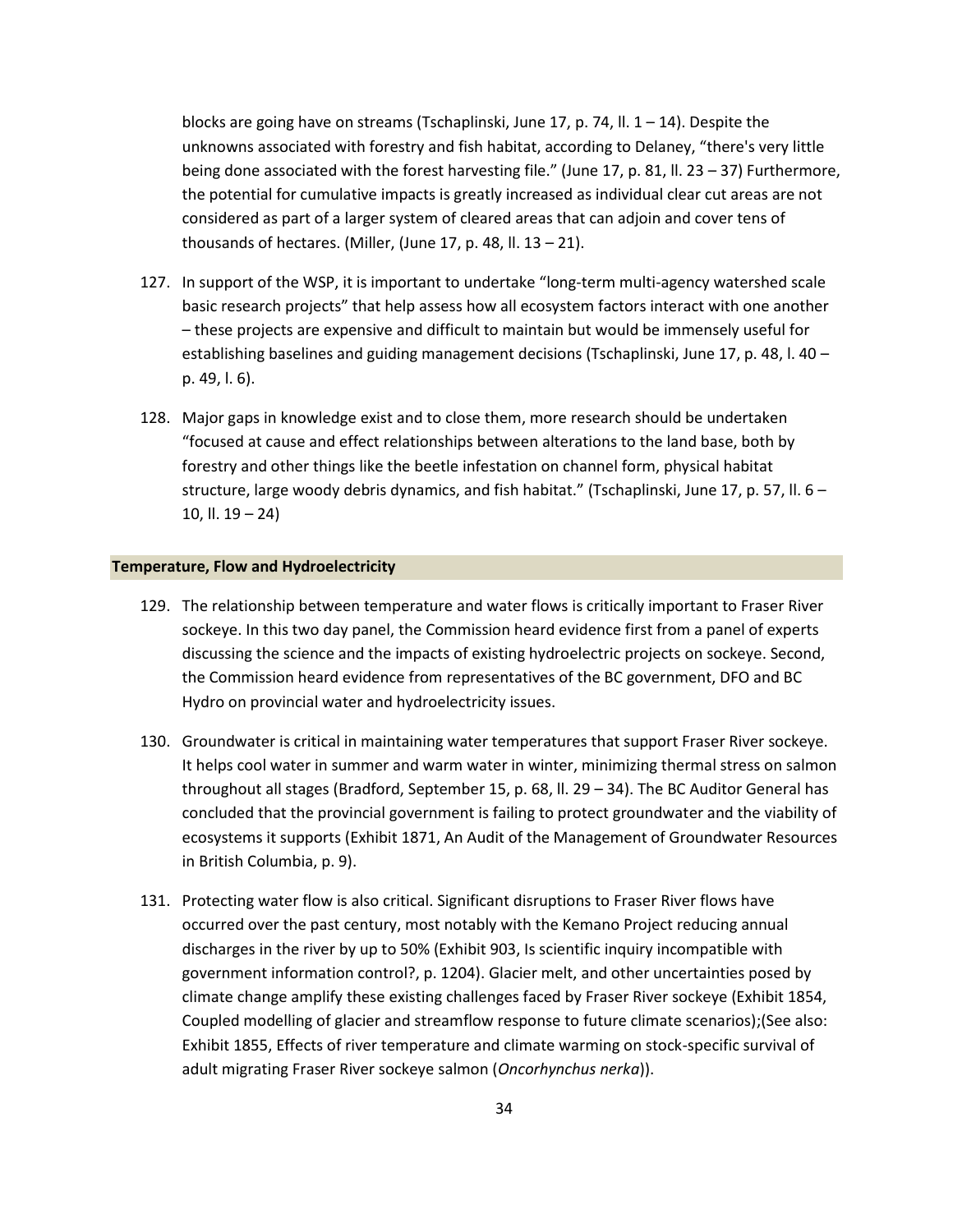132. Provincial shortcomings with respect to water management are significant. In addition to the groundwater inadequacies identified by the Auditor General, B.C.'s Water Act modernization, which is intended to modernize this outdated law to be more responsive, proposes legislation that will rely on guidelines, not regulations, to protect water flows, and only proposing to protect groundwater for problem areas to be defined. (Orr, September 15, p. 59, ll. 1 – 14)(Kriwoken, September 16, p. 64, ll. 11 – 19)The testimony of provincial officials provides little comfort that the current water temperature and scarcity issues in the Fraser watershed will be resolved for sockeye.

#### **Recommendations Respecting Temperature, Flow and Hydroelectricity**

- ix.1. BC Hydro's Water Use Planning process has proven valuable for planning around hydro projects and would be a good model for balancing ecosystem values with independent power projects (Orr, September 15, p. 66, ll. 23 – 36).
- ix.2. Groundwater is a critical component of salmon habitat, and the federal government should take steps to regulate it in the face of provincial inaction. Alternatively, the province should proceed with the Water Act modernization, including mandatory measures to protect water flows.

#### <span id="page-34-0"></span>**Causes for the Decline of Fraser Sockeye**

*"There was widespread agreement with the PSC report that the 2009 and long-term declines in sockeye productivity were likely due to the effects of multiple stressors and factors"* Technical Report #6 (Exhibit 1896) at page 104.

- 133. After many days of hearings involving preeminent scientists and after reviewing all of the technical reports that were generated though this Commission, the conclusion to be reached is that there is no one significant cause that can be shown to have brought about the poor returns for the 2009 run of Fraser Sockeye or that has caused the long term decline.
- 134. This Coalition agrees with the findings and evidence given by numerous scientific experts who presented to the Commission that there are multiple contributing factors and stressors that have the potential to cause the overall decline in sockeye productivity.
- 135. While none of the contributing causes can definitively be ruled out, there are certain factors that the scientific community has opined are more likely than others to have caused the decline. This Coalition cautions that while the approach of ranking likely hypotheses may have some utility for the purposes of selecting research priorities, it would be prudent to take into account the potential for cumulative effects of the multiple causes acting together in a fashion that we do not as of yet understand.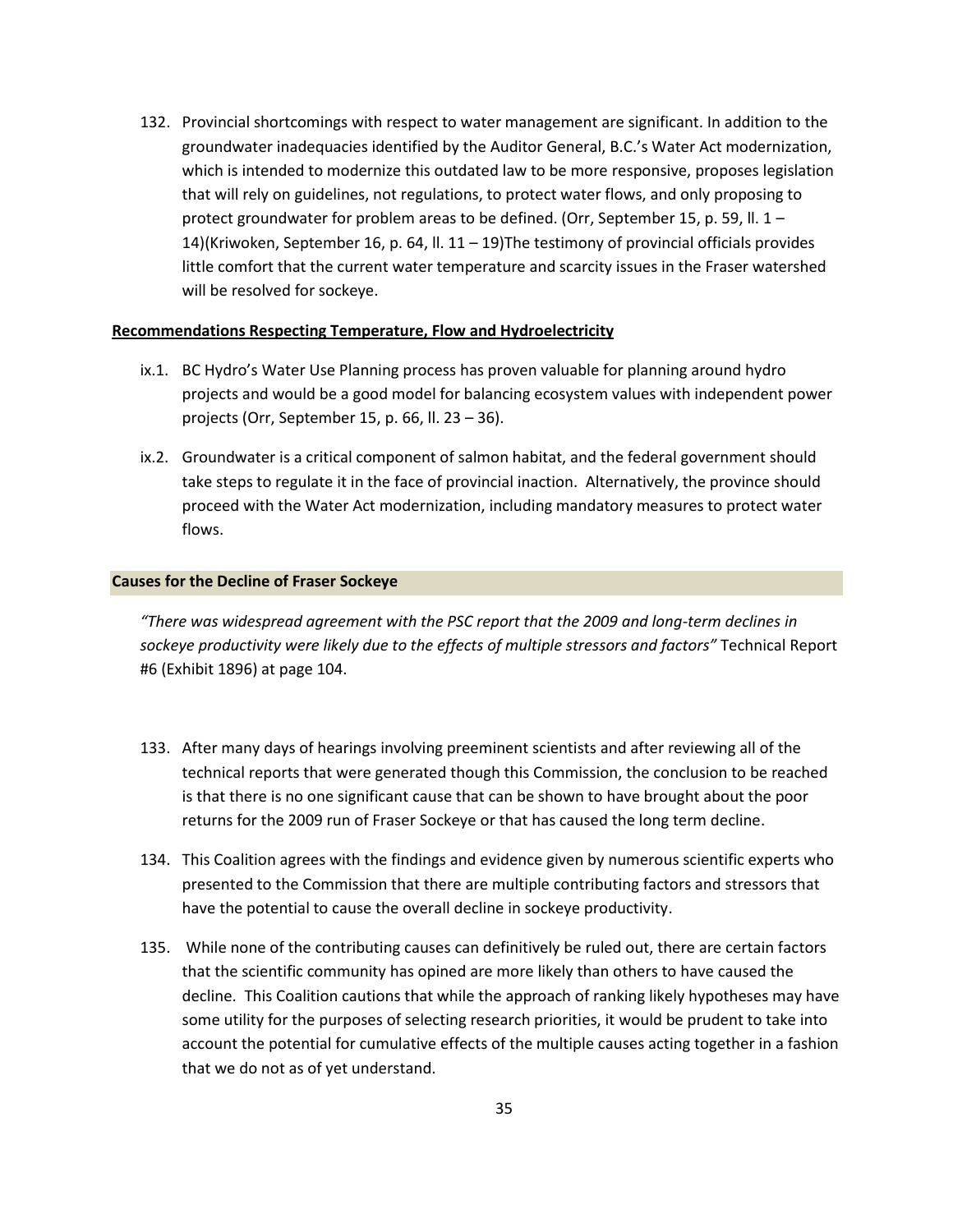- 136. Thus we submit that the fresh water environment and what may be occurring there ought not to be ignored for the purposes of finding answers.
- 137. The current thought is that the decline of the Fraser Sockeye can be linked to the marine environment and the early marine survival of the outmigrating smolt. Whether climactic conditions including sea surface temperature, food supply, disease, toxic algal blooms, or some as yet described phenomenon is occurring during that critical phase in the life cycle of the Fraser sockeye, it is likely that something is occurring during that phase to cause or contribute to the decline of the Fraser sockeye.
- 138. The likely hypotheses suggest that the places to look for the cause (or causes) for the decline would include the Strait of Georgia and Queen Charlotte Sound.
- 139. We further submit that potential linkages to fish farming should not be ruled out as a potential cause for the decline. Since we are in an era of uncertainty, we submit that in the interim fish farms in the vicinity of the migration pathways for Fraser sockeye be shut down.
- 140. In this era of uncertainty it is fundamental that the precautionary principle and precautionary approach be adopted during any decision making involving the harvesting of Fraser Sockeye.
- 141. DFO has shown itself to be ready to use the precautionary approach; for example there was no harvesting of Fraser sockeye during the 2009 return which had been described as disastrous by some of the witnesses.
- 142. DFO must continue to use this approach in the planning of its fishing plans through the consultations with the participants in the Integrated Harvesting Management Committee and through the annual Integrated Fishery Management Plan.
- 143. The quest for determining the cause(s) for the 2009 decline and the general trend in the decline of the Fraser sockeye is made more of a conundrum when the sockeye returned in 2010 in such large numbers.
- 144. It is essential that scientific research be conducted to allow those who are going to be responsible for decision making to have the best available information to guide their determinations. To that end this Coalition recommends that a body be established that would consist of the following:
	- DFO research scientists
	- Scientists from academic institutions
	- Scientists from this Coalition and other participants groups in this inquiry who may make contributions to answering some of the key questions that remain outstanding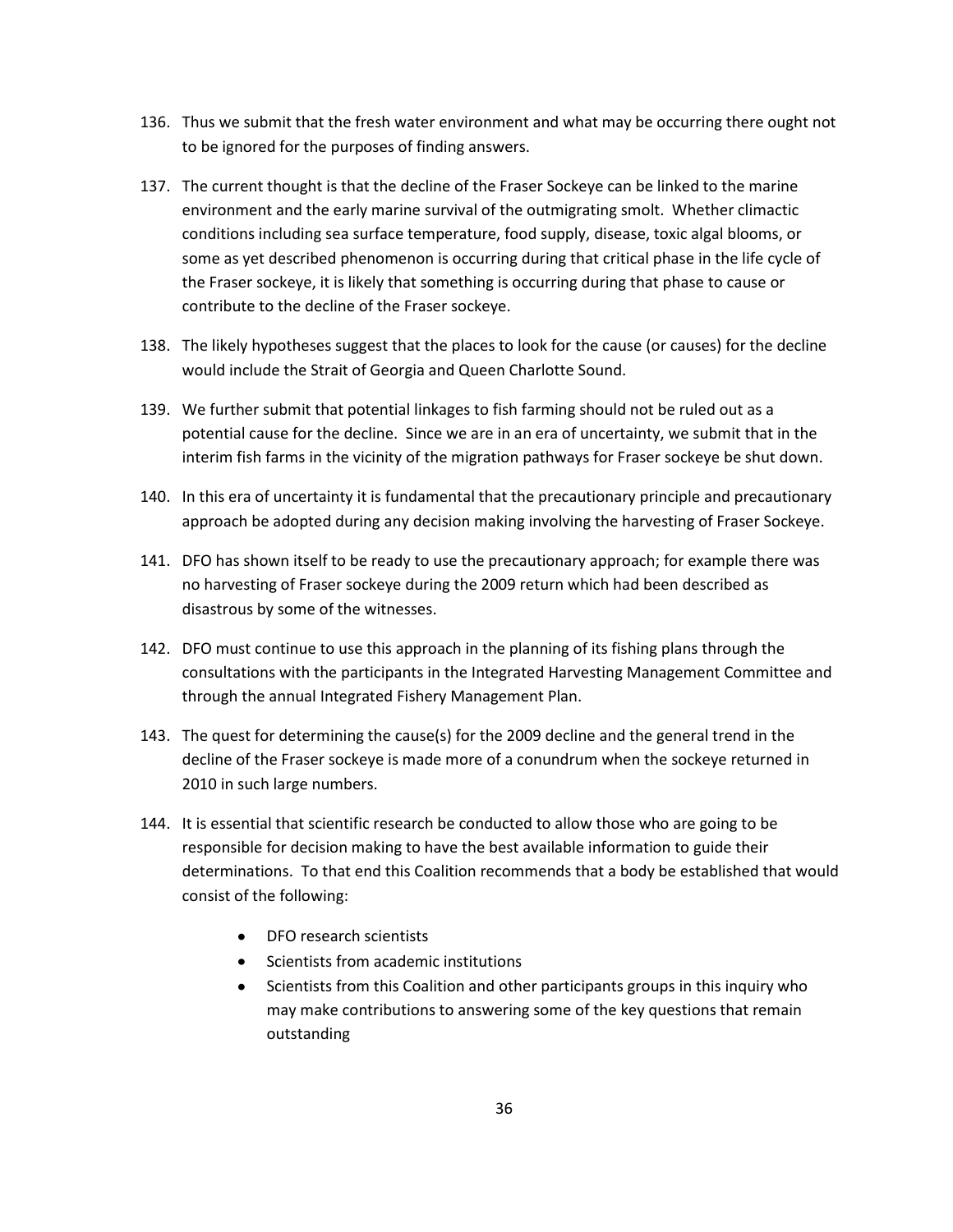- Scientists from groups such as PICES and NOA who may contribute from an international perspective to the debate and to the state of knowledge
- First nations leaders and elders who may contribute traditional knowledge
- 145. Such a group should focus upon the areas of research and make determinations that would include the following:
	- Research priorities
	- Publishing and sharing of research
	- Data sharing and data retrieval
	- Sponsoring conferences and symposia for the free exchange of information and debate

# <span id="page-36-0"></span>**The Future of the Fraser Sockeye and this Commission's work and recommendations**

- 146. It is vital that the work of this Commission and whatever recommendations it may make to the Government of Canada became incorporated into the policy and practices of Canada in a meaningful and timely manner.
- 147. Too often the reports of past Commissions with their many recommendations as well as the recommendations that have emanated from the office of the Auditor General of Canada have sat on the shelf of DFO's libraries collecting dust. There is a noticeable but disturbing attitude in DFO of excessive dilatoriness. They are indeed the masters of foot dragging as one witness called them. (Stewart, September 7, p. 50, ll. 42-43).
- 148. This Coalition is reluctant to point fingers but does suggest that it appears that managers who are tasked with the implementation of scientific advice usually are slow to react to suggestions for change and modification. We recognize that it is the Government of Canada that is ultimately responsible for moving ahead on some of the suggestions that are likely to come from this Commission, and that lack of funding is an issue. The tension that we have seen is with government and the civil service wanting to make the right decision in the context of multi-variant stakeholders and the overarching concept of protecting the resource. It is crucial that protection and conservation of the resource come first.
- 149. In the context of DFO it is thus critical that this Commission's report and recommendations do not become just another link in a useless chain forged by the work of past Commissions.
- 150. In order to ensure this Commission does not become just another exercise in futility, this Coalition recommends that a multi participant group be established to oversee the progress of the implementation and treatment of this Commission's recommendations. (See Exhibit 1319, *Future of Fisheries Science on Canada's Pacific Coast,* as an example of such a mechanism.)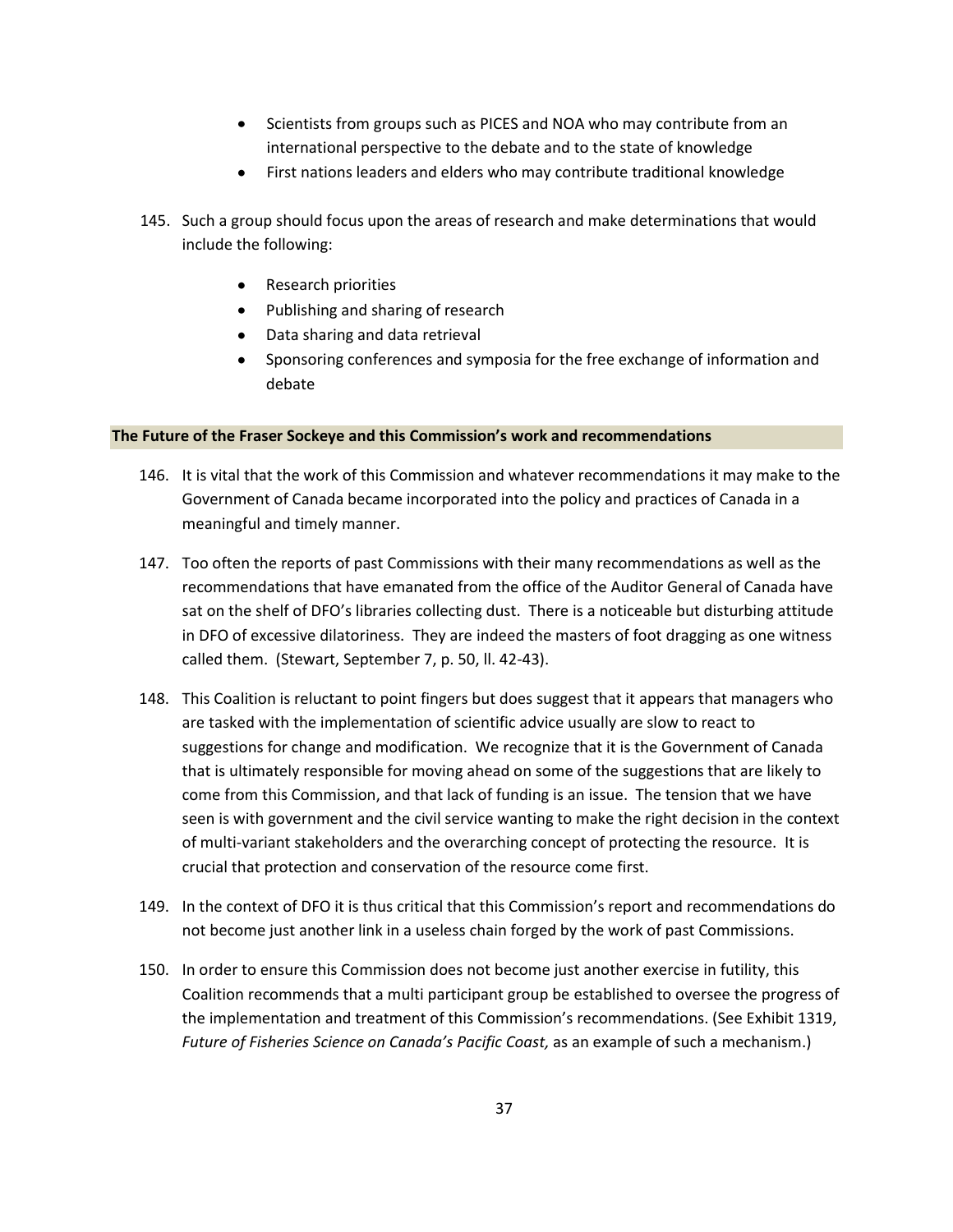All of which is respectfully submitted this  $17<sup>th</sup>$  day of October, 2011.

 $\overline{v}$ 

\_\_\_\_\_\_\_\_\_\_\_\_\_\_\_\_\_\_\_\_\_\_\_\_

T. Leadem, QC Counsel for the Conservation Coalition

Judah Harrison Counsel for the Conservation Coalition

\_\_\_\_\_\_\_\_\_\_\_\_\_\_\_\_\_\_\_\_\_\_\_\_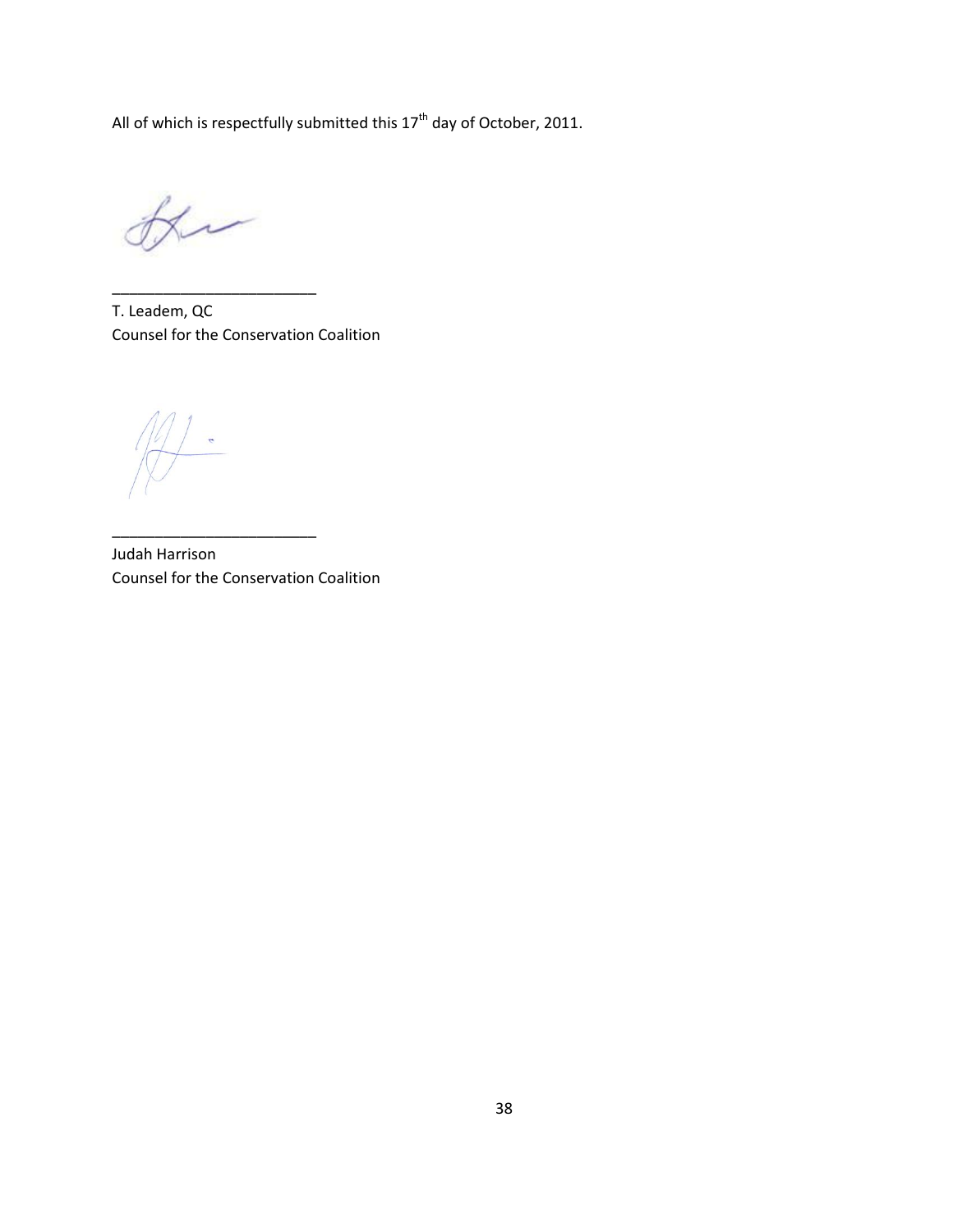# **Appendix A Summary of Recommendations**

# <span id="page-38-0"></span>**Recommendations Respecting the Wild Salmon Policy**

- i.1. Immediately assign a senior DFO manager (who directly reports to the RDG) with the exclusive responsibility of WSP implementation (WSP champion). Performance measures for the position must be integrated with WSP implementation targets. Make the WSP champion's initial task the completion and publication of a WSP implementation plan to be completed by December 2012.
- i.2. Assign DFO staff specific implementation tasks with timelines, to be overseen by the WSP champion.
- i.3. Assign a substantial portion, or all, of the performance-based pay structure of the Pacific Region RDG to WSP implementation targets and meeting recovery targets of conservation units identified to be in the Red Zone.
- i.4. Allocate at least \$2.5 million annually over the next three years to support the coordination and administration of WSP implementation.
- i.5. By December 2012, assess the amount of resources necessary to complete baseline CU, habitat and ecosystem assessments for Strategies 1, 2 and 3 (likely to be a minimum of \$30 million). Allocate the necessary funding to ensure completion of preliminary habitat and ecosystem assessments, with status relative to benchmarks, by December 2013.
- i.6. Require annual public reporting on the status of Pacific salmon relative to Strategies 1 3, along with progress on the WSP implementation plan.
- i.7. By December 2012, assign all CUs to Red, Amber or Green zones, consistent with the CU benchmark methodology. CUs lacking enough information to quantify status should be assigned Red Zone status, and thereby identified as a priority CU.
- i.8. By December 2013, a recovery planning process for all Red Zone CUs must be initiated. Regional grouping (e.g., watershed scale) of recovery planning efforts in areas where multiple Red Zone CUs should be undertaken to maximize efficiency and support implementation of integrated planning (Strategy 4).
- i.9. By December 2012, host workshops with stakeholders on the application of the WSP to DFO management decisions, including but not limited to: aquaculture permitting, habitat authorizations and CEAA assessments.
- i.10. By December 2012 undertake a science-based and multi-stakeholder process to evaluate and apply the goals and intent of the WSP to the DFO Salmon Enhancement Program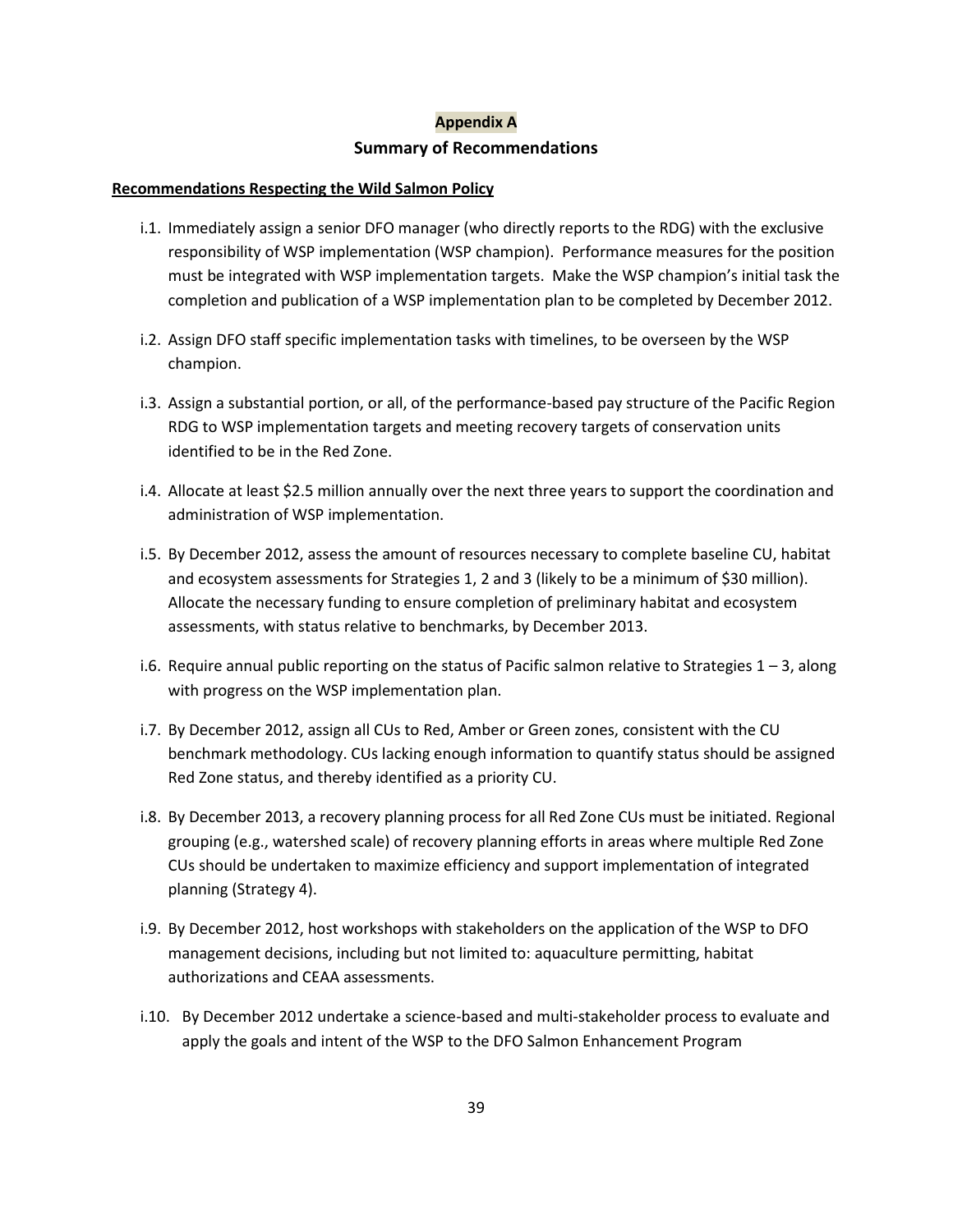i.11. By December 2014, conduct an independent audit of WSP implementation.

# **Recommendations Respecting DFO Organizational Structure**

- ii.1. Examine the role of science in decision making and ensure its independence through the establishment of an independent body such as the now defunct National Fisheries Research Board of Canada
- ii.2. Ensure that decision making occurs in as transparent a fashion as possible by suggesting that Ministers must give full reasons for decisions such as the listing of CUs under SARA

# **Recommendations Respecting Fisheries Management**

- iii.1. Protect all depleted, threatened or endangered (i.e. red) CUs from overfishing by mandating maximum total exploitation rates at of 10% or less for those CUs, until recovery plans are implemented and exploitation rates are scientifically demonstrated to be consistent with recovery.
- iii.2. Ensure that lowered exploitation rates for threatened or endangered (i.e. red) CUs do not unduly restrict fisheries on identifiable CUs with harvestable surpluses by transferring fishing effort to terminal areas and more selective gear types. This action will have the added benefit of reducing reliance on run size forecasts at the 'aggregate level' which has been chronically unreliable .
- iii.3. Facilitate the transfer of fishing effort to terminal areas and more selective gear types:
	- (iv) Re-establish a selective fishing policy and program that provides support for the development and/or expansion and management of in-river fisheries using selective gear (e.g. beach seines, fish wheels, fish traps, dip nets), preferential provision of quota to highly selective marine gear types (e.g. tooth tangle nets), as well as management and marketing.
	- (v) Recommit funding for a minimum of 5 years to the PICFI process with the explicit priorities of transferring licences from the least selective (e.g., marine) to the most selective (e.g., river tributaries) First Nations fisheries and providing processing capacity for terminal selective First Nations fisheries.
	- (vi) Ensure that the Fraser Sockeye Chapter of Pacific Salmon Treaty is renegotiated in the next two years to support CU level objectives, thereby ending the entrenchment of aggregate stock management and overfishing of weak CUs.
- iii.4. Meet all conditions for Marine Stewardship Council certification of B.C. sockeye and pink salmon fisheries within the required, agreed-upon timelines (Grout, January 24, p. 15, ll. 21 -43).
- iii.5. Mandate a minimum of 50% independent observer coverage (camera or onboard monitors) by 2013 in all salmon fisheries where non-target species are encountered.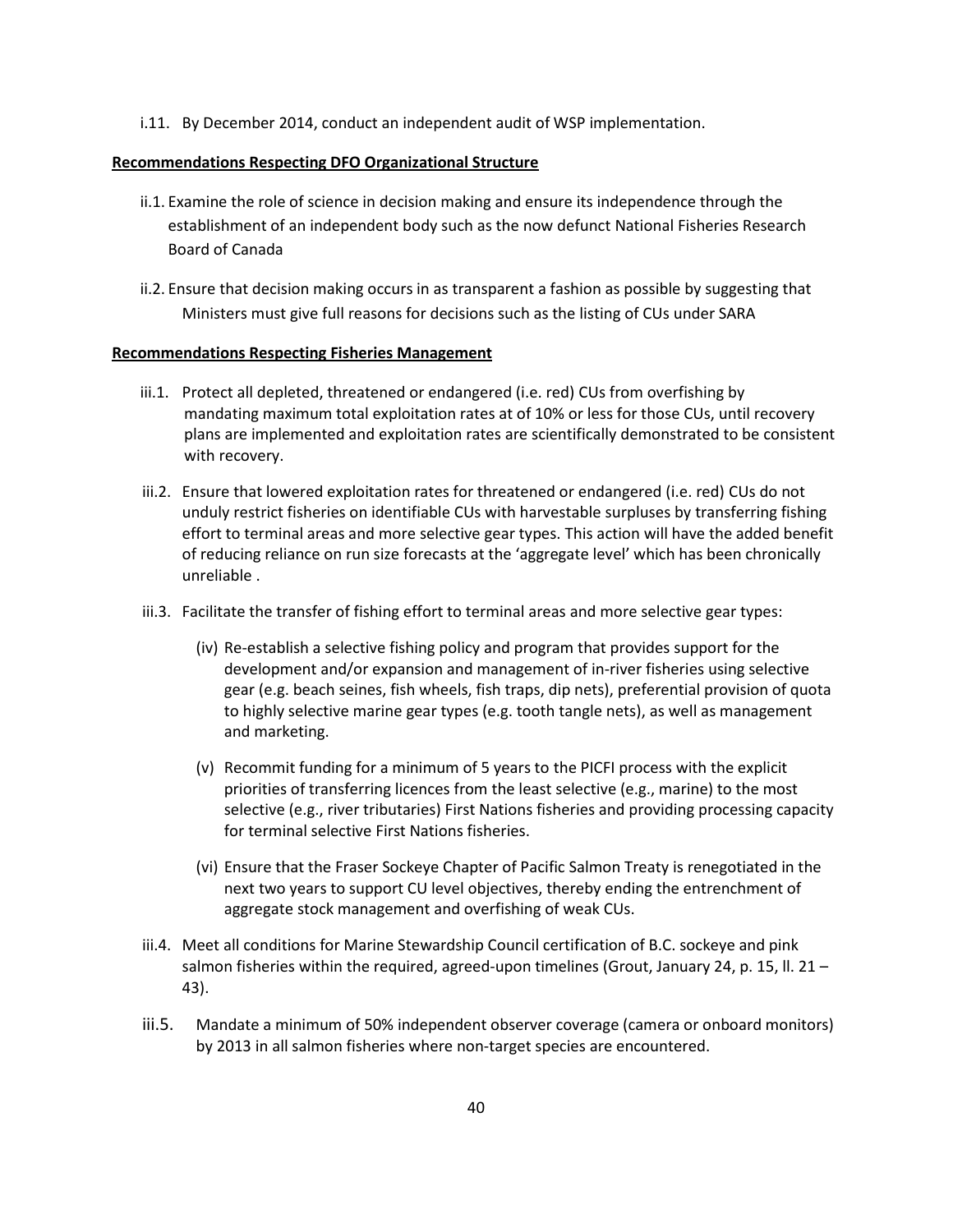iii.6. Canada should commence multilateral discussions with salmon producing nations of the North Pacific aimed at identifying and minimizing hatchery production impacts to wild salmon populations.

#### **Recommendations Respecting Aquaculture**

- iv.1. Remove all open net-cages from B.C. waters. Begin with removal of open net-cage farms on the Fraser sockeye migration routes presently located in narrow and confined channels, including Nodales, Okisollo, Hoskyn and Cardero Channels in the Discovery Islands region. Prioritize removal of all open net-cage farms on the key sockeye migration routes by not permitting re-stocking after the current grow out is completed.
- iv.2. Restore the regulatory primacy of DFO and remove its mandate to promote the aquaculture industry. Shift any promotion or marketing of the industry to another government department.
- iv.3. Mandate an immediate halt to any new farm sites, expansion of existing farm sites and/or increased production of the net-cage salmon farming industry in B.C. Halt approvals of replacement sites and direct poorly located farms seeking replacement sites to move to closed containment systems.
- iv.4. Eliminate all public funding of the open net-cage aquaculture until the primary conservation measures, including the WSP, are fully implemented and funded. Mandate all future public funding of the aquaculture industry to be solely for conservation purposes. Support the development of a closed containment aquaculture industry through government investment, tax incentives and permitting while transitioning the industry out of net-cages and into closed systems. Re-direct public funds supporting net-cage aquaculture to the development and implementation of closed containment technology. Ensure all aquaculture activities that have the potential to negatively impact Fraser sockeye are immediately removed and transitioned to closed systems.
- iv.5. Adopt the precautionary approach to all permitted industrial activities taking place in Fraser Sockeye habitat. Increase compliance monitoring and enforcement activity, and undertake comprehensive peer-reviewed research into the impacts of open-net cage salmon aquaculture on wild fish stocks, focusing primarily on fish health.
- iv.6. Immediately halt DFO's and the Canadian General Standard Board's efforts to certify net-cage reared farmed salmon as organic.
- iv.7. Extinguish all licences, and recommend the province extinguish all tenures, without compensation, of farm sites that have not been in active use for over 12 months.
- iv.8. Ban the importation of salmon eggs into Canada.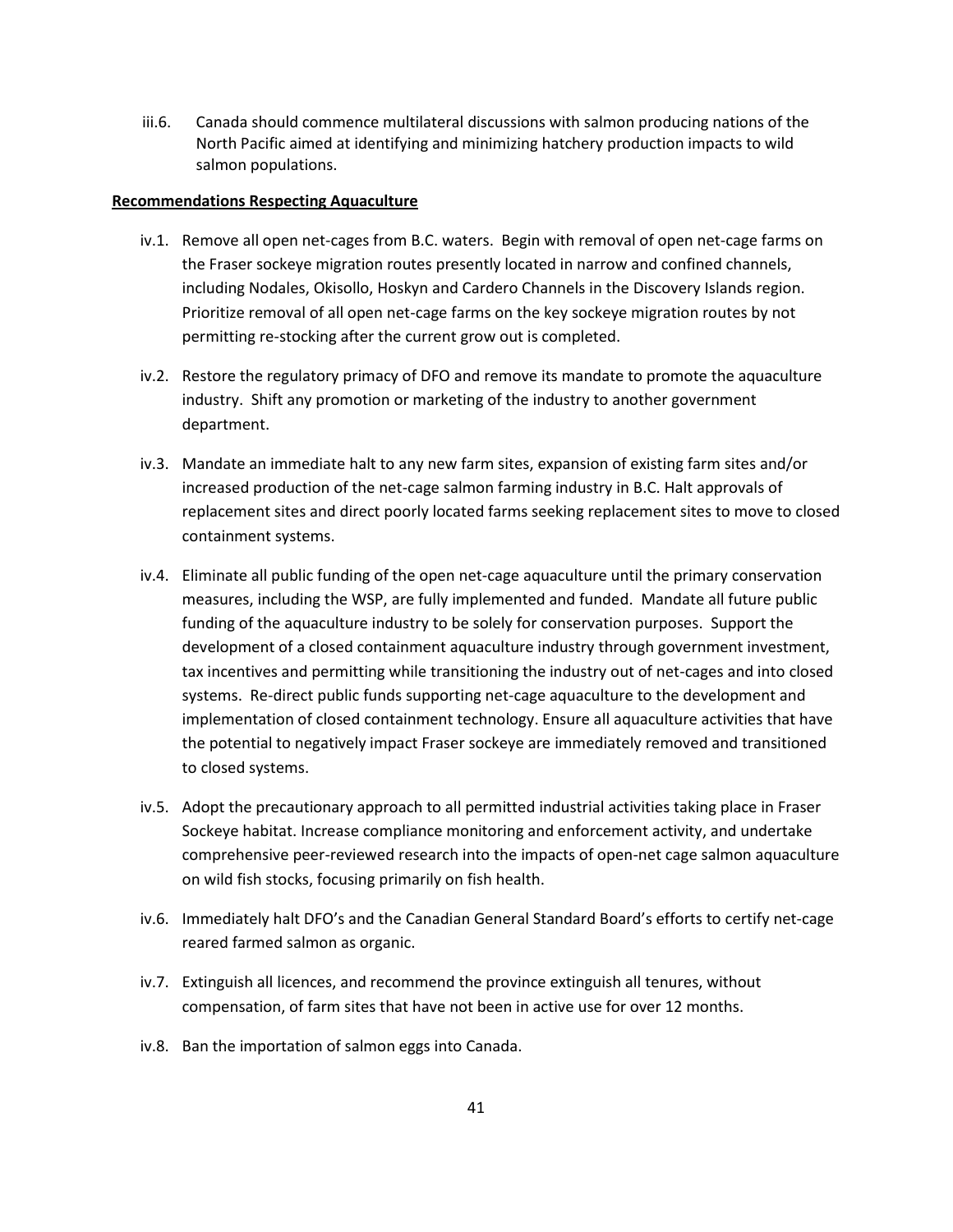#### **Recommendations Respecting Habitat**

- v.1. For enhanced effectiveness and accountability, the administration of the habitat protection and water quality provisions of the *Fisheries Act* (i.e. sections 35 and 36) must be administered by a single agency. Return responsibility of administering section 36 of the *Fisheries Act* back to DFO.
- v.2. DFO must be adequately funded to effectively protect habitat. This means sufficient funding to allow for the presence of fisheries officers, as well as sufficient resources to conduct the necessary research and audits. DFO should abandon any public funding of industry until it meets its core conservation protection mandate.
- v.3. EPMP should be abandoned and the Minister of Fisheries and Oceans should direct staff to recommit to habitat compliance monitoring and enforcement. Further, an independent audit of the effectiveness of EPMP in meeting the goals of the WSP and 'no net loss' should be immediately undertaken.
- v.4. DFO management should commit to an honest and objective assessment of the resources required to implement the habitat components of the WSP, as well as to actually achieve 'no net loss'.
- v.5. DFO must, as a priority, implement Strategy 2 of the *Wild Salmon Policy*, and it should receive adequate and immediate funding accordingly. In addition, a high-level 'champion' should be tasked with ensuring implementation of Strategy 2.
- v.6. Local field staff, in association with a prosecutor, must have independent authority to determine when a *Fisheries Act* violation occurs, as well as when charges should be laid. Proper training and guidelines should be developed in this regard.

# **Recommendations Respecting Gravel**

vi.1. Gravel mining, and the large scale harmful alteration of fish habitat, must cease in the Fraser River system until a sound scientific assessment is produced showing such removals are necessary for flood-management, and part of a comprehensive environmental management plan for that section of the Fraser River,

# **Recommendations Respecting Contaminants**

- vii.1. Reinstate the Toxic Chemical Research Program at DFO. Ensure that DFO Pacific Region employ a fish toxicologist, and conducts research respecting the impacts of toxics on fish generally and sockeye salmon in particular.
- vii.2. Return responsibility of administering section 36 of the *Fisheries Act* back to DFO.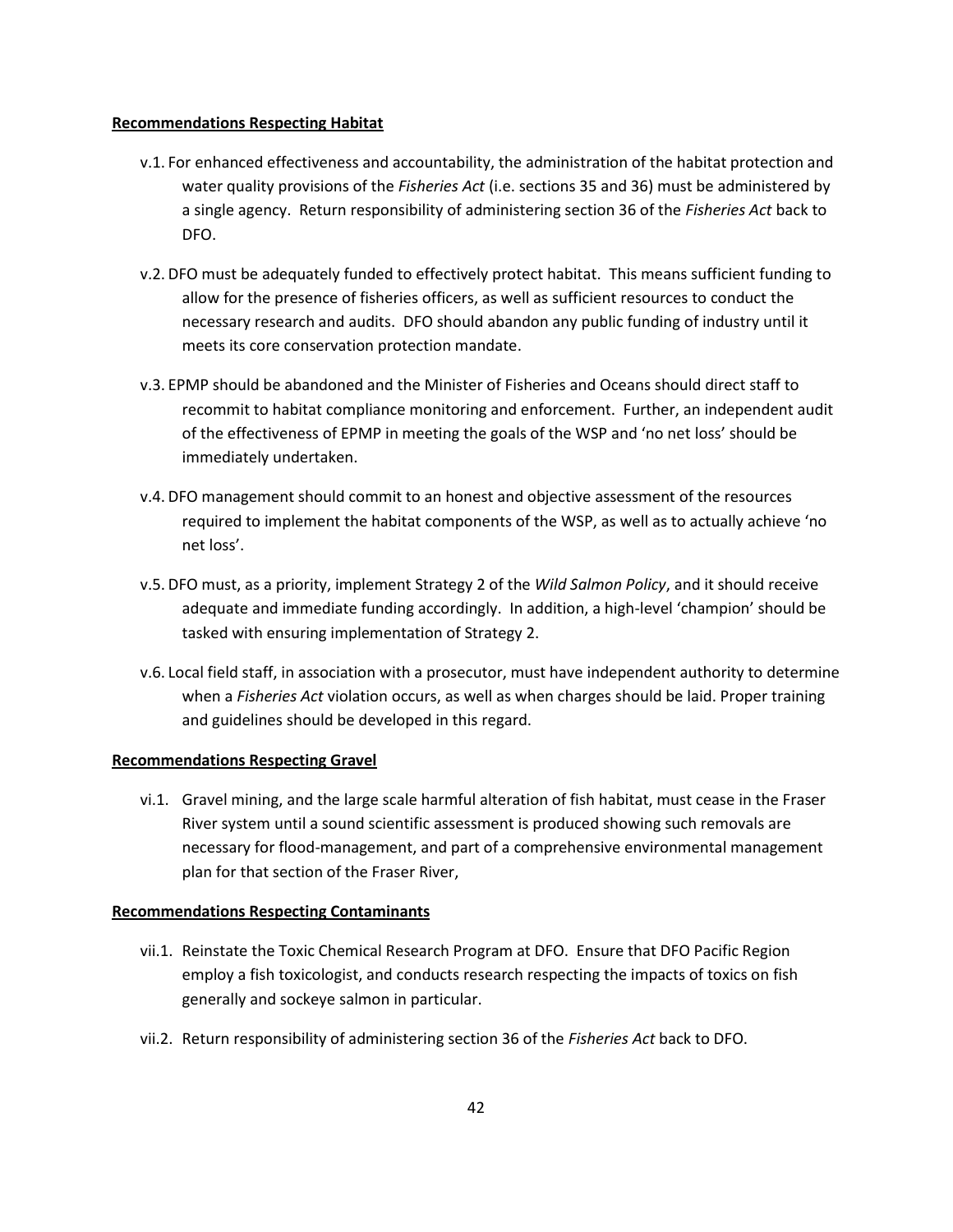- vii.3. Enhance monitoring for contaminants, including looking at cumulative impacts of multiple contaminants from multiple sources in the natural environment. Ensure wastewater effluent is monitored for presence of contaminants, and not limited to biological measures.
- vii.4. Expand risk assessments respecting contaminants to address the multiple chemicals currently present in the natural environment, rather than assessing a single contaminant in isolation. Acknowledge the shortcoming of guidelines that assess individual contaminants in isolation.

# **Recommendations Respecting Marine Spills**

viii.1. Establish a formalized structure which ensures environmental impacts of marine spills are adequately considered.

# **Recommendations Respecting Temperature, Flow and Hydroelectricity**

- ix.1. BC Hydro's Water Use Planning process has proven valuable for planning around hydro projects and would be a good model for balancing ecosystem values with independent power projects (Orr, September 15, p. 66, ll. 23 – 36).
- ix.2. Groundwater is a critical component of salmon habitat, and the federal government should take steps to regulate it in the face of provincial inaction. Alternatively, the province should proceed with the Water Act modernization, including mandatory measures to protect water flows.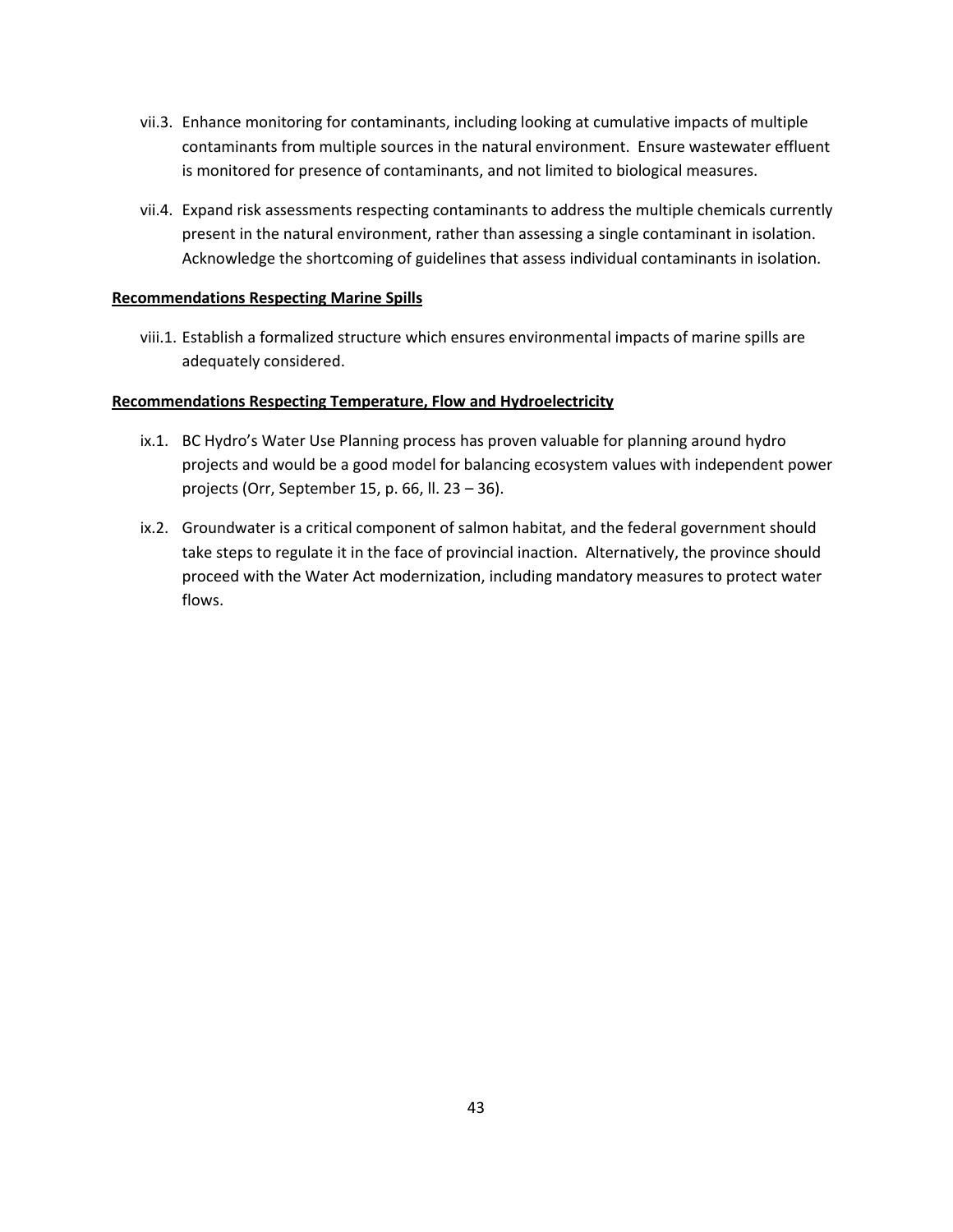# **Appendix B**

# <span id="page-43-0"></span>**Critique of** *Policy and Practice Report: Aquaculture Regulation in British Columbia*

# **Critique By: Will Soltau and Catherine Stewart, Living Oceans Society (July 28, 2011)**

The document, "Policy and Practice Report: Aquaculture Regulation in British Columbia" was prepared for the Cohen Commission of Inquiry into the Cause for the Decline of Fraser River Sockeye and is intended to provide an overview of the policies and practices of DFO, other federal departments and the Province of B.C. with respect to finfish aquaculture and salmon farming in the marine environment in particular. The name of the author is not on the document. The accuracy of the report is contingent on the accuracy of documents disclosed to or otherwise made available to the Commission. Questions remain about the accuracy of this document considering that some documents are still being disclosed and uploaded to the Ringtail database at this time and that many of the supporting documents referenced in the report, particularly the ones that informed the author about DFO's intention towards future regulatory policies under the new federal jurisdictional responsibilities and the new *Pacific Aquaculture Regulations,* are marked as 'Draft'.

The discussion of the current make-up of the industry in B.C. is cursory with no mention of small operators or methods of production. The only reference is in paragraph 15 to; "In 2011, four main companies engage in finfish aquaculture on the B.C. coast, holding 130 tenure licenses, not all of which are in active operation at any one time." The map included in Appendix C that is meant to show the location of salmon farming operations is clearly outdated and wrong. The report refers to the map in paragraph 16; "As of 2010, fish farms were located around Vancouver Island and the south-central coast, as shown in the map at Appendix C." For example, the map in Appendix C shows only 2 farms on the Central Coast in Kitasoo territory. There are now six farms on the Central Coast.

The author states the purpose of the report is to describe the regulation of finfish aquaculture in B.C. with particular attention to DFO's role and responsibilities in order to provide the hearings with a contextual background. It does not purport to engage in any scientific or political debate around the issues nor does it aim to endorse or criticize and policy or approach of a regulatory authority. Overall, the contextual history of the aquaculture industry in B.C. and the development of **policies** to regulate that growth as described in the report appear to be accurate and well documented. In what appears to be an effort to avoid endorsement or criticism on the part of the author, when it comes to describing the actual **practices** employed to implement the policies and whether those practices were effective or not, the document falls short. Yet, the author chooses at times to limit his report to certain examples and ignore others thereby injecting some personal bias.

Here are some examples;

**Para 87**: "The mandate of AMD and its RACOs includes activities related to 'Introduction & Transfers  $\bullet$ (I&T) of aquatic organisms, Access to Wild Resources for aquaculture purposes, site access/application requirements'‖ and 'the research DFO undertakes that is not funded through the PSA [Program for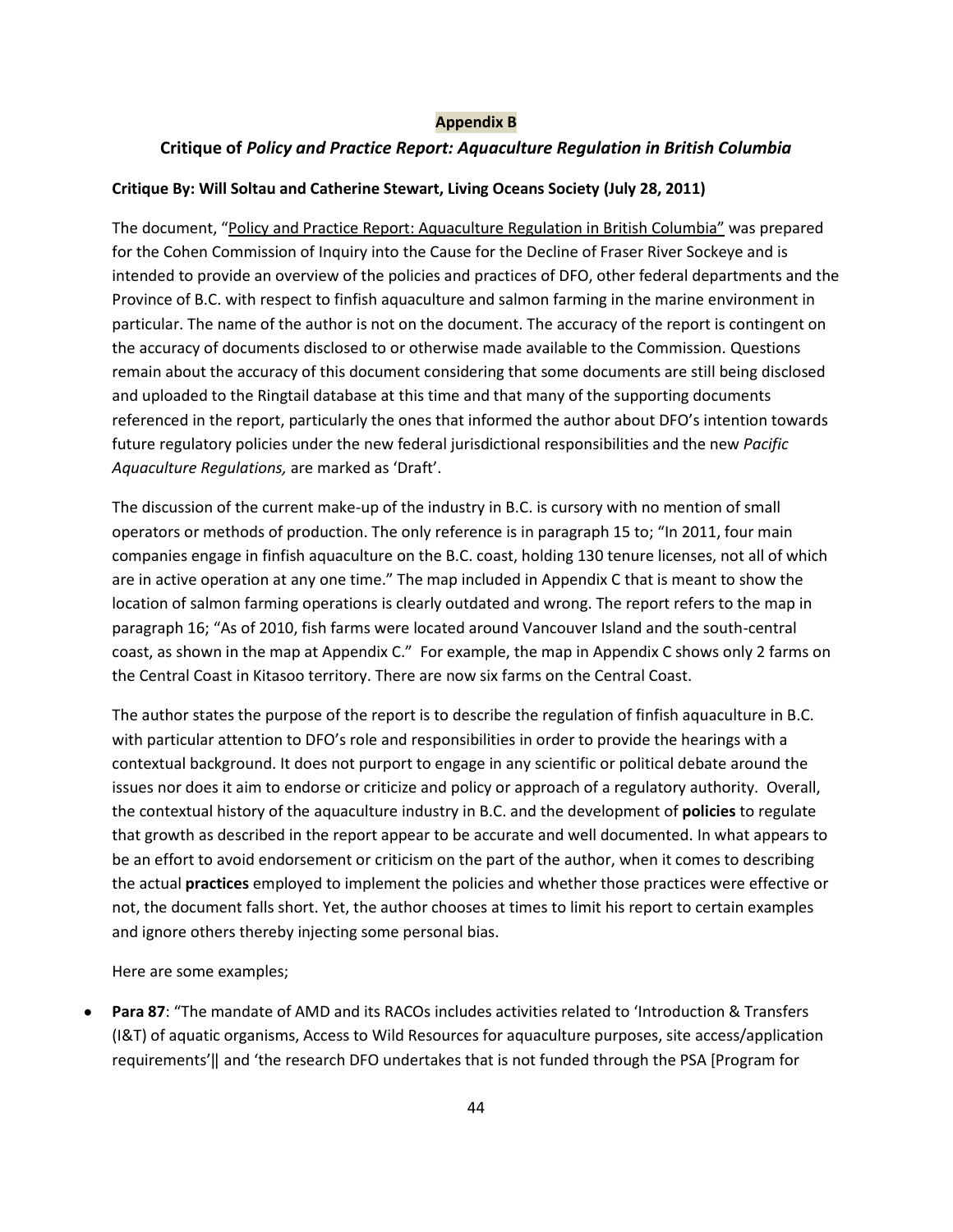Sustainable Aquaculture], but is done to provide the department with sound science-based advice to better manage aquaculture and related issues.'". There is no reference made to when these policies were enacted or what research the Department actually undertook to provide that sound management or regulatory science. DFO clearly ignored its mandate with regards to activities related to Access to Wild Aquatic Resources for Aquaculture Purposes (AWAR). (CAN044479 [2004], CAN016847 [2007], CAN202148 [2008], CAN112987, CAN129722, CAN157369, CAN157370, CAN 214276, CAN138583, CAN124626 [2009]). Only after this became a potential for embarrassment in the media did DFO make changes to the Introductions and Transfers permit to include reference to by-catch as an interim measure until the new PARs were drafted (CAN044477 [2010]).

- **Para 92**: "Pacific Region has approximately 54 staff… In comparison Maritimes RACO has three staff."  $\bullet$ The author does not comment on the level of DFO staffing dedicated to aquaculture in the Pacific Region structure before 2009 thus making it appear that there was higher DFO presence during that time. The higher level of staffing (54 staff) came about after regulatory authority was transferred to DFO as a result of the *Morton Decision*.
- **Para 120**: "Prior to the *Morton* Decision, DFO participated regionally in the referral process for aquaculture applications and had responsibility for reviewing projects for possible harmful alteration, disruption or destruction ('HADD') of fish habitat contrary to s. 35 of the *Fisheries Act*. DFO would issue s. 35 authorizations where it deemed it appropriate to do so." This is true except that DFO policy to issue HADD Authorizations did not come into effect until 2004 and only applied to applications for new licenses or expansion amendments. All other sites were grandfathered in (CAN 427439).
- **Para 183**: "ASWP initiated in 1991." The author does not state that the program was largely abandoned  $\bullet$ sometime between 2003 and 2008. A search of Ringtail reveals the following ASWP was operated by DFO but funded by the province (MAL) (BCP000030). Stream surveys were carried out in 2001 (First Nations ASWP, CAN000076), with a promise to the Standing Committee on Fisheries Recommendation 12 (CAN075857, pages 11 and 12) to continue monitoring efforts. The only other record of stream surveys was a Power Point presentation in 2003 by Andy Thomson (CAN057459). It shows some juvenile catch/sightings in 2002 and 2003. There was no later documentation. In an email from 2008, DFO's Graham Gillespie asks if it is time to resurrect the AWSP after media on the July 1 escape at Frederick Arm (CAN161665). Environmental Assessment screening reports in 2008 mostly all cite an active ASWP (one example CAN351421, page 9) and a few claim that, "although the Program has recently been expanded, only a small proportion of BC streams will actually be surveyed." A 2009 EA screening report for Doyle Island also claims the program was expanded (CAN065342, page 13). CAN251621 is a list of Q's & A's from HEB to Science Branch. On page 6 there is a note saying a question should be posed to DFO-FAM to determine if the AWSP is still true that the program has recently been expanded. The 2010 EA screening report for Doyle Island states the program is no longer operational. Personal communication from Byron Andres (DFO Senior Biologist, Aquaculture Management) is that the program has been resurrected with the transition to federal jurisdiction, but could not confirm whether stream surveys will begin again.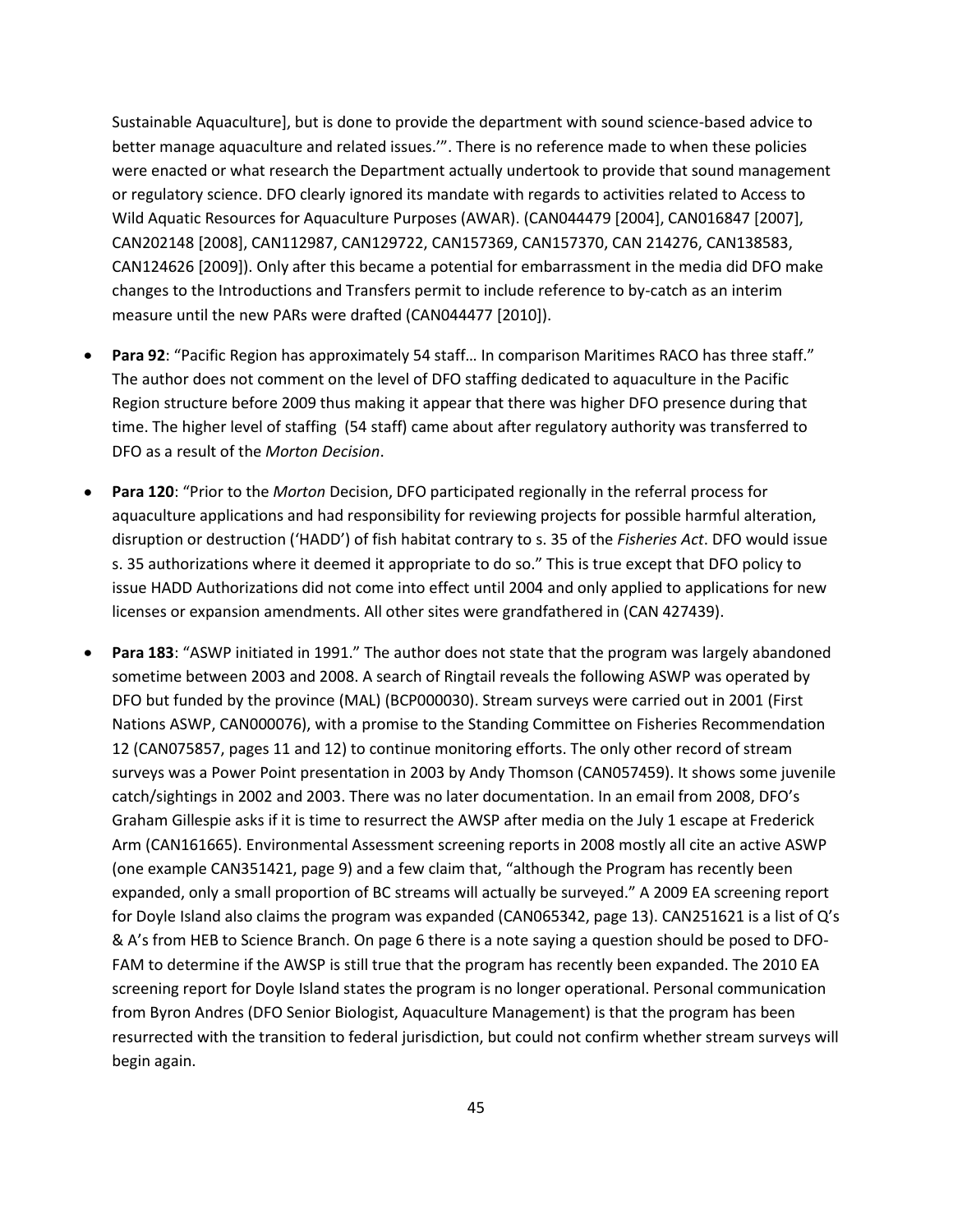**Para 205**: *Aquaculture Regulatory Research*. "In the early 2000s, DFO developed the State-of-Knowledge Initiative to carry out a scientific review of potential environmental impacts arising from aquaculture. From 2003-2006 DFO published a total of five State-of-Knowledge reports. These reports focus on the following three main themes: effects of wastes, chemicals used by industry, and interactions between farmed fish and wild species. In 2008, Treasury Board provided \$22 million for a regulatory science element (under SAP), funding the Program for Aquaculture Regulatory Research ('PARR') and DFO's Centre of Expertise for Integrated Aquaculture Science ('CIAS')." A detailed breakdown of what funding was available for regulatory research from the \$75 million Program for Sustainable Aquaculture (PSA) can be found in paragraph 251 which details DFO's response to the Auditor General of Canada's Report of 2000. The author did not analyse whether DFO actually translated these commitments into practice but, in 2004 Ms. Liisa Peramaki gave a presentation on behalf of the DFO Environmental Science Branch to the National Habitat Management Working Group on Aquaculture on the environmental effects of marine finfish aquaculture. The follow up discussion focused in part on the need for aquaculture-related science as well as the "difficulty for Environmental Science to access Aquaculture Collaborative Research and Development Program (ACRDP) funds, the lack of support for some important science projects and the difficulty on obtaining client-directed science advice." (CAN014300, page 9). This document shows that some in DFO Environmental Science still felt there was not enough capacity to do the required regulatory science within the PSA alone.

> In some references the author highlights certain passages and omits others from the documents he cites. For example;

- **Para 22-26**: "The SAR report contained 49 recommendations related to farm siting, escaped farmed salmon, farm and wild fish health, waste discharges, interactions with coastal mammals and other species, First Nations issues, managing risk and uncertainty, alternative salmon farming technology, dispute avoidance and resolution, and implementation." The author claims that the SAR process and report were a "key turning point", he does not note that the phrase "sea lice" did not appear anywhere in the 49 SAR Recommendations and only 3 times in the Summary Report. The word "parasite" appeared 7 times in the 49 SAR Recommendations and only 29 times in the Summary Report.
- **Para 143**: The PPR states that DFO will not make decisions on application for new marine salmon sites or for amendments to existing licenses that have a potential to result in substantial change in the environmental footprint. Exhibit 1595 demonstrates DFO advocating for an exception to be made to this policy for Mainstream Canada's Plover Point 'replacement' farm application. DFO notes it will have a 'lower environmental footprint at equivalent levels of production' and on that basis, suggests it be exempt from the department's stated public policy. "At equivalent production" suggests equal production capacity. The existing site, Cormorant, is licensed to produce 800 mt of smolts. The 'replacement' site, Plover Point, is seeking approval to product 3,300 mt of adult fish.
- **Para 146**: The author suggests Nuisance seal permits/licences (NSLs), previously issued under the Marine Mammal Regulations, will be 'incorporated and replaced' in the PARs. The author does not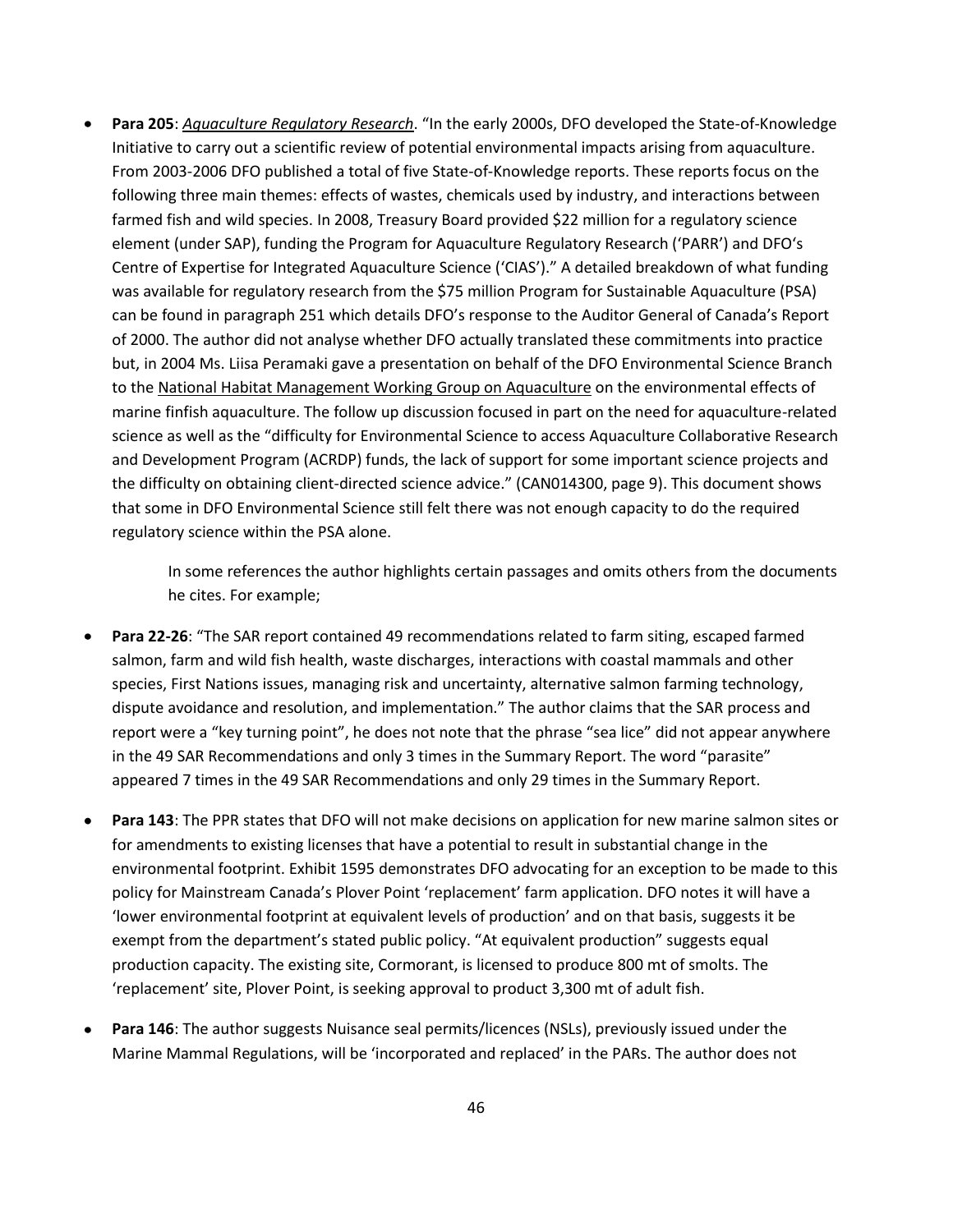mention that NSLs were only issued for lethal control of harbour seals and California sea lions and permission for lethal control of the Steller Sea Lions was removed in 2004 due to their listing and protection under the Canadian Species At Risk Act (SARA) as a species of "special concern". The new PARs stipulate licences will only be issued for harbour seals and California sea lions. DFO's website however, ( [http://www.pac.dfo-mpo.gc.ca/aquaculture/reporting-rapports/mar\\_mamm](http://www.pac.dfo-mpo.gc.ca/aquaculture/reporting-rapports/mar_mamm-eng.htm)[eng.htm](http://www.pac.dfo-mpo.gc.ca/aquaculture/reporting-rapports/mar_mamm-eng.htm) ) notes that "Under special circumstances, additional licences can be obtained to lethally control other species. These instances are reviewed on a case by case basis by DFO biologists and the outcomes are carefully monitored." According to data posted on line by DFO, Mainstream Canada has shot two Steller sea lions in the first quarter of 2011. There is no mention in the PARs of 'special circumstances' and permits to shoot species at risk.

**Para 147**: The author states that the federal licence incorporates and replaces previously-issued federal  $\bullet$ permissions including HADD Authorizations. HADD Authorizations were previously very specific with conditions attached for mitigation, monitoring and compensation. It is not made clear how those specific conditions can be replaced by a set of generic licence conditions.

Some passages are misleading and other references are clearly contradictory.

For example:

- **Para 18**: The source for the report's reference to the number of salmon farming industry jobs in BC comes from MAL/MoE. MAL relied on a report commissioned by the BC Salmon Farmers Association (BCSFA) that was never made publicly available in its entirety. Other reports are available and show lower employment numbers. For example, the Special Committee on Sustainable Aquaculture (SCSA) commissioned an independent economic analysis from MMK Consulting in 2007 [\(http://www.leg.bc.ca/CMT/38thparl/session-3/aquaculture/reports/Rpt-AQUACULTURE-38-3-2007-](http://www.leg.bc.ca/CMT/38thparl/session-3/aquaculture/reports/Rpt-AQUACULTURE-38-3-2007-MAY-16.htm#economicImpacts) [MAY-16.htm#economicImpacts\)](http://www.leg.bc.ca/CMT/38thparl/session-3/aquaculture/reports/Rpt-AQUACULTURE-38-3-2007-MAY-16.htm#economicImpacts) which estimated 2,945 jobs in salmon farming in BC; 1,500 direct, 1,032 indirect and 413 induced. Another example is DFO's own 2011 report, *Aquaculture Canada Facts and Figures* [\(http://www.dfo-mpo.gc.ca/aquaculture/ref/stats/aqua-ff-fc-2009-eng.htm\)](http://www.dfo-mpo.gc.ca/aquaculture/ref/stats/aqua-ff-fc-2009-eng.htm). Part 3 states; 2007 Employment (FTE) for **all aquaculture** (**not just for salmon farming**) in BC is broken down as direct = 2,220, indirect = 2,330, induced = 1,410 for a total of 5,960. The BCSFA figures should not be considered as long as the raw data and methodology are unavailable for independent verification.
- **Para 127**: The author writes: "Towards this end, it (DFO) says it will conduct environmental reviews of new aquaculture applications and of applications for substantial amendments to existing licences." But the PARs do not address the need for environmental assessments (EAs), and DFO has verbally stated the department *will not* conduct an EA of any aquaculture operations prior to issuing a licence under the PARs. Further, para 134 of the PPR notes that "there is no longer a Canadian Environmental Assessment Act (CEAA) trigger associated with HADD authorizations". The PPR claims DFO says it *will* conduct EAs yet all further evidence in the PPR itself, in exhibits and in testimony confirms the department *will not* conduct EAs.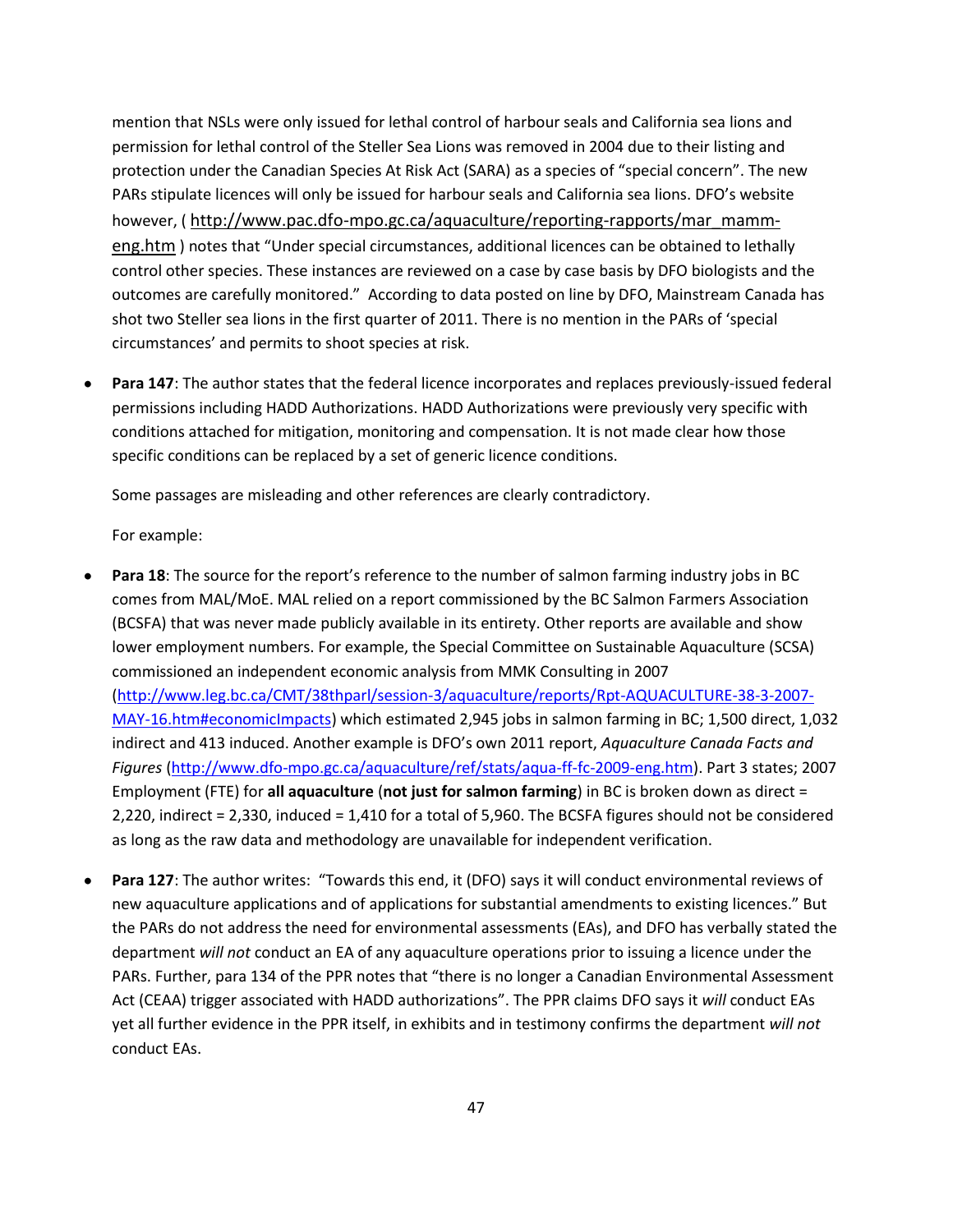- **Para 159**: The PPR notes DFO has prepared drafts of the "Fish Pathogen and Pest Treatment  $\bullet$ Regulations". In fact, DFO circulated a discussion document outlining the intent to draft these regulations, did not circulate the regulations to stakeholders on record as interested parties, and testified at Cohen (Swerdfager) that the draft regulation no longer existed – it had been pulled prior to Gazetting. No Section 36 (FA) controls are specified in the PARs and no regulation exists to cover the absence of regulations related to deposition of deleterious substances by net-cage salmon farms in BC.
- **Para 178**: The author states "With respect to bloodwater from the processing of cultured fish from aquaculture facilities, licence conditions specify that it must be retained, sterilized and disposed of at a land-based facility". The wording of this could lead the reader to conclude the bloodwater "*from the processing of*" farmed fish at a processing facility must be retained. Bloodwater arising from bleeding on farms or in transport vessels must be retained and disposed of under the PARs. That is correct. However, bloodwater arising from the actual *processing* of the fish at a processing plant is not required to be retained, sterilized, treated or disposed of on land. Processing plants are 'encouraged' to treat bloodwater but it is not a requirement and may be dumped into receiving waters untreated -- and potentially laden with pathogens. The author admits to no discussion about the regulation of processing plants. This would have been appropriate, considering that plants along the migration routes of Fraser River sockeye could be disease vectors and it is not clear if this issue is being discussed in any other Reports to the Commission.
- $\bullet$ **Para 185**: The author correctly cites the PAR requirements that farms "take immediate corrective action to control, mitigate, remedy and confine an escape or suspected escape" and "undertake a number of prescribed activities to recapture escaped Atlantic salmon". What this fails to convey is that efforts to 'remedy' an escape through recapture of fish are constrained by the regulations mandating only 'Z' licensed vessels may be used to recapture fish, that these boats are few in number and often based a significant distance from the farm site. In many cases it takes hours, sometimes days, for a licensed recapture boat to reach the location of an escape. These protracted delays allow the fish to be widely dispersed, seriously limiting the success rate of any 'remedy' based on recapture. Recovery rates in BC are very low.
- **Para 187**: The author chose to quote from the draft *'Approach to the Use of Lights';* "DFO 'does not  $\bullet$ intend to implement management measures for use of lights in aquaculture at this time' noting that the use of lights is 'a wide-spread practice,' 'there is little information on the attraction or aversion of marine biota to illumination of net pens,' and 'there is no direct science to advise that lights are a concern and require management measures.'" This paragraph is somewhat misleading since the *'Draft Approach to the Use of Lights'* also states; "From September to May, electric lights are submerged in the centre of aquaculture net pens and constantly illuminated during the evenings and nights." And, "While there is much evidence to indicate that marine organisms are attracted or avoid light at night, there is little information on the attraction or aversion of marine biota to illumination of net pens."